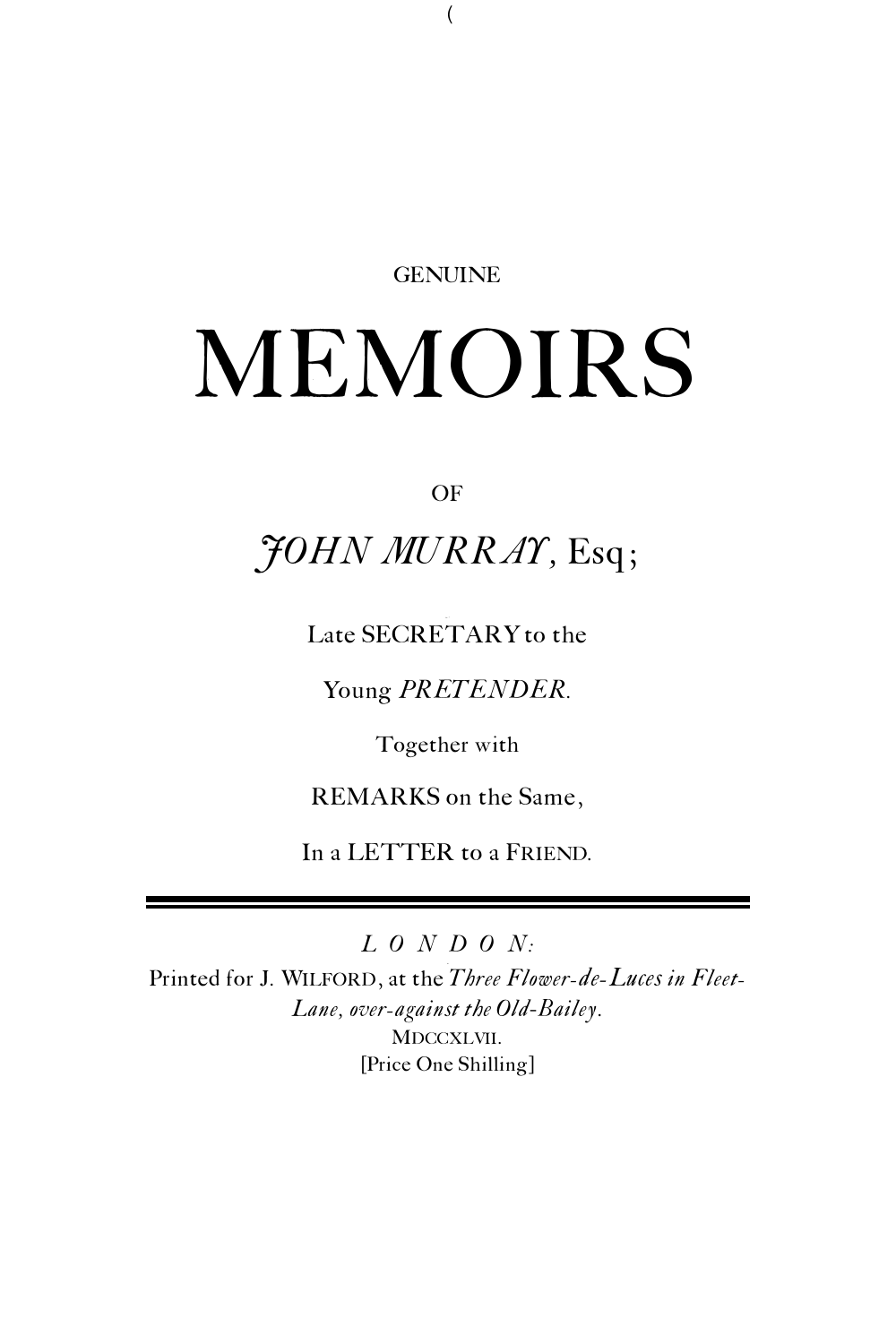#### **GENUINE**

### MEMOIRS

#### OF

## *JOHN MURRAY,* Esq

O many various and odd Reports have run through the Town concerning this Gentleman, that I thought it a Duty incumbent on me, as a Lover of Truth, to let his Character and Conduct, both which are well known to me; in a fair and impartial Light, and then leave every Man to judge as he thinks proper. In doing this I shall have no recourse to any Flourishes of Rhetorick in order to influence the Reader's Mind in favour or disfavour of the Person I am to treat upon: My design being only to lay open the naked Truth, devoid of all Disguise, without attempting either to palliate or blacken any one Circumstance. S

Mr. MURRAY is the Son of Sir DAVID MUR*RAY,* Bart, by his Second Lady, a Daughter of Sir WILLIAM SCOT of *Ancran*, Bart. He was born at *Edinburgh* in the Year 1718, and educated at that University, where he went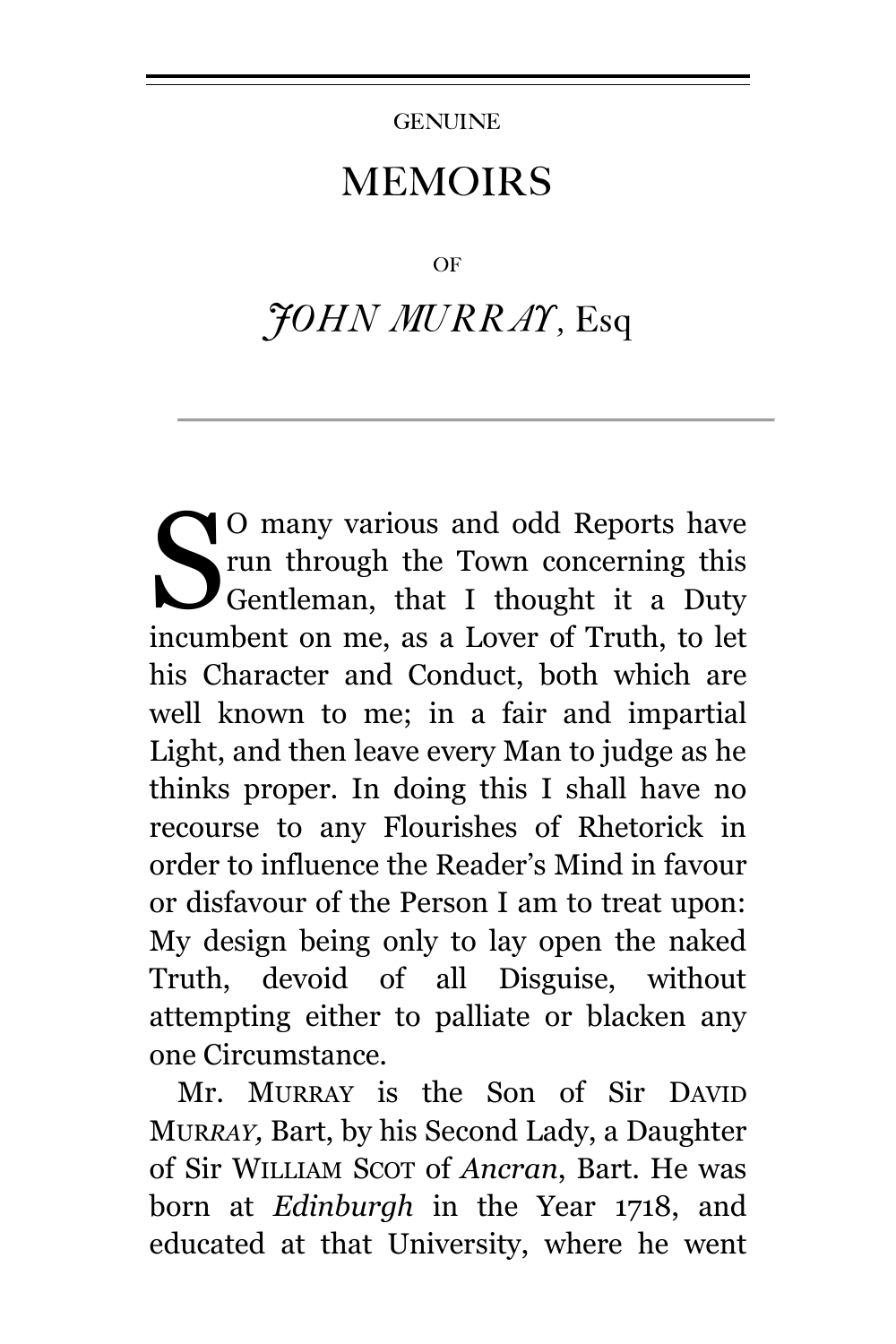through a Course of Philosophy, and studied the Civil and Municipal Laws. I should not mention these Particulars but to obviate a mistaken Notion which I find is pretty current among People, of his having been brought up with the PRETENDER'S Son at *Rome:* A Person and Place he never saw till the Year 1741*.*

Having received all the Education *Scotland* could afford, his tender Mother, who had been several Years a Widow, complied with his earned Defires of travelling for farther Improvement: Accordingly he went in the Year abovemention'd to *France*, perfected himself in that Language, which he had learn'd and spoke very well before, as also the *Italian:* Saw every thing worthy the Observation of a Traveller, and then proceeded to *Italy*.

I shall pass over the Particulars of his Journey, and the Detail of those Provinces he took in his Way to Rome, as of no moment to my Reader, nor material to the Affair which is the Subject or the following Pages. Being arrived at that famous City, he was infinitely charm'd with the magnificent Buildings, the curious Paintings, and the exquisite Musick which every where met his Eyes and Ears. As he is a Man of a contemplative and Speculative Nature, nothing furnish'd him with Matter of more agreable Meditation than beholding the Ruins of those celebrated Baths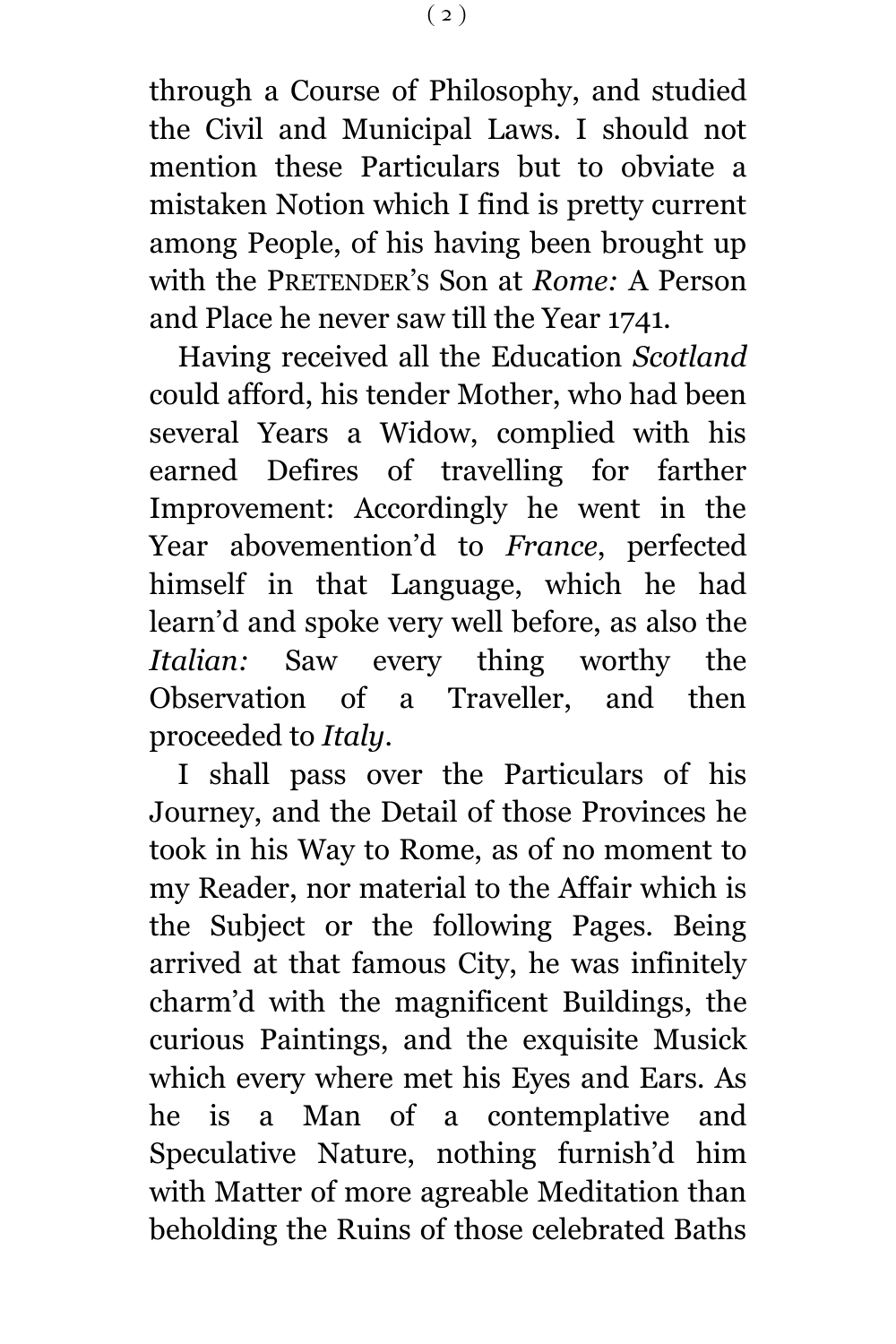of Antiquity which are to be seen there; and the Tombs of VIRGIL and HORACE, Proofs how much Learning and Poetry were held in Estimation in the Days of AUGUSTUS CÆSAR, and many of his Successors! Yet while he amused himself with the various Reliques of Old *Rome*, and view'd with Admiration the Grandeur of the *New* he often lamented within himself that so glorious a Place, and which had given Birth to so many Heroes, Patriots, Philosophers, Poets, and other illustrious Persons, should be devoted to Superstition and blind Bigotry.—O, said he to himself, *what a real Paradise would this be?—How could I dwell for ever here, happy in even the meanest Station, if that Church which in its Reformation has abjured and purg'd away all those idle enthusiastic Ceremonies which deform Religion*, *were permitted to shew itself in native Purity!*

I would not by this be thought to insinuate as if Mr. MURRAY had any thing of that canting Zealotism for which some of his Country are so justly laugh'd at—On the *c*ontrary, I suppose him as little precise as other Gentlemen of his Age, and would only represent him as a Man of Thought and Reason, and as one that having been brought up in the strictest Principles of the Reform'd Episcopal Church, would never have engaged in a Cause so destructive to his Interest,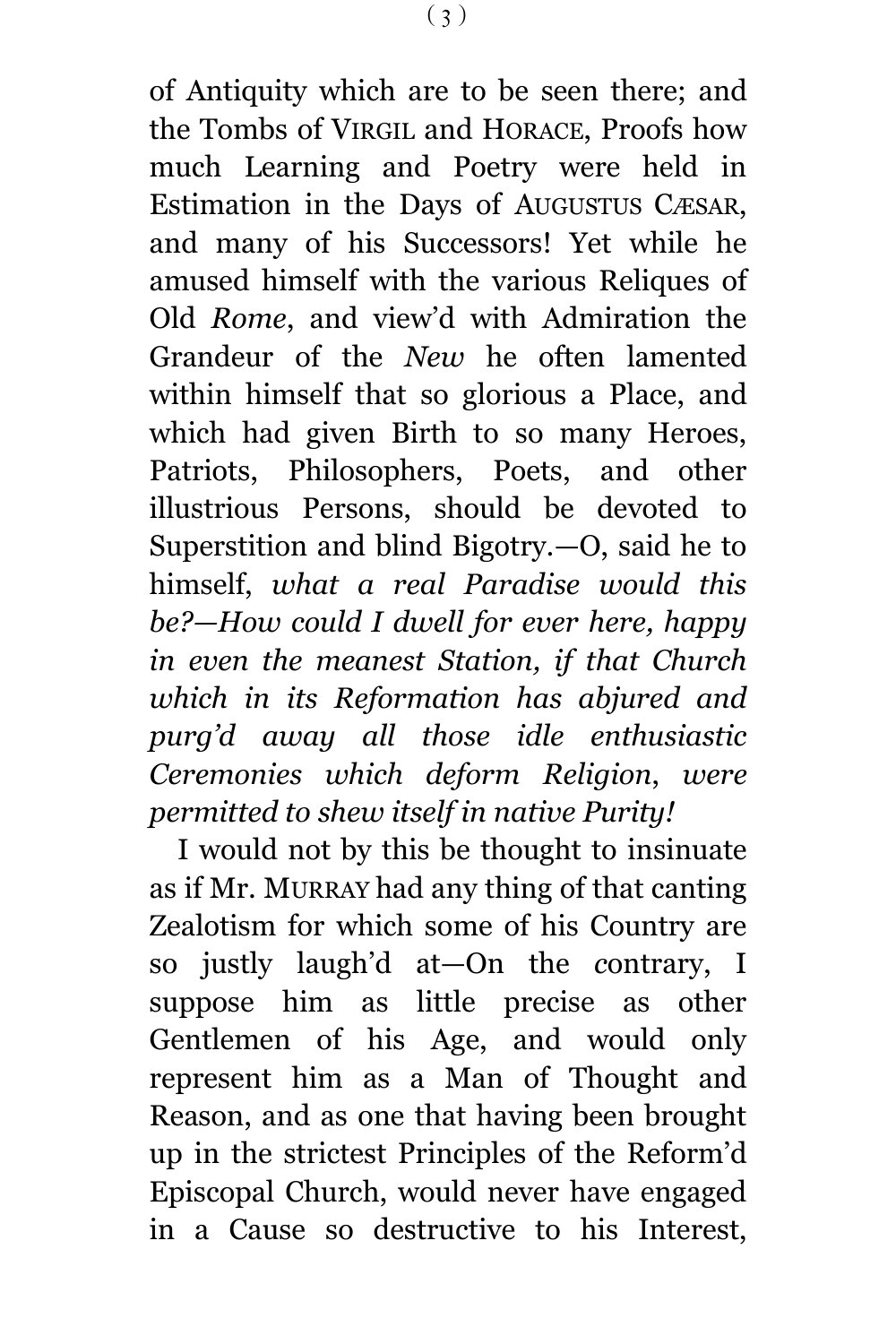without being (as he imagin'd) thoroughly convinc'd, that *Popery* would have gain'd no Advantage in these Kingdoms, by the Restoration of the STEUART Family.—How far his Notions in this Point were agreable to right Reason I will not take upon me to say, nor indeed can any Man pretend to assure himself—But to proceed:

Mr. MURRAY had not been many Days in Rome before he fell into the Acquaintance of an English Gentleman, whose Name it is not altogether proper to mention, or if it were it would be of no manner of Significance to the Reader.—This Person ask'd him if he had ever seen *Santi Apostoli*, meaning the Palace of the *Chevalier de St.* George? to which Mr. MURRAY answering in the Negative, the other told him he would carry him there—that he was acquainted with several of the Domesticks who would shew them all the Apartments, and said he, if you have a mind to be Religious, we will go at the Time of Divine Service and you may say your Prayers your own Way.

Mr. MURRAY was very much surprized at these Words, and ask'd what he meant, by *saying his Prayers his own Way?* (for he had never heard there was a Protestant Chapel in the young P—'s Apartment for them and their Retinue, till this Gentlemen assur'd him of it) the Matter, however, being now explain'd, they agreed in looking on this extraordinary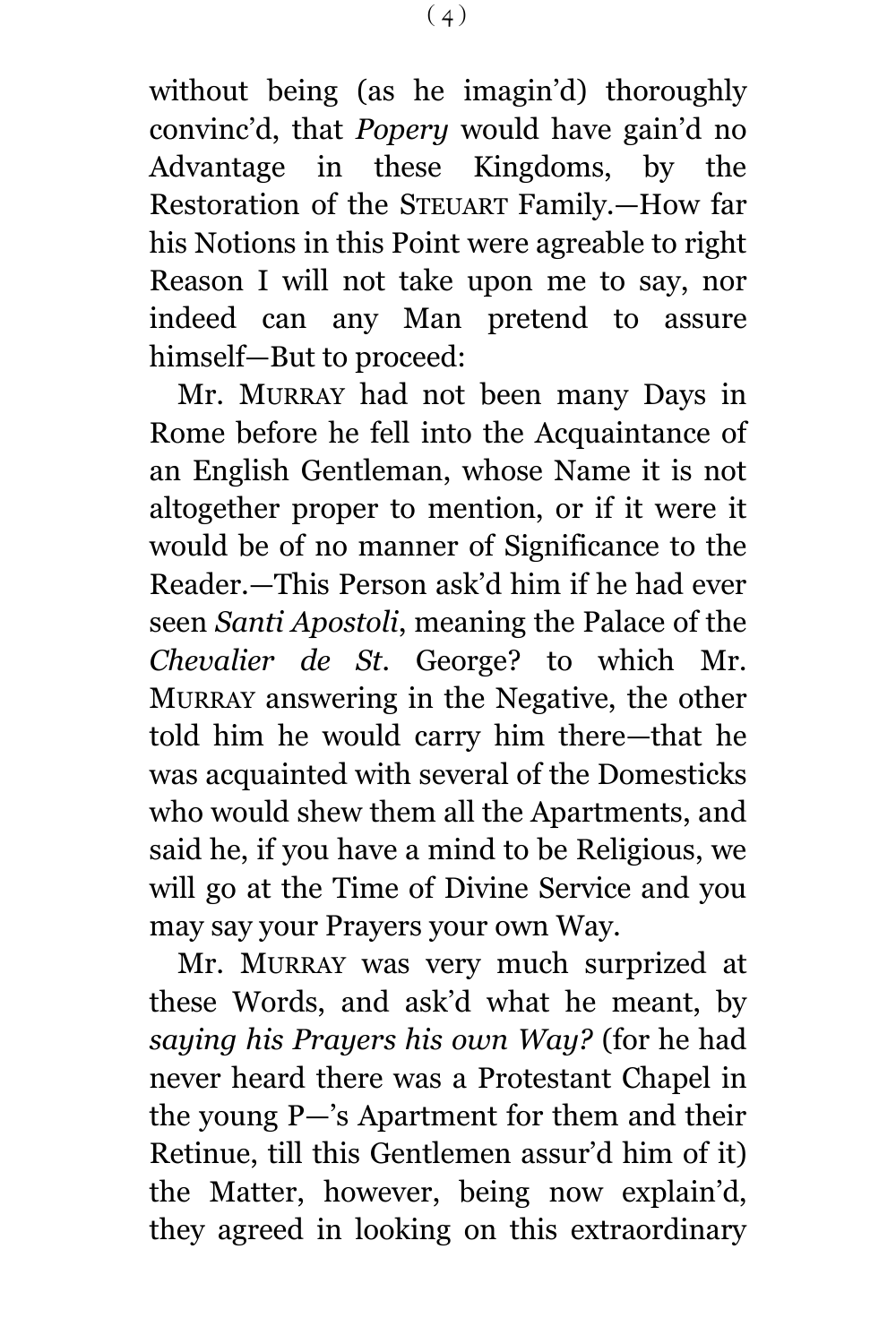Condescention in the POPE as a Piece of Policy: Knowing the great Bar to the Steuarts Succession to the Crowns of *Great-Britain* and *Ireland* was Religion, his *Holincss* was willing to remove it, by suffering the Issue of the *Chevalier* to be brought up in the Principles of the Church of *England*, hoping by that means the *Holy See* would one Day be eas'd of a very heavy Incumbranc*c*. It now seem'd no longer strange to Mr. MURRAY that the *Chevalier* had put his Sons under the Government of the Lords INVERNESS and DUNBAR*,* whom he very well knew were zealous Protestants, especially when he was afterwards inform'd by several Persons who were perfectly acquainted with the Secrets of the Family, and whose Veracity was not to be doubted, that this was the true Cause *o*f that Quarrel between the Princess SOBIESKY and her Consort, which made so great a Noise all over *Europe*, and at length entirely separated them; tho' great Pains had been taken by those who were Enemies to both, to make the World believe it had a different Foundation.

The next Day being appointed for the Gratification of a Curiosity which *o*ught neither to be wonder'd at, nor condemn'd, Mr. MURRAY was introdu*c*'d by his new Friend to Mr. MACKAY an *Irish* Gentleman, who was, I think, at that Time one of the Grooms of the Chamber to the eldest Son of the *Chevalier,*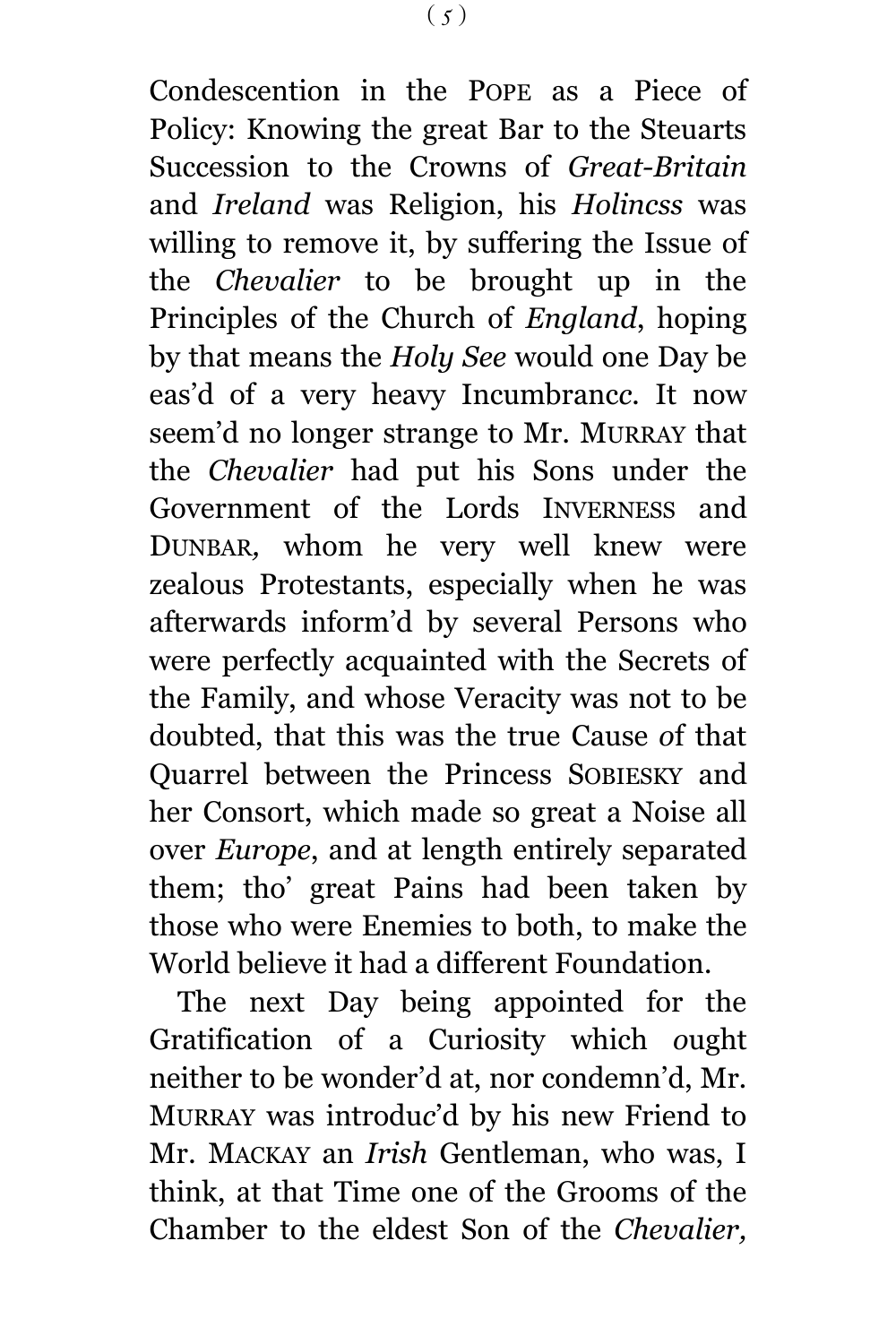and Mr. BROWNE, of *English* Extraction, but born at *St. Germans*, and Deputy-Master of the Wardrobe.

They were handsomely receiv'd and entertain'd by these Gentlemen, and the Court being then at *Albano*, allow'd the greater Opportunity of their being conducted through every Part of that neat and pleasant Palace:--- They happened to come too late for Prayers, but were shew'd the Chapel, which had neither *Confessional*, *Crucifix*, nor *Picture* except an Altar-piece, nor any one thing to distinguish it from an *English* Chapel, as indeed it was in effect. Mr. MURRAY asking the Names of those Divines who officiated there, was told, that at present they had only Doctor COOPER,—that Doctor BARTLETT who had formerly been his Coadjutor, having in one of his Sermons touch'd on some Points that were represented to the POPE as reflecting on the *Romish* Faith, his Holiness was highly incensed, and insisted on his Dismission so the Doctor was obliged to depart, and glad no worse Consequence ensued; and that since his time there had been none but the abovenamed Doctor COOPER.

Having mention'd this Chapel, I cannot forbear relating an Accident that happened in it, which was look'd upon by the Friends and Adherents of the *Chevalier* as a sure Prognostic of his Son's good Fortune As the two young P-s (as they are call'd there*)* were at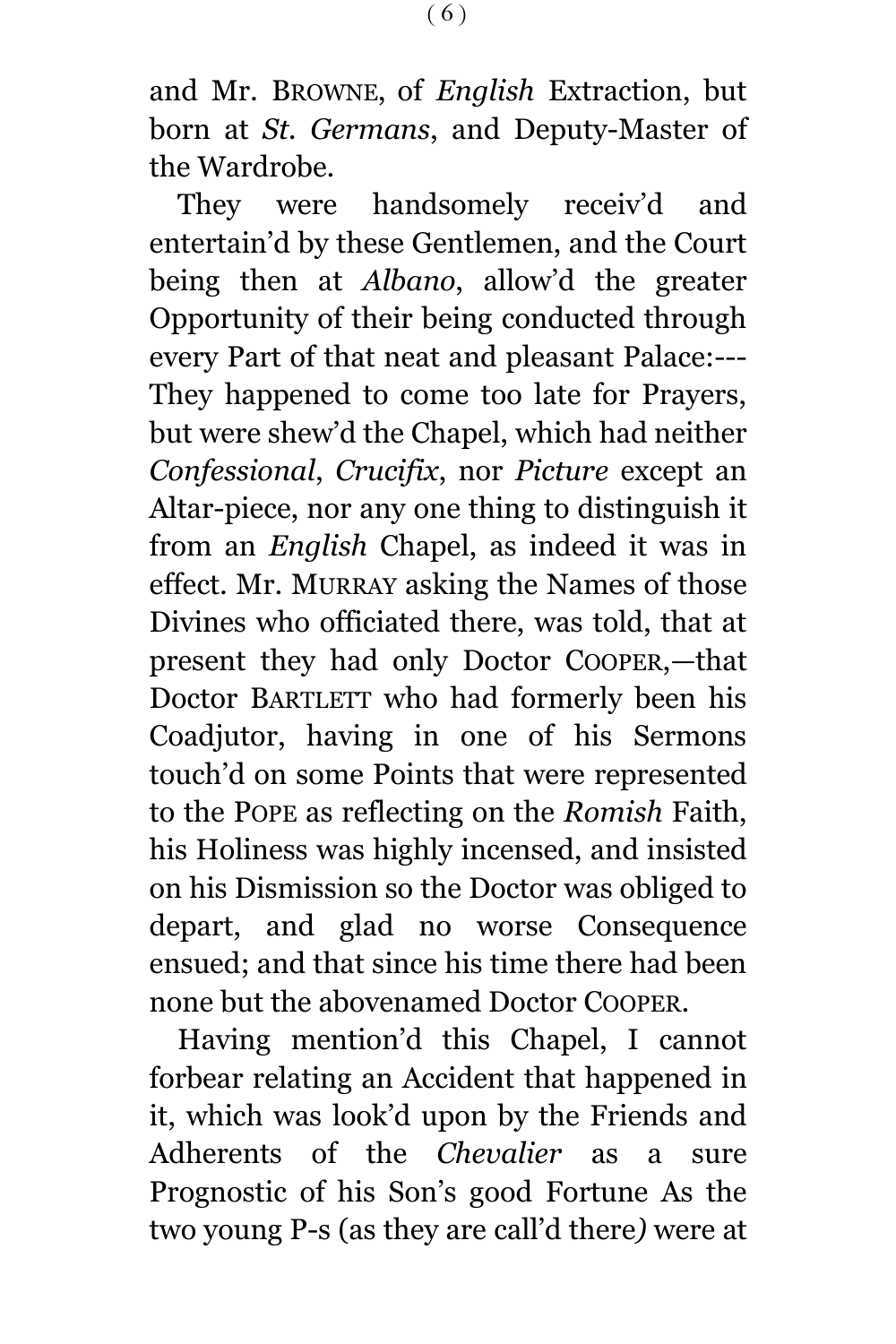their Devotions, a small Piece of the Cieling, which it seems is curiously ornamented with various Flowers in Fret-work, detach'd itself from the rest, and a *Thistle* fell into the Lap of the Elder, on which he started and looking up, a *Rose* fell immediately after; this together with a Star of great Magnitude which the Astronomers pretend appear'd at his Nativity, and was never before discover'd, with many other Portents and old Prophecies, might, perhaps, have some share in exciting him to that rash Enterprize he afterwards undertook.—However that be, *his ill* Success is sufficient to convince every one of the Folly of placing any Dependance on Omens.

Mr, MURRAY was very much satisfied with every thing he saw, or heard of, in this Palace, and could not help feeling within himself a great desire of being convinc'd whether the Owners of it were such as they had been represented to him by those he had talk'd with concerning them.—He had been told, that the *Chevalier de* ST*.* GEORGE himself was a Person of a most gracious Aspect and Deportment, benign and courteous in his Behaviour, extremely pleas'd at an Opportunity of conferring a Favour, particularly on those he look'd upon as his S-s, whether they acknowledg'd him as their S--n or not—It was sufficient they were the Natives of any one of the three Kingdoms for them to be certain of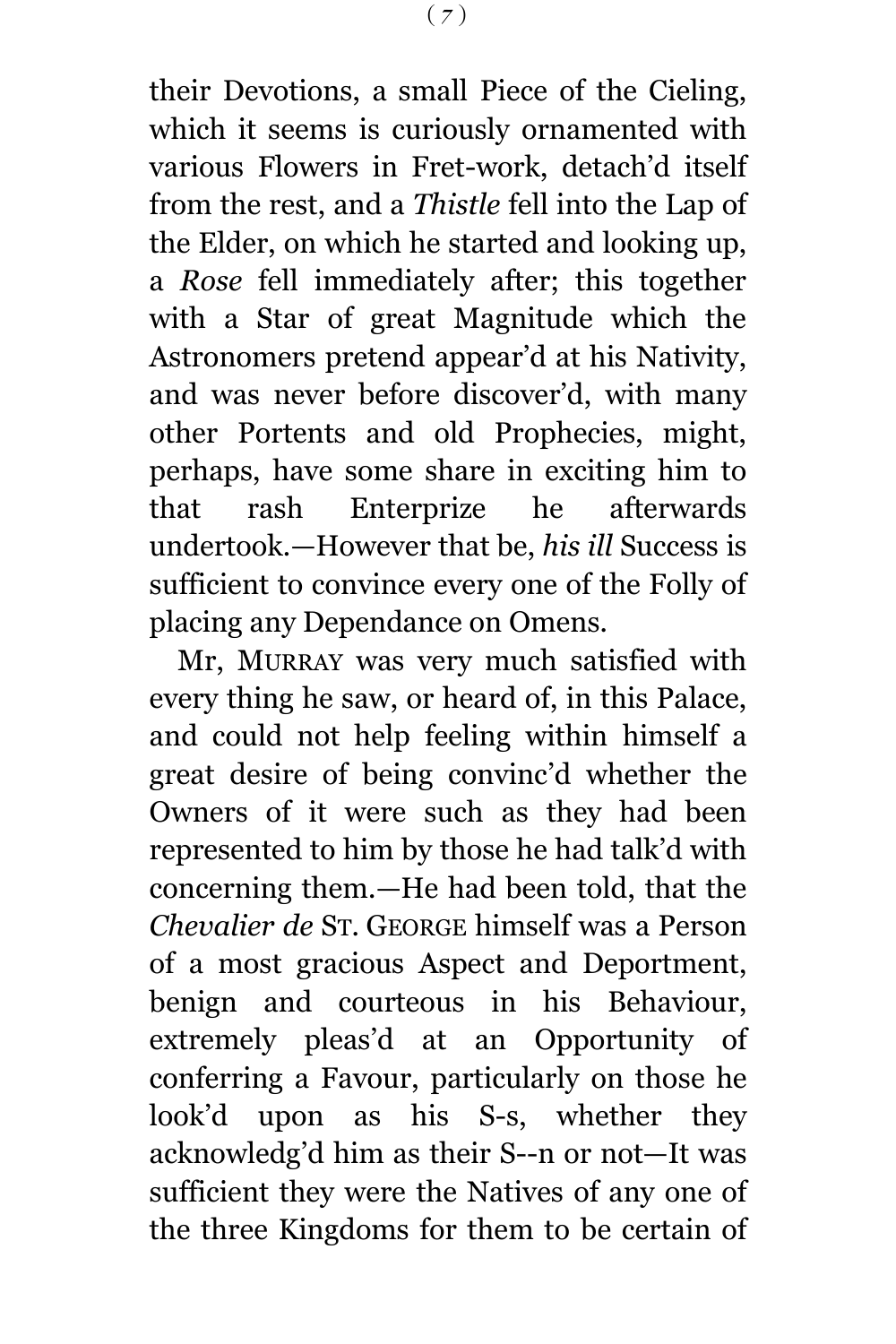all the good Offices in his Power; and that his two S—s had scarce their Equals in the World, either for natural or acquired Endowments. But this was not enough for Mr. MURRAY, his own Eyes must be the Judges, and many Days pass'd not between his conceiving this Desire and the fulfilling of if.

The Court being return'd, he renew'd his Visits to those Gentlemen of the Houshold to whom he had been introduced, and soon had an Opportunity of seeing the two P--s—They both of them were extremely fond of talking to Strangers, but more especially with such as they consider'd as S--s of their Father—As they were presently inform'd of Mr. MURRAY'S Name and Condition, a Page was sent to let him know he might be permittcd to kiss their Hands, which Summons he gladly obeyed, and had a long Conference with the Elder, the Younger on some Occasion having left the Room.

Here began that fatal and inviolable Attachment from which no Considerations, as it has since proved, could ever make him swerve: He became unhappily bewitch'd (if I may venture to use that Expression) by the enchanting Person and yet more engaging Manners of that young Hero, and was no sooner out of his Presence than he begun to reason with himself, as he afterward told his Sister the Lady of *Pimroude* and several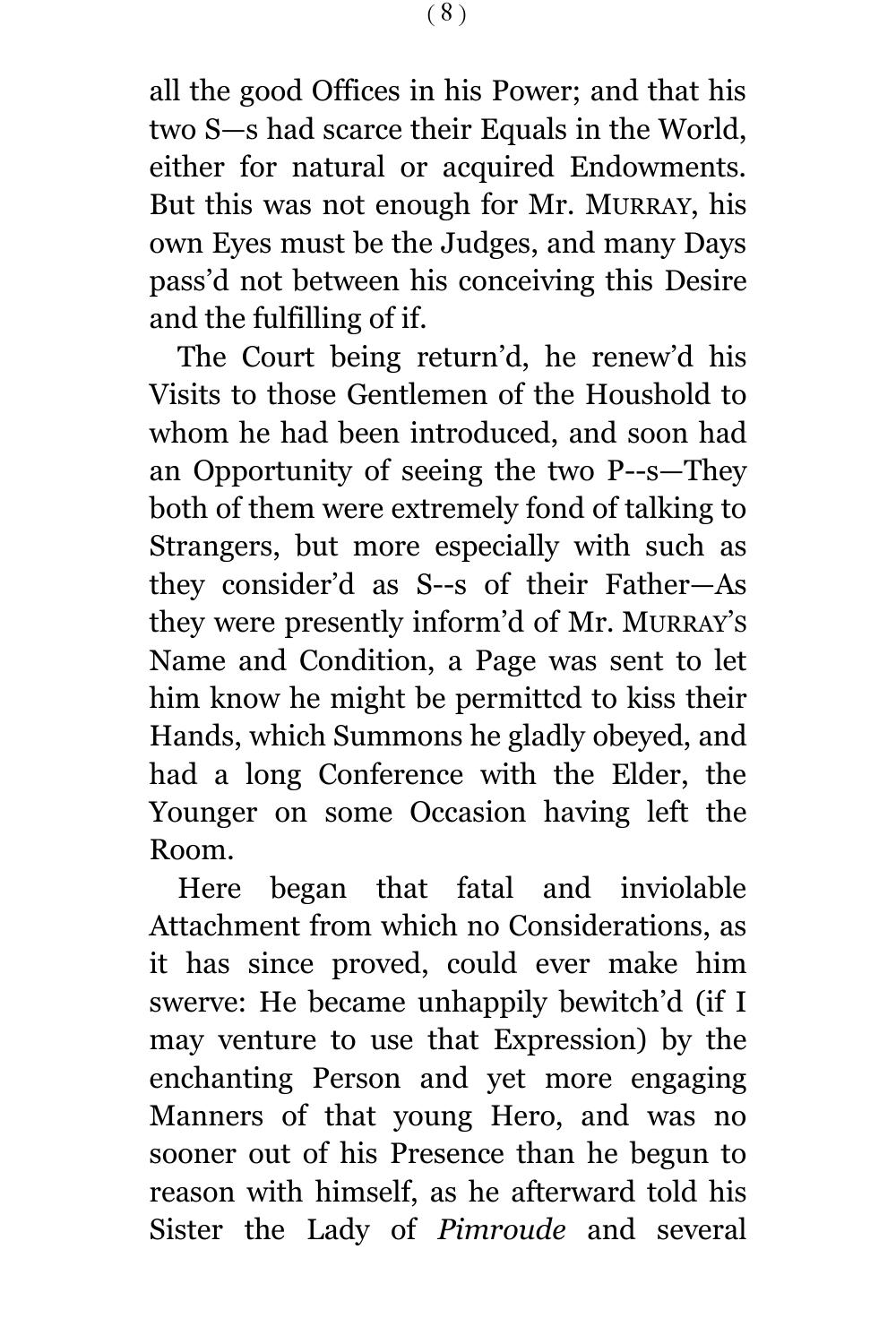others of his Friends, who, when he first return'd to *Scotland,* in order to negotiate the Affairs of his *then* Master, would fain have persuaded him to quit a Service, which they foresaw would be attended with the greatest Difficulties and Dangers.

*Is not all* Europe *now convinc'd,* said he, *of the Legitimacy of that Great Person who is called the* Chevalier de St. George?*—Have not all the Attempts to prove him otherwise met with the Shame they merited? Is any other Objection at present made*, *even by those who were his Father's most inveterate Enemies, than the Religion in which be has been unhappily educated? why then should that be any Objection to his princely Offspring*, *both whom I now see*, *he has had the Wisdom to bring up Protestants?*

Many other Arguments which I forbear to mention, he urg'd in Favour of the Cause he undertook:—whether his Love to the Person of the young Chevalier might not make the Reasons he found for attaching himself to his Party work the stronger in him, I will not say; but am very ccrtain that, after the Battle of *Culloden*, in which all their Hopes were defeated, he told some of his Friends, that the very Misfortunes which had attended their Enterprize serv'd to convince him more than before of the Justice of the Cause, since it gave him a greater Opportunity than Prosperity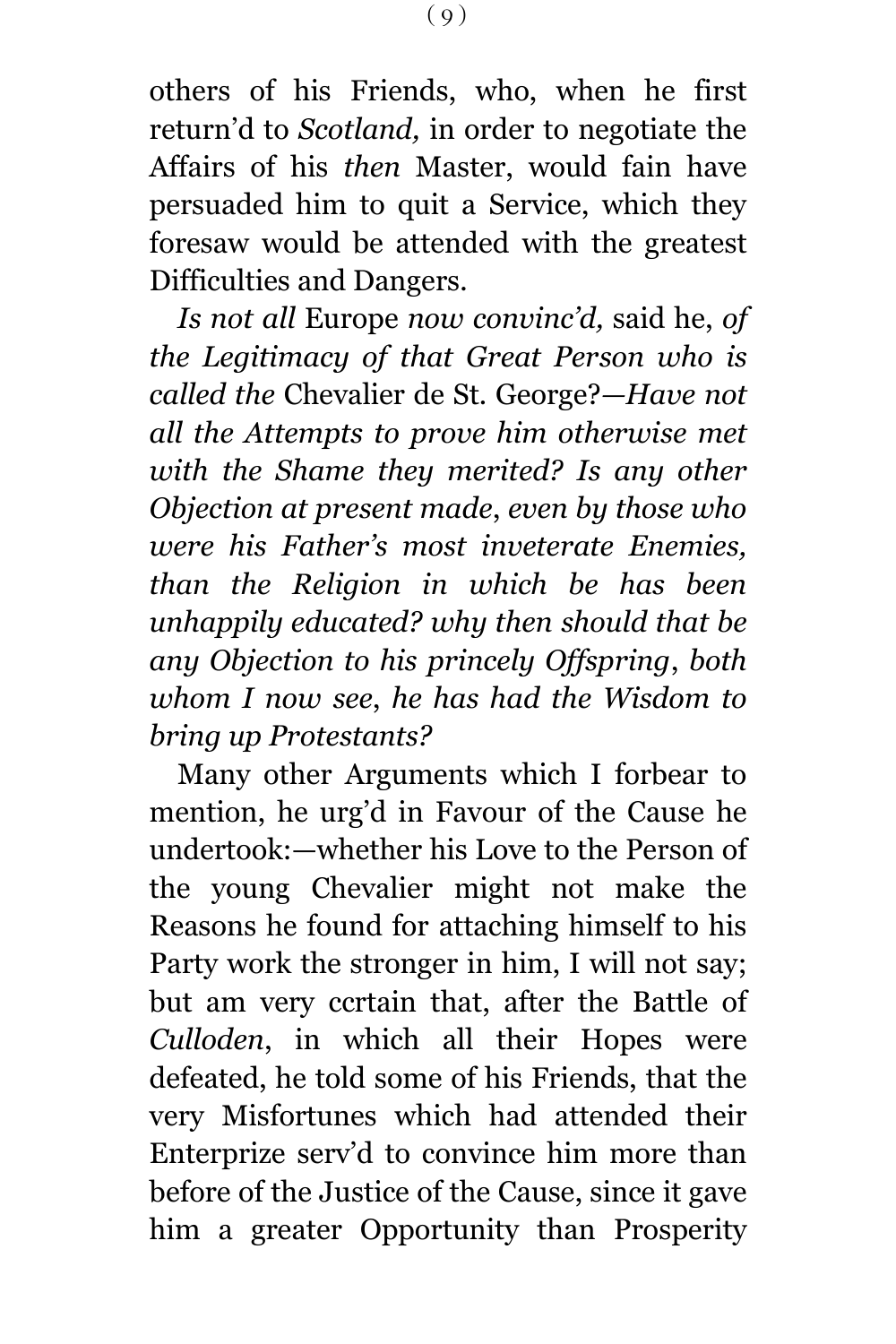could have done, of discovering those Virtues in his P-- which Tender'd him worthy of r--g— He added many other such like Expressions, which it would not become me to repeat after him, nor should I have inserted any thing of this nature, but to shew, how much this Gentleman thought himself in the Right in what he had done, and that it was on no mean or mercenary View he enter'd into the Party; which may I think be obvious to any impartial Person, when they reflect that he had between three and four hundred Pounds *per Annum* of his own, (a very pretty Fortune for a younger Brother) and Relations, who had Interest enough to have procured him a considerable Employment either Civil or Military.

As Mr. MURRAY is very-much Master of those Accomplishments which render a Man agreeable at first Sight as well as of those which are necessary to retain good Will and Esteem, he was in a short time caress'd not only by the young *Chevaliers,* but also by their Father, in such a manner as excited too much Gratitude in him, and made him imagine the Service of his whole Life, and even Life itself, scarce an Equivalent for the Condescentions he received.—He was now every Day a Guest, and at length an Inhabitant at *Santi Apostoli.—*He attended the P- of - and D- of— (as they are vainly stiled) wherever they went; and was admitted to partake in all their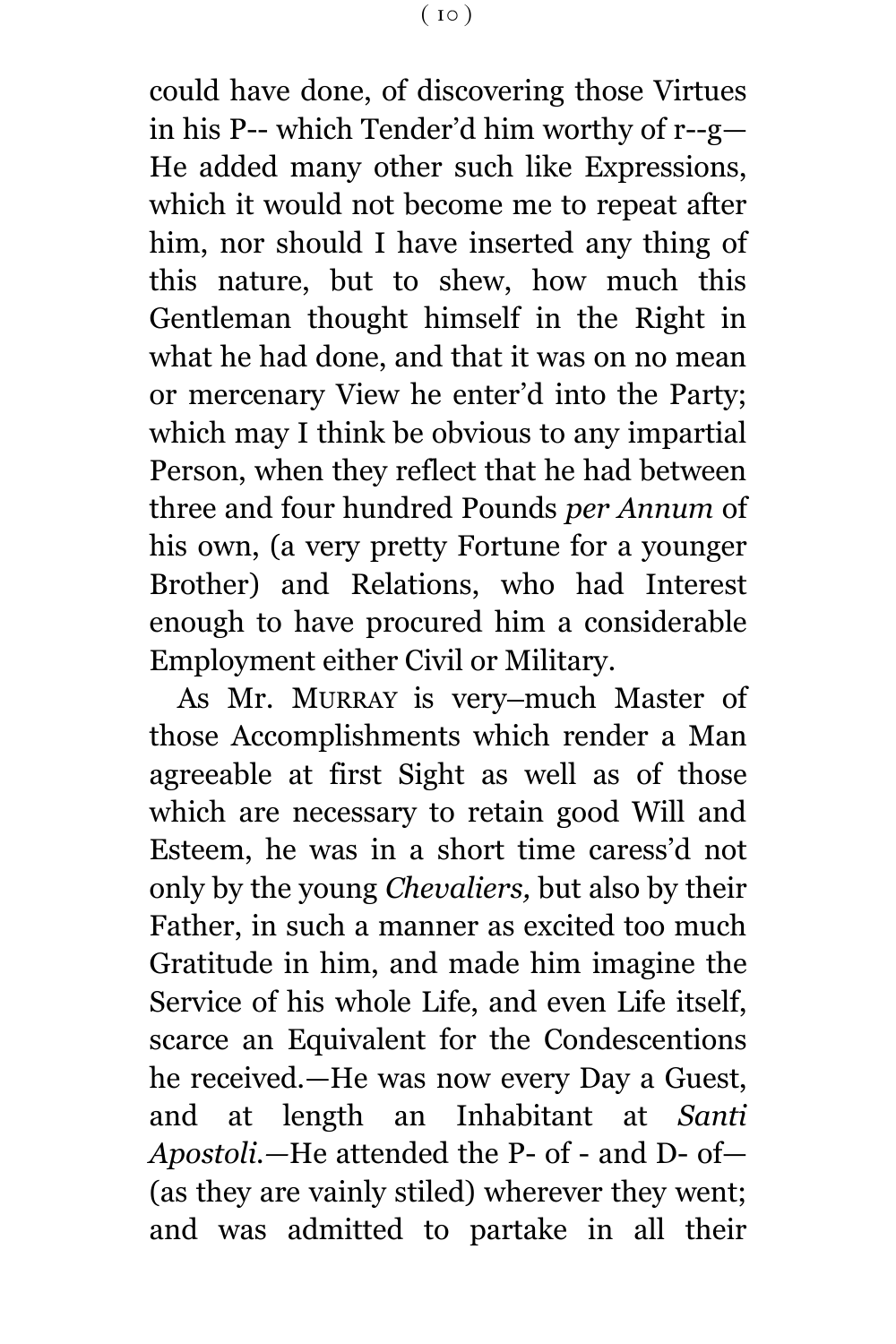Exercises and Recreations: And here I think it may not be amiss to give the Character of two Persons, one of whom has caus'd so much Disturbance in these Kingdoms and may, it is to be fear'd, cause yet more, whenever *France* or *Spain* has any Game to play upon us.—Take their Pictures then, omitting the Titles, as drawn by Mr. MURRAY'S own Hand, and sent by him to a certain Lady who had desired it of him for the Gratification of her Curiosity, in the Year 1742.

"CHARLES EDWARD, the eldeft Son of the *Chevalier de* ST. GEORGE, is tall, above the common Stature, his Limbs are cast in the most exact Mold, his Complection has in it somewhat of an uncommon Delicacy; all his Features are perfectly regular and well turn'd, and his Eyes the finest I ever saw; but that which shines most in him, and renders him without Exception the most surprisingly handsomr Person of the Age, is the Dignity that accompanies his every Gesture; there is indeed such an unspeakable Majesty diffus'd through his whole Mien and Air, as it is impossible to have any Idea of without seeing, and strikes those that do with such an Awe as will not suffer them to look upon him for any time, unless he emboldens them to it by his excessive Affability.

"Thus much, Madam, as to the Person of this P--: His Mind, by all I can judge of it, is no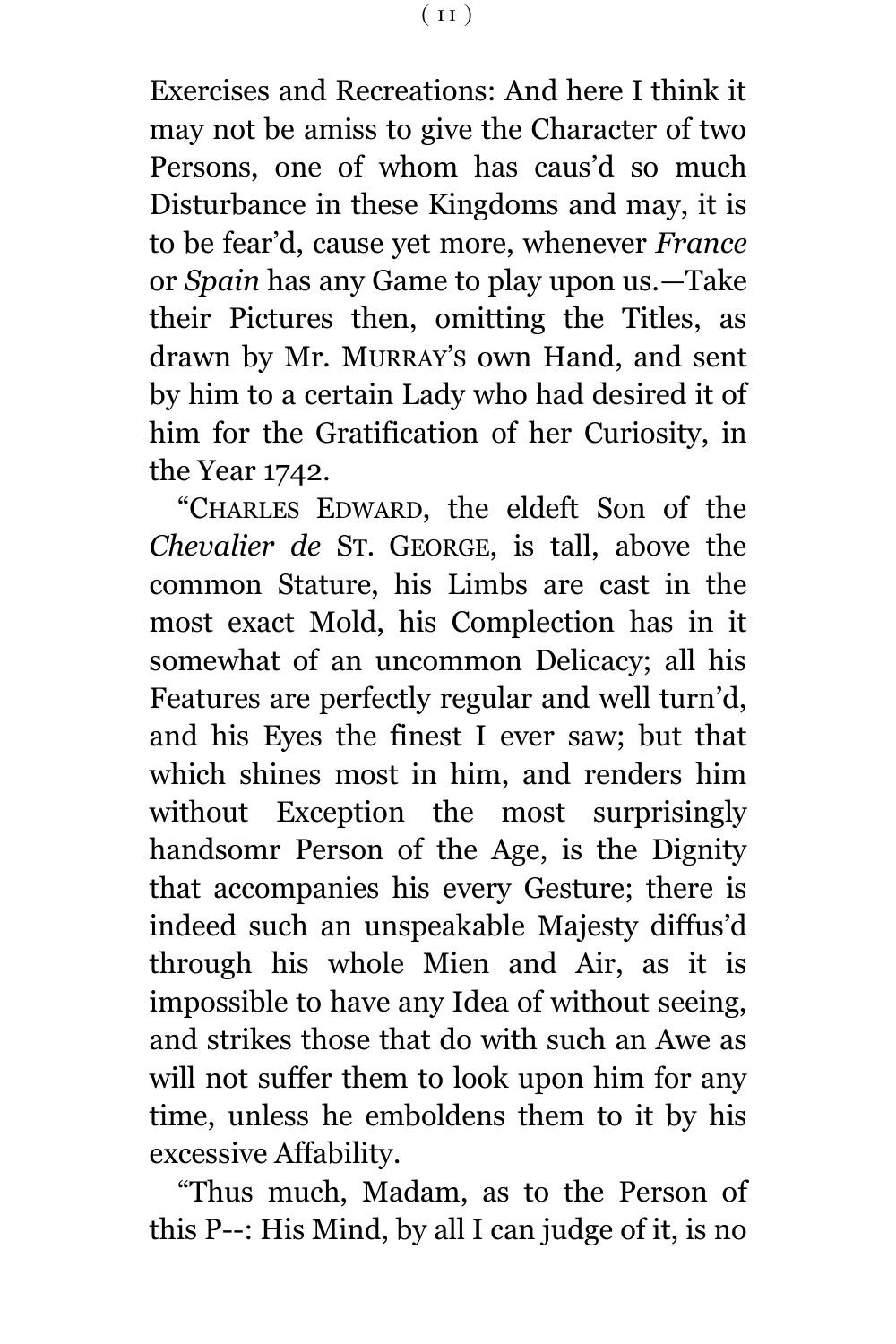less worthy Admiration:—He seems to me, and I find to all who know him, to have all the good Nature of the STEUART Family blended with the Spirit of the SOBIESKY'S:—he is, at least, as far as I am capable of seeing into Men, equally qualified to preside in Peace and War:—As for his Learning, it is extensive beyond what could be expected from double the Number of his Years—He speaks most of the *European* Languages with the same Ease and Fluency as if each of them were the only one he knew—is a perfect Master of all the different kinds of *Latin*, understands *Greek* very well, and is not altogether ignorant of *Hebrew—History* and *Philosophy* are his darling Entertainments, in both which he is well vers'd; the *one*, he says, will instruct him how to govern *others*, and the *other*, how to govern *himself,* whether in *prosperous* or *adverse* Fortune.—Then for his Courage, that was suifficiently proved at the Siege of *Gaita\** when tho' scarce arrived at the Age of Fifteen,

> \* A Town in the Kingdom of *Naples*, taken from the *Austrians* in the Year 1734, by *Don Carlos*, now King of the *Two Sicilies*.

a<br>B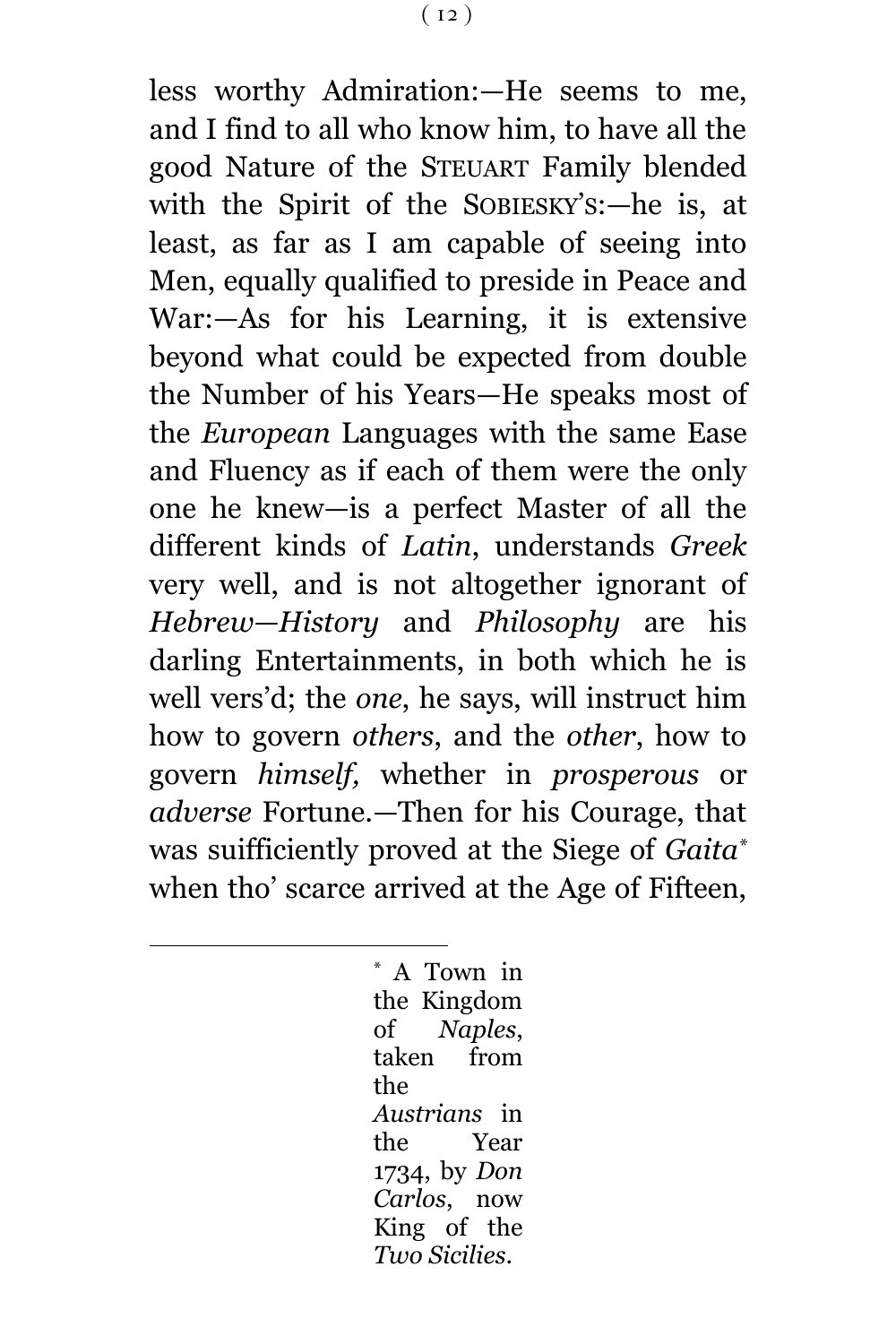he performed such things, as in attempting made his Friends and Enemies alike tremble, tho' for different Motives.—What he is ordain'd for we must leave to the Almighty, who alone disposes all; but he appears to be born and endow'd for Something very extraordinary.

"Henry Benedict the Second Son. has also a very fine Person, tho' of a Stature somewhat lower than his Brother, and his Complection not altogether so delicate; he is however extremely well made, has a certain agreeable Robustness in his Mien, and a more than common Sparkle in his Eyes—many of those Perfections I have, tho' faintly, describ'd as appertaining to the *one*, are equally the Due of the *other;* 'tis hard, indeed, to say which of them has most apply'd himself to all the Branches of those kinds of Learning which enable a Man to be useful to his Fellow-Creature.—The Difference I make between their Tempers is this, that the one has the agreeable. Mixture of the *Stuart* and *Sobiesky*  as I have already said, and the other seems actuated more entirely by the Spirit of the latter—all the Fire of his Great Ancestors, on that Side, seems collected in him and I dare believe, that shou'd his Arm ever be employ'd in so warrantable a Cause as that which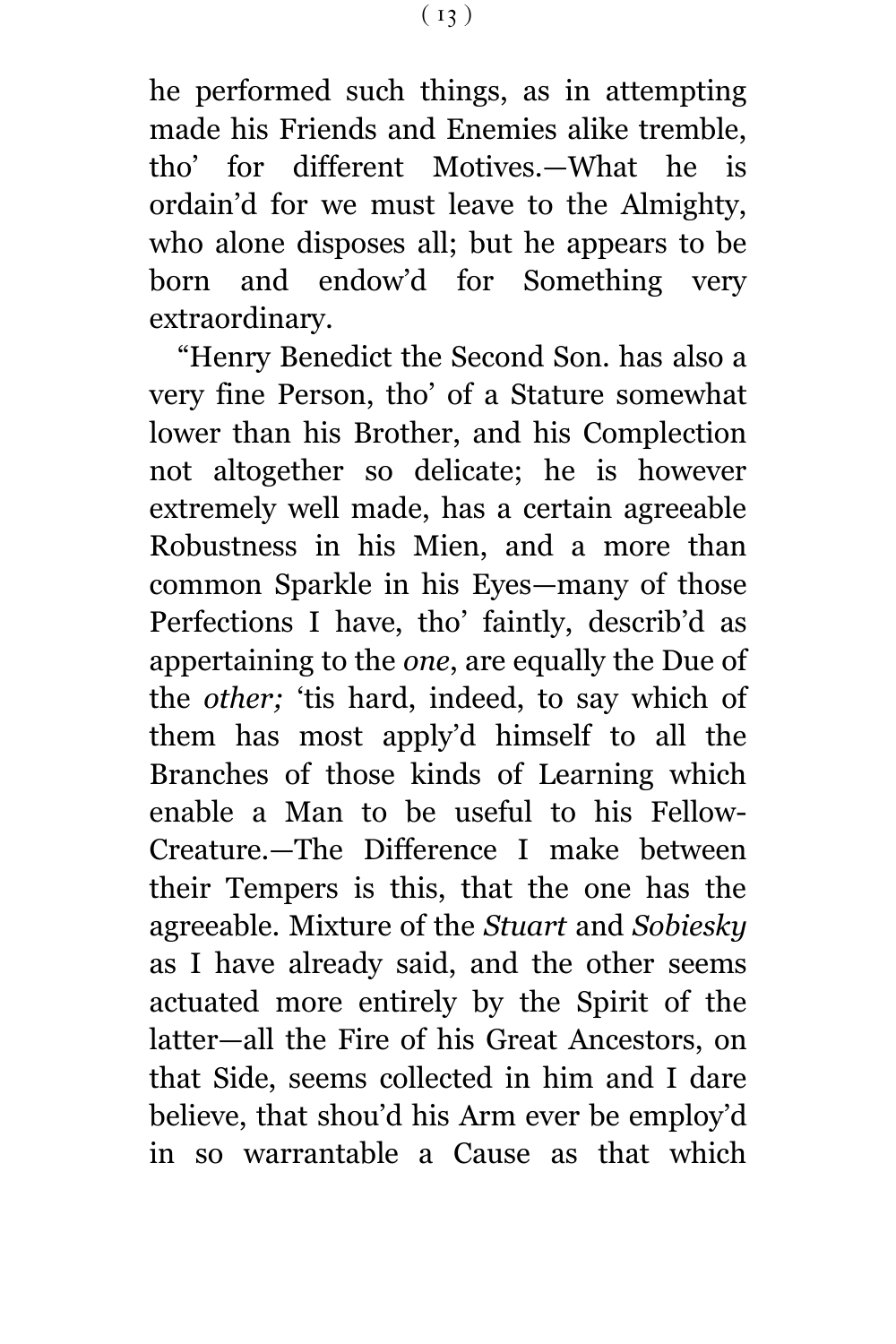$(14)$ 

warm'd the Breaft of his\* glorious Progenitor, when an hundred and fifty thousand *Turks* owed their Defeat† to the Bravery of a handful of *Christians,* led on by him to Victory, this warlike young P—would have the same Success.—His martial Spirit discover'd itself when being no more than Nine Years old, at the Time his Brother accompanied the young King of *Naples* to enforce Possession of his Dominions, he was so much discontented at being refus'd the Partnership of that Glory and that Danger, that he would not put on his Sword, till his Father threaten'd to take away his G--r too, saying, it did not become him to wear the one without the other.

The Letter from which this Abstract is taken is crowded with Eulogies of the like Nature; but the Repetition would be needless as well as irksome to the greatest Part of my Readers; what I have said is sufficient to convince any one, that Mr. MURRAY had not the Guilt of Lukewarmness for the Interest of the Party he espous'd to answer for.

I come now to the Scene of Action, to which I confess all this has been but an Introduction, a kind of Prelude, to awake Attention for more serious Matters: Mr. MURRAY being now grown into high Credit the Secret of an

a<br>B

<sup>\*</sup> King *John* of *P o l a n d .*

<sup>†</sup> Siege of *Vienna.*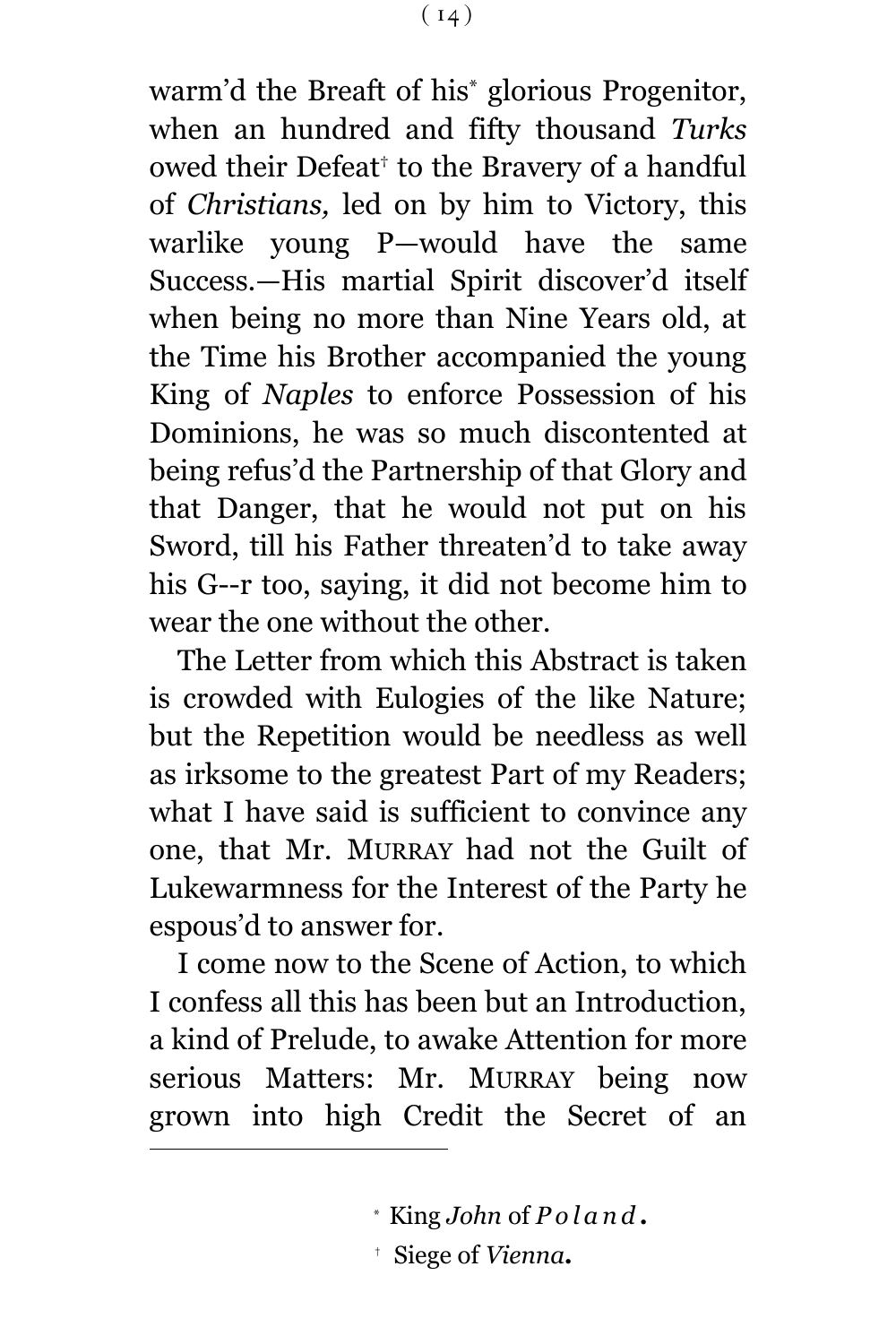intended Invalion of one of these Kingdoms was communicated to him; but the Affair being yet in Embrio, the Conferences held on that Head were quite vague and little to the Purpose; many Schemes indeed were offer'd by some whose Zeal for the Cause over-run their Judgment, but rejected by the *Chevalier* as airy Notions, and it must be granted, from a Diary Mr. MURRAY wrote of all that pass'd, and happen'd in the Hurry of his being removed from one Place to another to be left behind, that he, the *Pretender* himself, was less eager for such a Project's being put in Execution than most of his Followers, and did not accede to it, till urg'd by various Proposals from *France*. Having at last consented, they began to enter into more serious Consultations, and which would be the most practicable Means of accomplishing their Design was the daily Subject of Debate.

There were at that time several *French* Emissaries at *Rome,* who pretended to affirm no Succours either of Men or Money would be wanting from that Quarter. I am afraid also that some Encouragement was given from the Discontented Party in *England,* but whether it went any farther than a meer verbal one will not pretend to determine; be that as it may, it is certain that the *Jacobite* Faction were in high Expectations of Somewhat being speedily done: The *Pretender* who remember'd the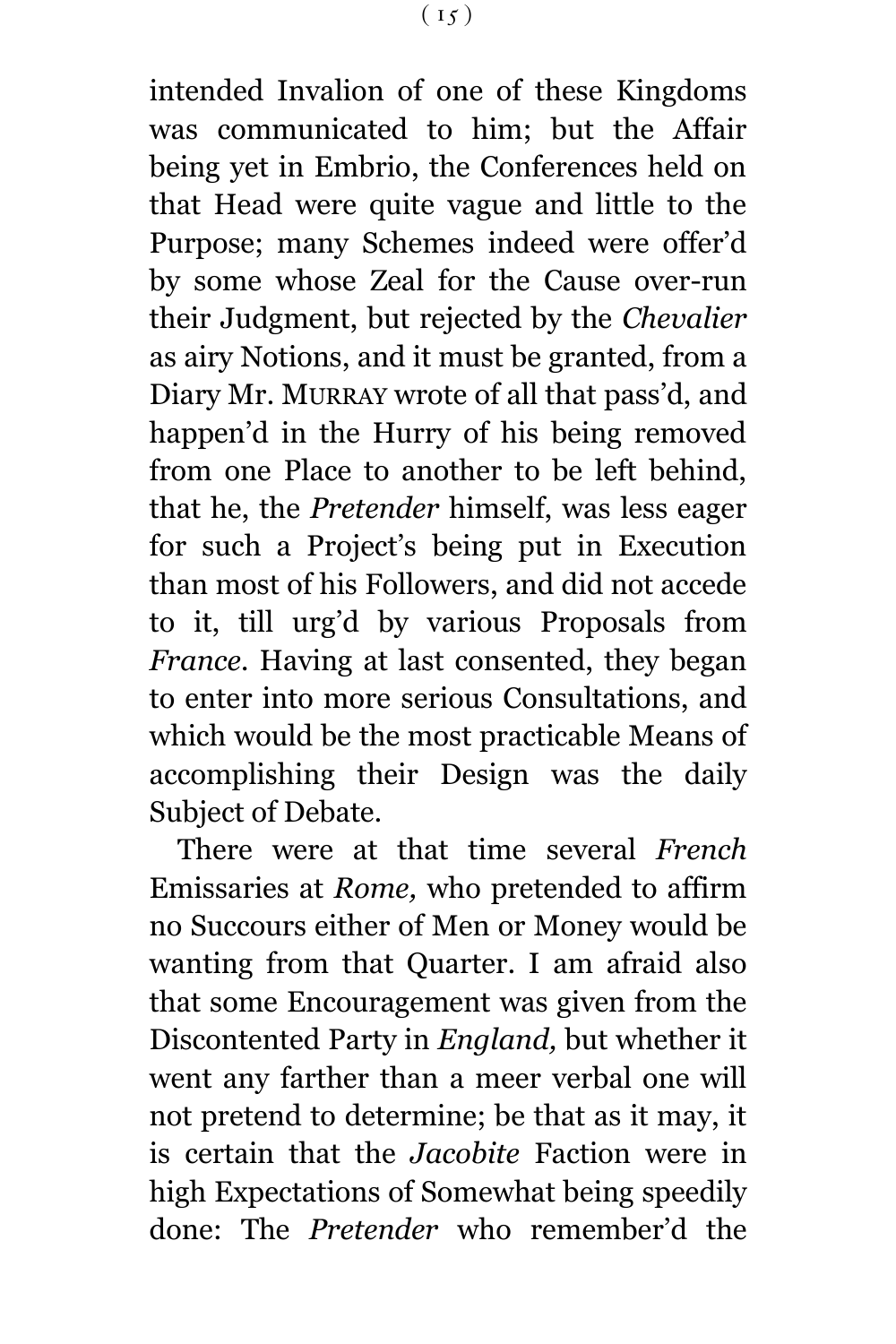Year 15 too well to rely on Promises, declared from the first his Resolution of not coming himself: However, he constituted his eldest Son P—R--, and at his Request Mr. MURRAY was made *Secretary* for *Scotish* Affairs.

In the latter End of the Year 1742 he, Mr. MURRAY was charg'd with a very important Commission, which was to go to *Paris,* and after consulting with Mr. Kelly, who was then negotiating the Affair at the Court of *France*, to proceed to *Scotland*, and sound how far the Heads ot the Clans might be depended upon.

The new *Secretary* soon discover'd how capable he was of fulfilling all the Duties of his Post: Mr. KELLY not only made the Compliment to himself, but said to others, that the young R-- could not have given a greater Proof of his Discernment than to make choice of him for an Employment of so much Weight. He had the Honour of delivering his Dispatches with his own Hand to the Cardinal TENCIN*,* and was shut up with that Minister and Mr. KELLY for three Hours. Here he commenc'd an Acquaintance with the unfortunate *Marquess* of TULLIBARDINE*,* who in spite of all he had suffer'd since the Year 15, was no less sanguine in what he call'd the R-— C-- than he had shew'd himself before; such is the Infatuation of that Party, that all the Miseries it involves them in have not the Power of bringing them back to Reason, and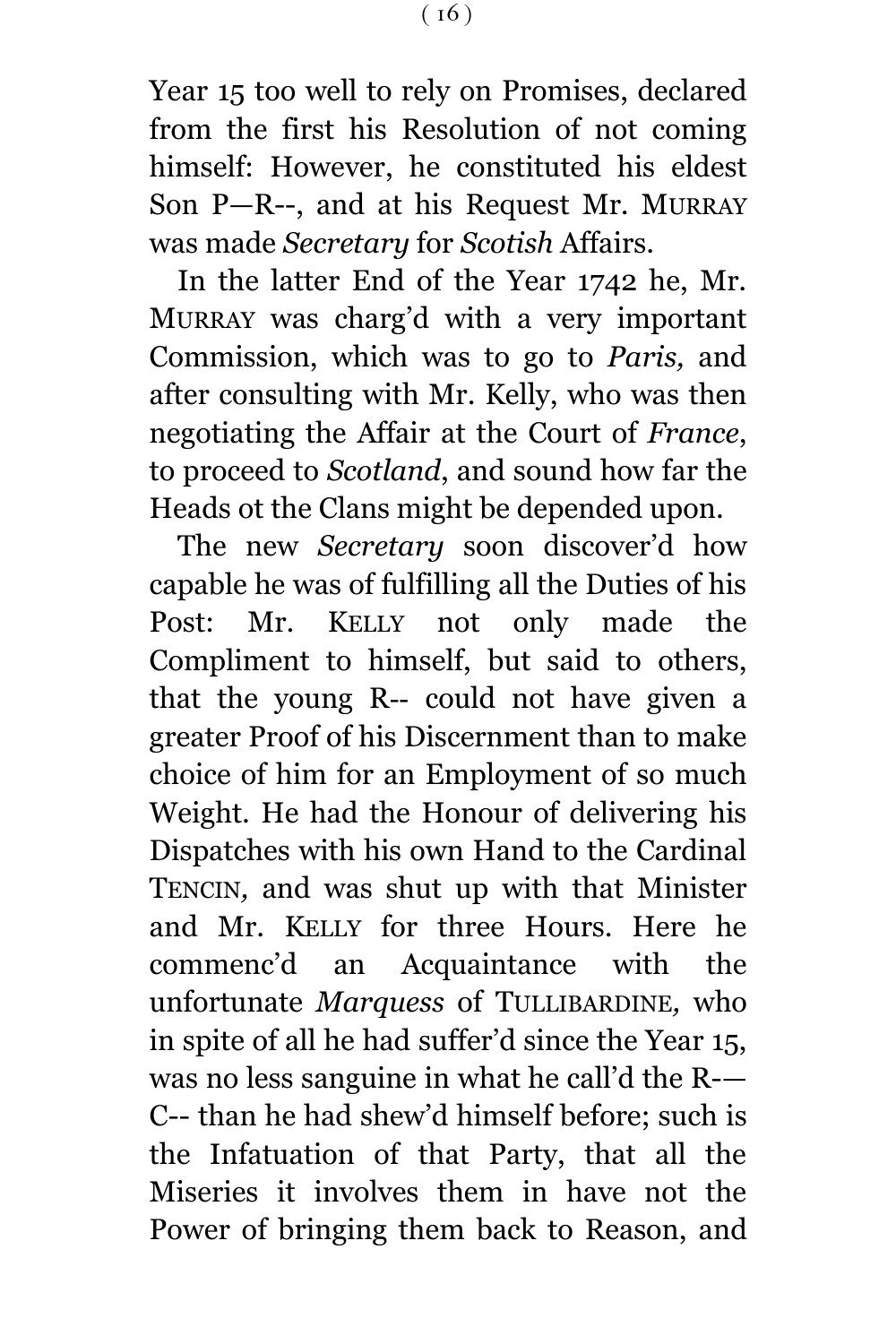obliging them to quit their bigotted Principles;- they see not with the same Eyes that others do—the Phantom Loyalty gilds all the Prospect, and dresses their Ruin in a pleasing Form, this makes them court Dangers, be proud of Infamy, exult in Chains, and triumph even in Death, as numberless Examples both in the first and last Rebellions have testified.

Mr. RATCLIFF also, called there *Earl of* DERWENTWATER*,* and many more who were once in possession of opulent Fortunes, but now the wretched Dependants on *French* Pensions, with Difficulty obtain'd, and accompanied with Contempt in the Payment, Mr. MURRAY had the Pleasure to converse with during his short Stay, which was but three Weeks, the grand Business requiring he should repair to *Scotland* with all possible Expedition.

As he was very well respected by the Clans both *o*n account of his Family and personal Accomplishments, he found no great Difficulty in engaging the Heads of several of them, of themselves too much inclin'd that Way, to sign a Paper, wherein they promised to assist the Invasion, whenever and in what manner soever it should be made, with all the Forces in their Power. LOCHEIL*,* old GORDON of GLENBUCKET*,* MAC-LAUGHLAN*,* and GLENGARY*,*  with all the MACKENZIES*,* were very strenuous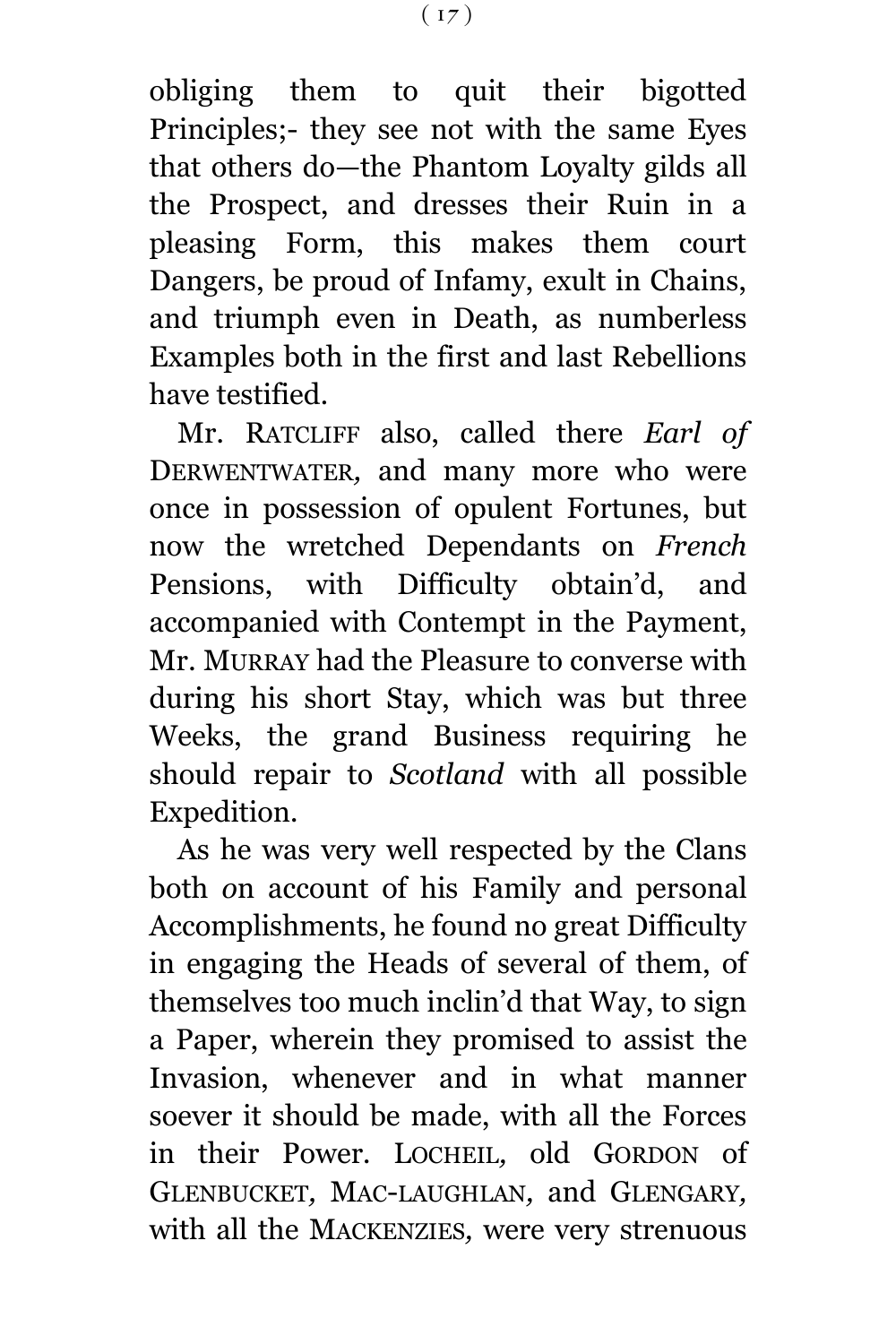in assisting Mr. MURRAY'S Endeavours am*o*ng their respective. Friends and Kindred, so that in a few Months they had added to the Number of those who they before were sure of, a great many new Proselytes to join in this Association.

It is acknowledged that Mr. MURRAY was indefatigable in promoting the Views of his Master, which were to engage the *Scots* to begin the Work, according to the old Proverb, "He that would *England* win Muft with *Scotland* first begin."

And one would have thought, indeed, that the dangerous and important Affair he was embark'd in, and the Fatigues both of Mind and Body he must necessarily go thro' in the Prosecution of it, should have too much engross'd him to have left any room for Inclinations of that Sort we find he was possess'd of; for in the midst of all the Embarrassments of State Toil, Love and Nature came in for their Part.—He sollicited and obtained the Affection of a young Tady every way worthy of him; they were married, and he had the Pleasure of making her a Convert to his Principles, tho' educated in the Kirk.

This Change in his Condition, however, occasioned not the least Remissness in the Duties of his Post; he made it appear, that Love and Business are not Things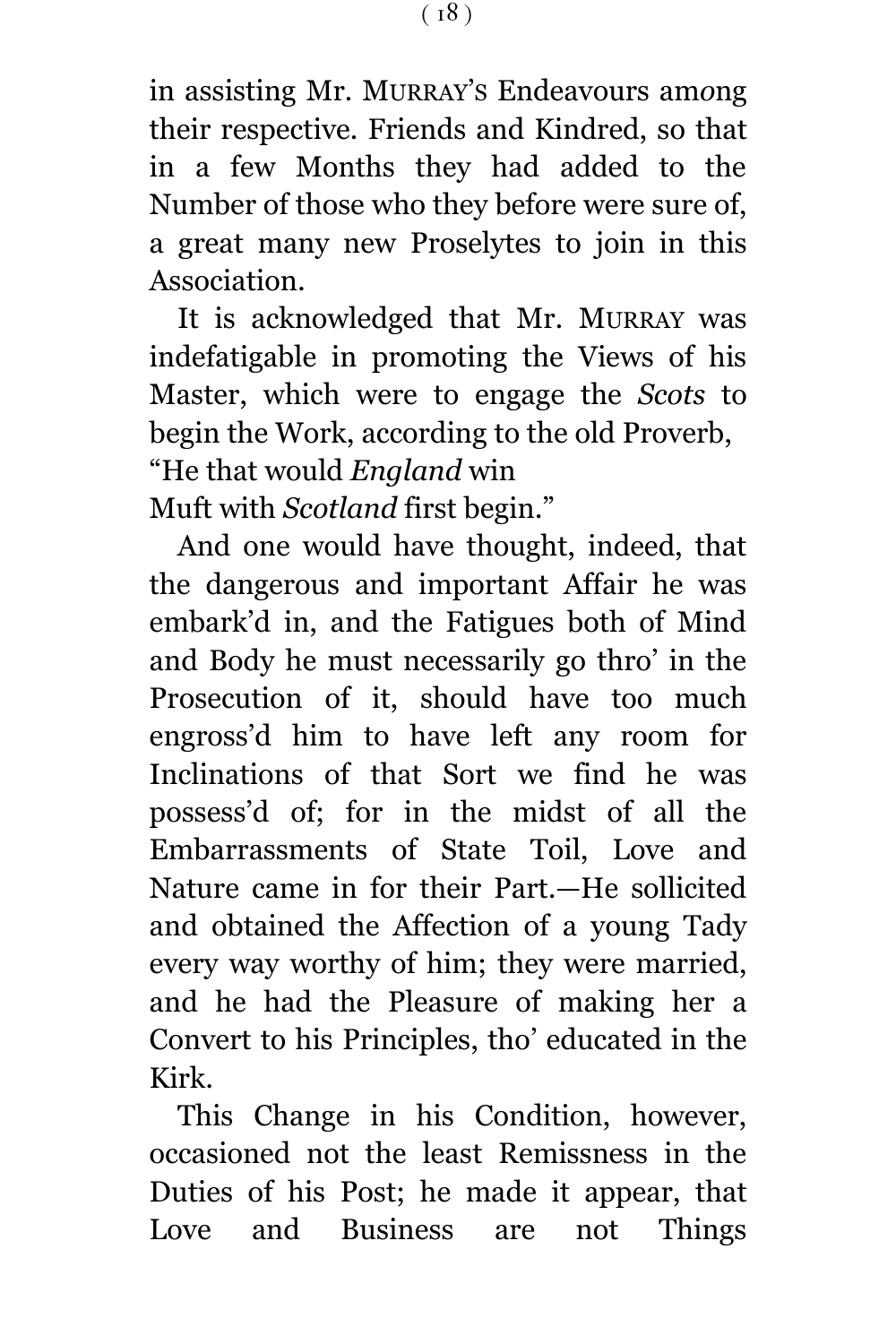incompatible, and that he could indulge the one, as much as a reasonable Man ought, without any Prejudice to the other: Nor did the beautiful Partner of his Vows repine at the Share this only Rival had in his Heart, but on the contrary, was always ready to aid his Labours with all the Means in her Power. How much her Soul and all its wishes corresponded with her Husband's, was afterward demonstrated in the most publick Manner, when on the young *Chevalier's* Landing she forgot all the Delicacies of her Sex to accompany him through all the Fatigues and Hazards he met with, in following that pretended R--T.

Soon after the Birth of their first Child (which according to both their Wishes prov*e*d a Son) Mr. MURRAY receiv'd Dispatches from *Rome* by the Way of *France*, ordering him to leave *Scotland* and go directly to *England,* where he would be met by Lord ELCHO and some others lately gain'd over to their Party, who were to bring Letters with them to several Persons in this Kingdom: Who these Persons are, or whether any such Letters were sent, or deliver'd, none but those concern'd, can be certain.

It is notwithstanding a known Truth, that Mr. MURRAY arrived at *London* much about the same time with Lord El*c*ho, that they were very often together in Company with one of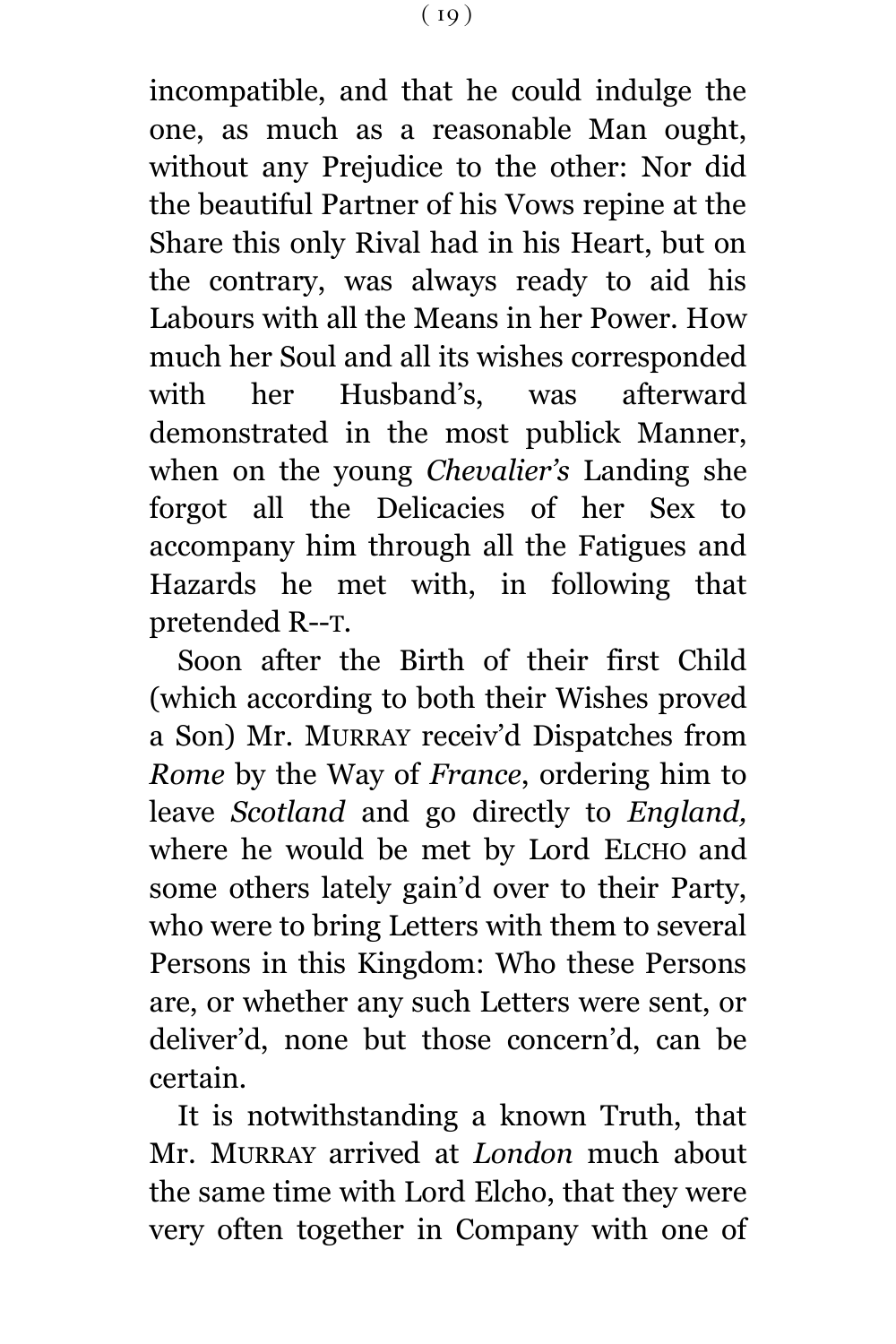those Gentlemen who was lately executed at *Kennington Common*, and several others who have made their Escape, and that frequent Cabals were held, sometimes at one Place, and sometimes at another. The little *Jacobites* who were not let into the Secret, yet knew enough to make them flatter themselves that the End of their long Expectations was at hand., and that their P-- back'd by a powerful Army from *France* would be in *England* that Summer. Others besides that Party likewise began to give Credit to what they foolishly brag'd of; nor was it the Policy of the Government to put a Stop to these Reports, since the more they gain'd Ground the more the Hands of the Ministry were strengthen'd, and all the demanded Supplies granted with the greater Readiness.—yet such is the Stupidity of those deluded People, that on the least Prospect of a Hope, tho' never so distant, or even the meer Shadow of one, Joy sparkles in their Eyes a thousand ridiculous Chimera's of sure and approaching Happiness fills their Heads, and turns their Brains quite giddy, and unable to contain the mighty Transport; they run about from House to House exulting, and thus by anticipating the Triumph they expect to have over those of a different Way of thinking, contribute to render abortive the very Measures they are so desirous should succccd. This is so known a Characteristic of that Party,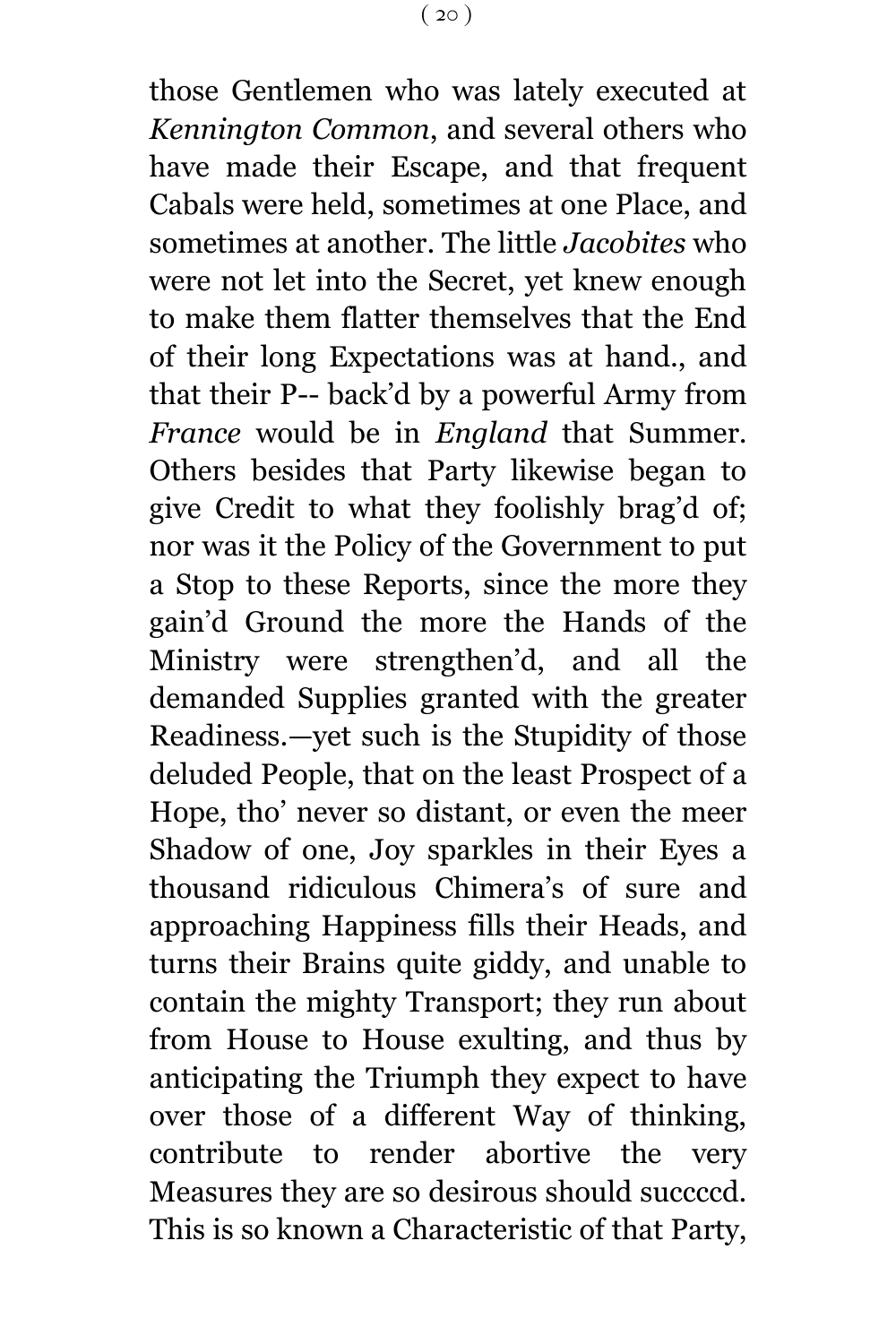that I believe none will think I have done them any Injustice in what I have said, nor can even the sensible ones among themselves deny it, many of whom have feen blutli with Shame and Anger at the idle Boasts they had it not in their Power to silence.

As to what great Matters Mr. MURRAY was able to bring about in England for the Service of his Cause, we are yet in the Dark.—I can only judge by Conjecture, form'd from the Knowledge how much some Persons, and those not of an inferior Rank, had been disgusted on the account of *H*—— and the Partiality, it is said, was shewn at the Battle of *Dettingen* to those of that *E--*, thence, I say, a Guess, not altogether romantic, may be made, that, in the Heat of Reserument, some things might be promis'd, which cooler Reason disavow'd:—However it were, Mr. MURRAY, after passing about eleven Months here, return'd t*o Scotland*, and Lord ELCHO to *France*; and no Fruits appear'd of their Negotiation at that time, tho' I am very well convinc'd the grand Work of the late Commotion was at that time laid.

All the Hopes of an Invasion in that Year, which was 1743, being now vanish'd into Air: *Cameron* of LOCHIEL after some Discourse with Mr MURRAY on the Position of their Affairs, went in Person to *France*; on his first Arrival there he found, or imagin'd that he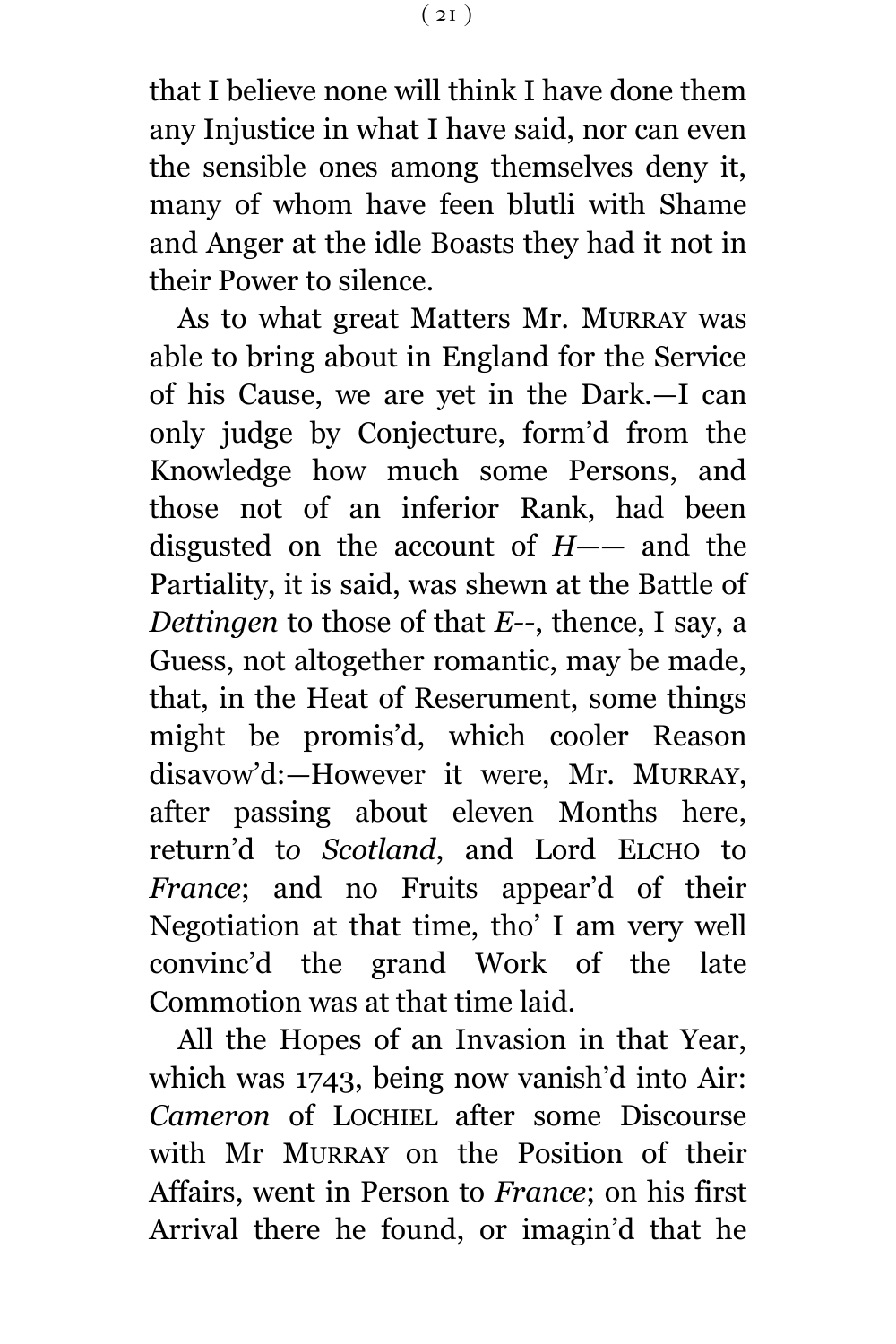found, the Restoration of the STEUART Family to the Throne of these Kingdoms, had one of the first Places in the Views of the Cabinet, but had Reason afterwards to change his Opinion, when he was told by Monsieur MAUREPAS and even by the *Cardinal* himself, That it was not yet a Time for such an Attempt—that the People of *England* were not yet sufficiently convinc'd of the weight of a G—Y-- that a few more Millions drain'd from them, for the Support of the Queen of *H*- and the Princes who assisted her ambitious Views—a few more Battles, such as—and the continual Remittances made to  $-$ , besides the Payment of the Forces hired from that *E*-, with the Subsidies to *Denmark*, *Hesse, Mentz*, and other Powers, wou'd, in a short time make them feel the Miseries entail'd upon them, and they wou'd then of themselves, have Recourse to the *o*nly Means of Redress, and fly for Protection to the *P*- they had been compell'd to abjure.

This was the Language of the Ministry of *France* at that time, which oblig'd LOCHIEL to return, very ill satisfy'd with his Journey—Mr. MURRAY was also much discontented with the Account he receiv'd of the *French* Indifference; he did not fail, however, to keep up the Spirit of the Clans by all the Artifices he was capable of putting in Practice, which was all he then cou'd do.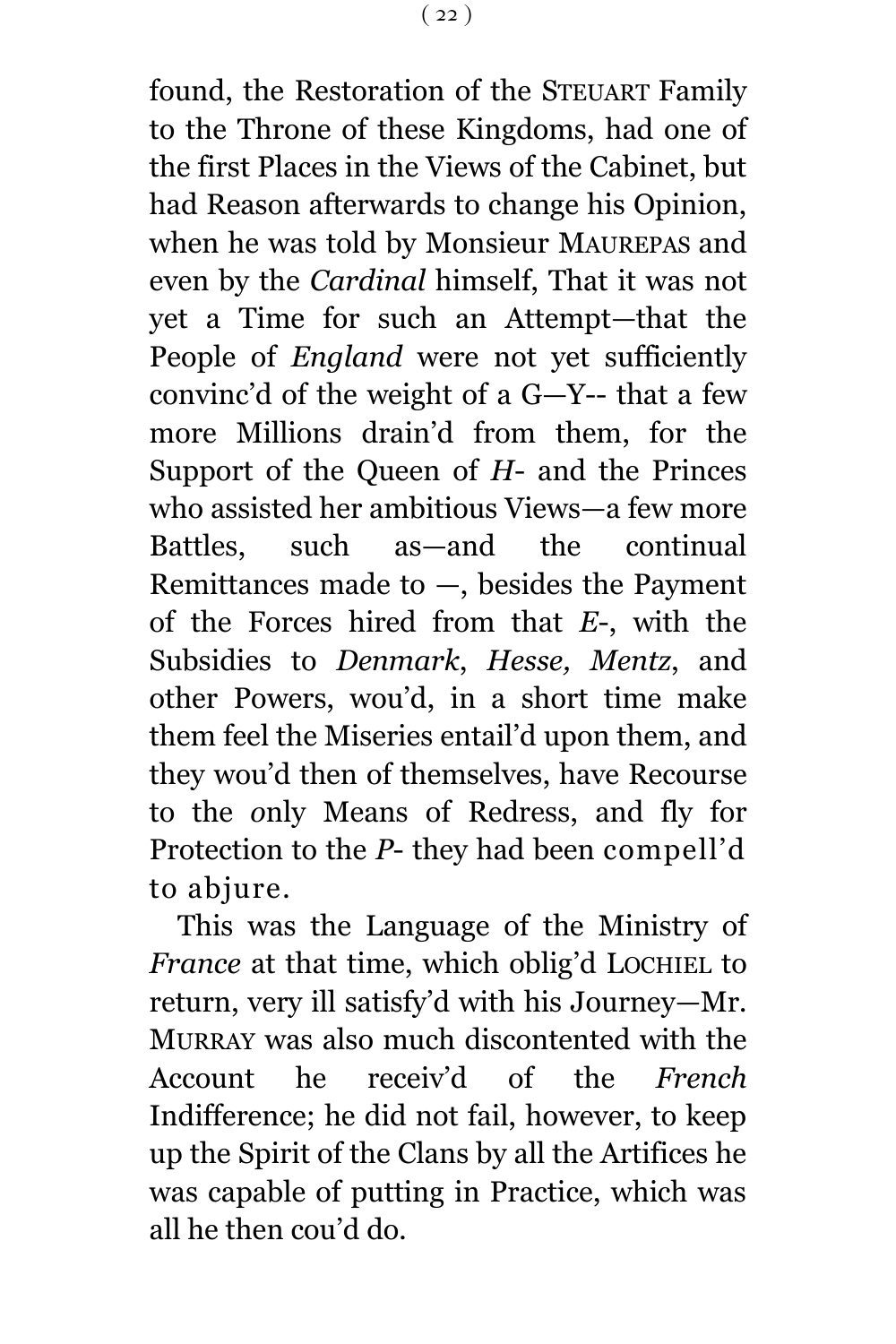The *Jacobite* Cause now appear'd with a bad Face to all thinking Persons— Mr. KELLY had met with a Rebuff from Cardinal TENCIN*,*  which he did not expect, for urging that Matter too home, and one Monsieur D'AMERS was put into the *Bastile,* for having said in publick Company, that he knew his most *Christian* Majesty wou'd set the *Chevalier de* ST. GEORGE upon the Throne of his Ancestors before *Easter,* which was then near at Hand. Yet notwithstanding this, Couriers were frequently sent from *Versailles* to *Rome*, with Dispatches full of Assurances of Friendship and Assistance both by the King and Ministers.

Such a Method of Proceeding seem'd very odd not only to the Friends of the *Chevalier* but also to the *French* themselves, who had not Penetration enough to discover the secret Wheel that set this Machine of State Policy in Motion—the Truth is, some Overtures were then upon the Carpet between *France* and *England* through the Interposition of the *Dutch*, and while that Matter was in Agitation, the *Jacobite* Interest cou'd not be publicly espous'd by the Court of *France*, any more than be found convenient to drop it entirely, till the Effect of these secret Negotiations should be seen. It may be thought strange, that an Artifice so often put in Practice shou'd not be seen through, or that Persons so much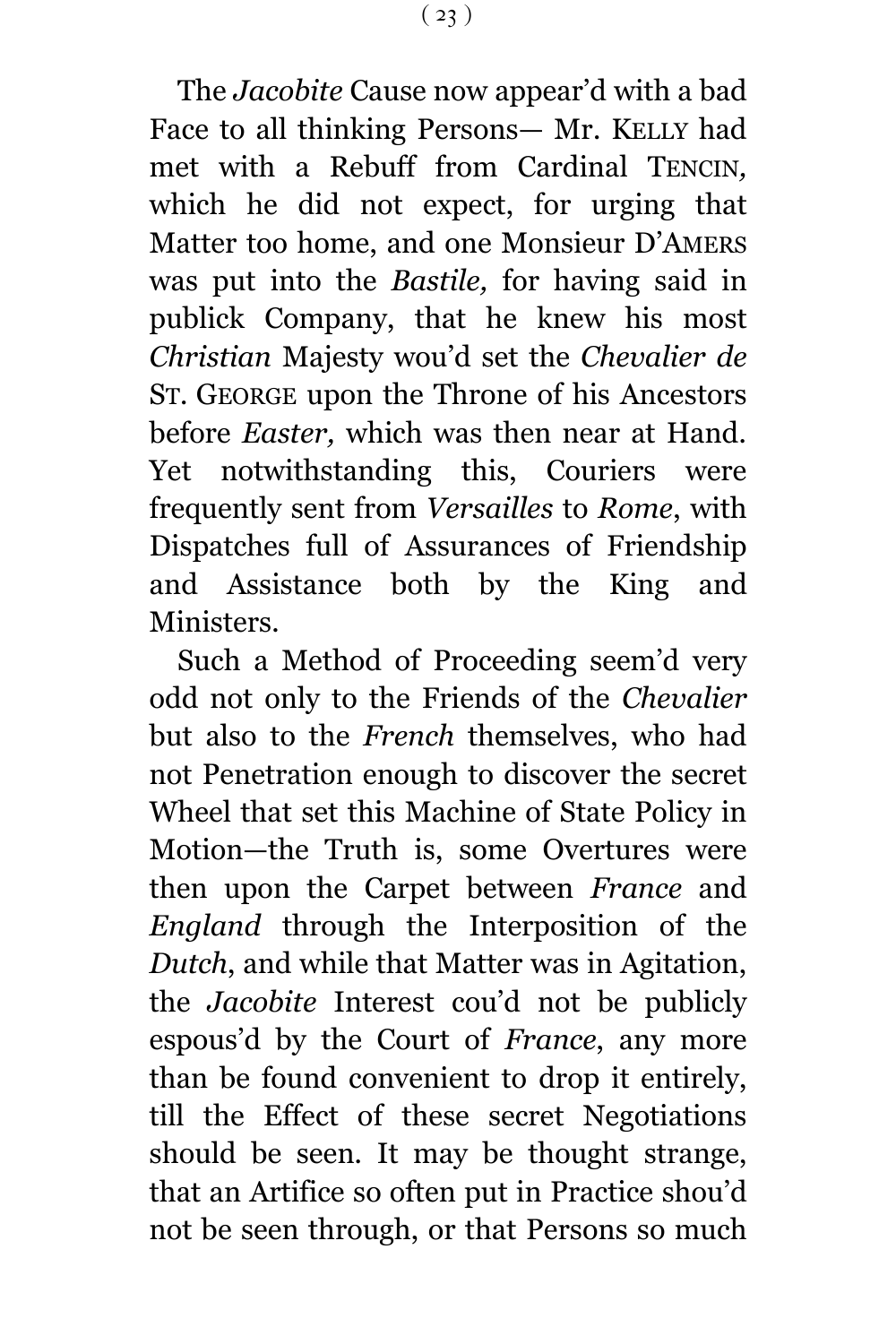concern'd, and withal so discerning as the *Chevalier de* ST. GEORGE, and his Sons are said to be, can any longer be amused by it: But when one considers the unhappy Situation they are in, and that the very Shew of an Alliance with so great a Power, keeps the Spirit of their Party in these Kingdoms from flagging, it is not to be wonder'd at, that they seem to give Credit to those vain Appearances —I say vain, because I think no one that has any notion of public Affairs, or knows any thing of the *French* in particular, can imagine it confident with the Policy they are so much fam'd for, to wish the Family of the Steuarts in Possession of the Throne of *Great Britain*; an Event which wou'd infallibly put a Stop to all the Schemes they have so successfully pursued for upwards of Fifty Years.—As it is certainly the Business, therefore of the *French* King, to amuse the *Chevalier* with *fictious* Promises, so it is equally the Business of the *Chevalier* to counterfeit a Belief of their *Sincerity*: Since by treating them with the Contempt they truly merit, and which he doubtless feels for them, he could no way be a Gainer, and might lose some Friends to his Cause, who are such meerly by the Hopes of his receiving powerful Assistance from a Prince so able to give it.

This Secret Mr. MURRAY was very well convinced of, not only by the Conversions he had with those in *England*, who were look'd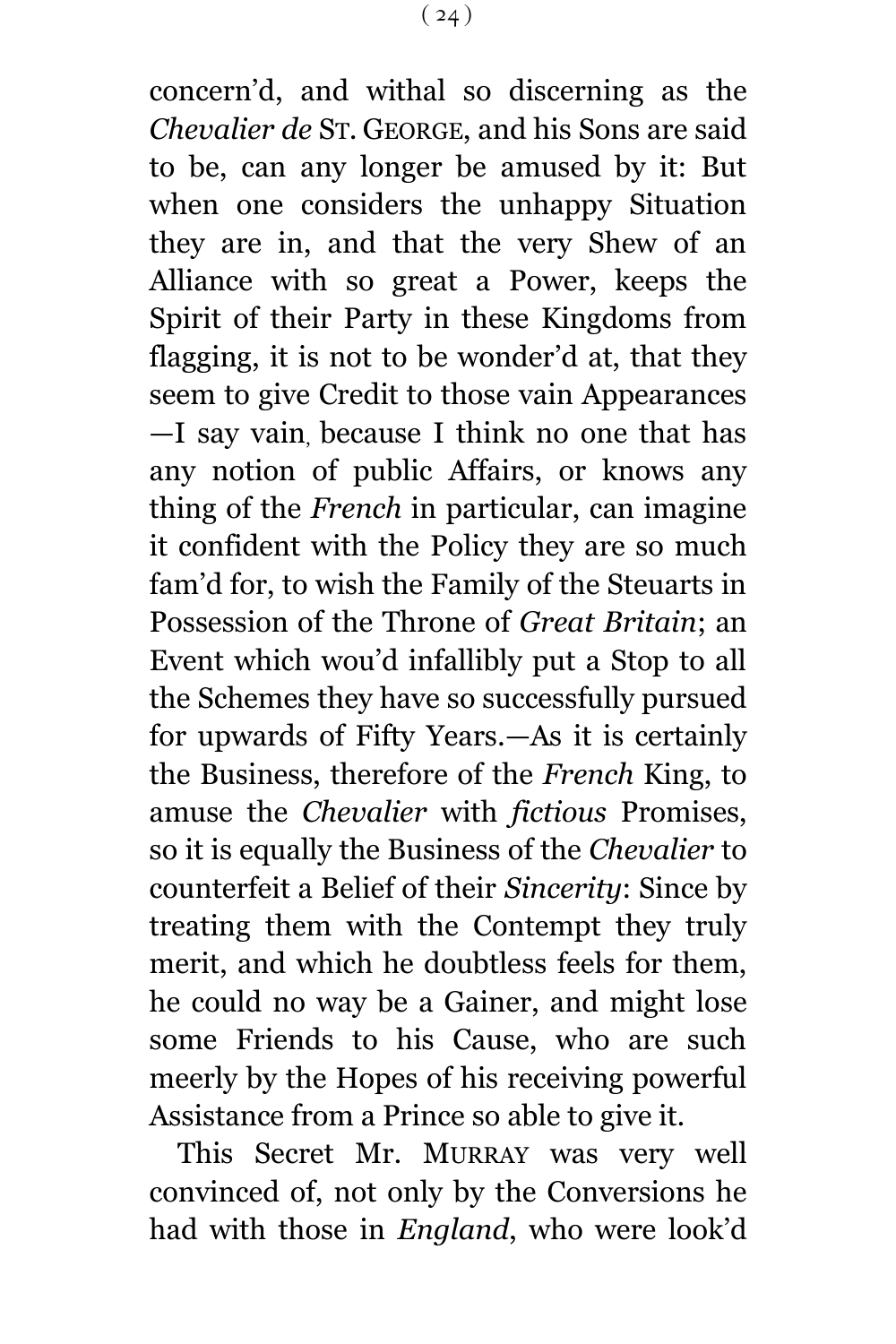upon as the most stanch Friends to the *Pretender*, but also from several of the *Highland* Chiefs, who told him plainly, that nothing could be done effectually without the Assistance of a French Army.—This put every thing to a Stand, the Hopes and Expectations of the whole Party everywhere were growing languid, and Mr. MURRAY himself knew not what to think, when all on a sudden he was recall'd to Rome, and commanded to acquaint the Clans before his Departure, that the great Design was now on the Point of being executed. This he punctually obey'd, and then left Scotland and his Wife big of her sccond Child.

Mr. KELLY, who had been sent on the Part of the *Chevalier* with a very important Commiffion to the Court of *Spain*, was jusl then return'd to *Paris*, when Mr. MURRAY arrived there in his Way to Rome; which happen'd very lucky, as they might communicate to each other the Success of their several Negotiations, and consult upon the Whole much better than by Writing—Mr. KELLY told him, that he shou'd soon follow him to Rome in order to attend the pretended P- R-T to Scotland, where he wou'd certainly be in the Beginning of the Summer.—Both these Gentlemen were now highly caress'd by the *French* Ministry, and Mr. MURRAY had the Opportunity of conferring a great Obligation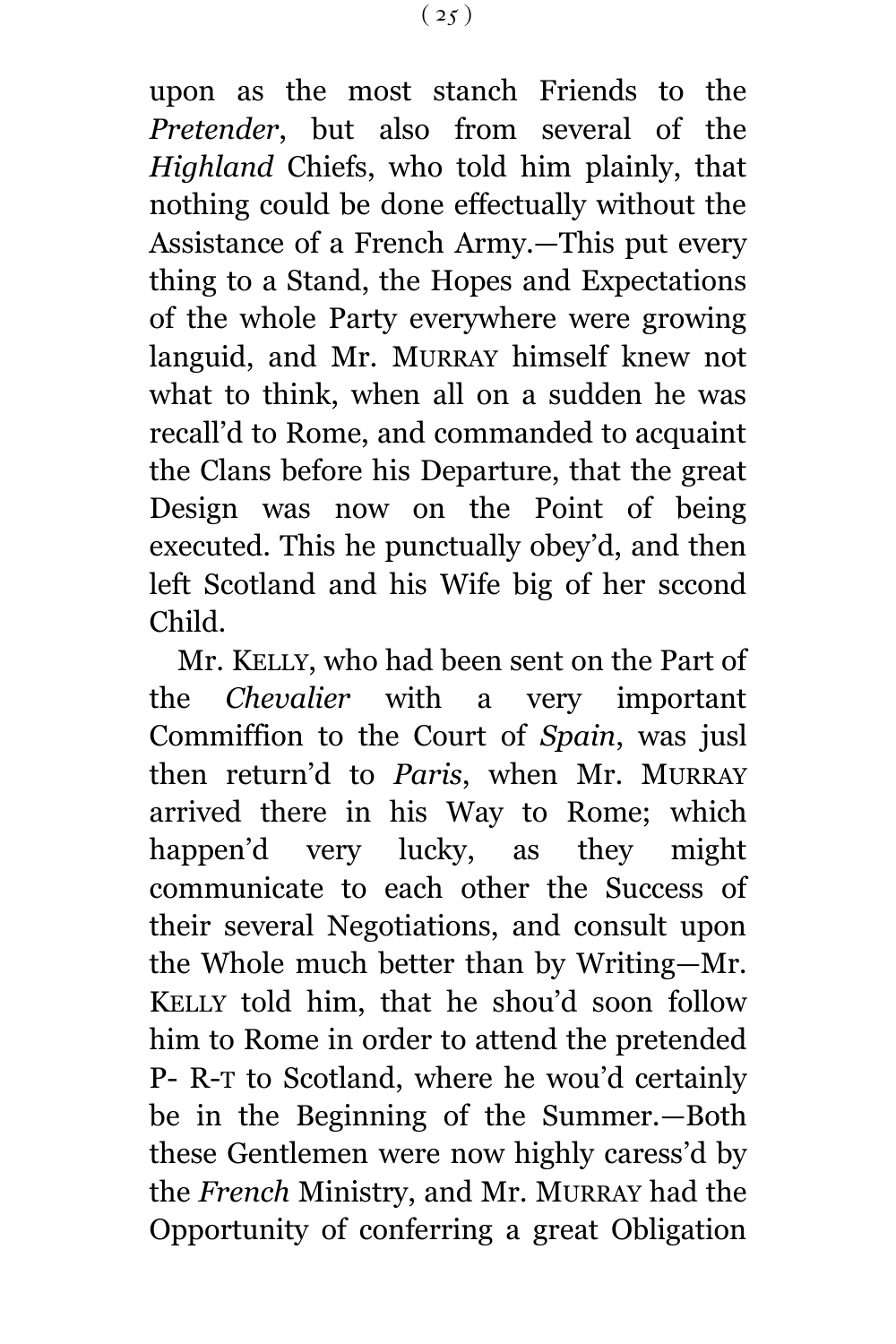on the Cardinal, by taking the Charge of some fine Jewels sent as a Present to one of his Kindred at Rome, which he accordingly deliver'd on his Arrival there.

The Court of the *Chevalier* was oow encreased by the Coming of Mr. SULLIVAN and Mr. O'NEIL, both of the Kingdom of *Ireland*, but had been some time in the *Spanish* Service, where they had considerable Commands, especially the former, who having the Reputation of being one of the most experienc'd Generals they had, the parting with him was look'd upon as no small Mark of the Good-will that Court had to the STEUART Family.—Great Preparations were now making for the proposed Expedition, which, as before it was resolv'd, shou'd be begun in *Scotland*,—The Scheme was this,—The eldest Son of the *Pretender* was to land in the Highlands, and head the Clans, the Lord JOHN DRUMMOND, with some *Irish* Brigades to the Number of Two thousand Five hundred effective Men, was to make a Descent on the more .Southward Part of that Kingdom, and be ready to join the young Chevalier, and march directly to Edinburgh.—Twelve thousand French under the Command of Some-body, for no General was ever nominated, were to pour into *Wales* at the same time, and join themselves to what *English* Friends they shou'd find there and in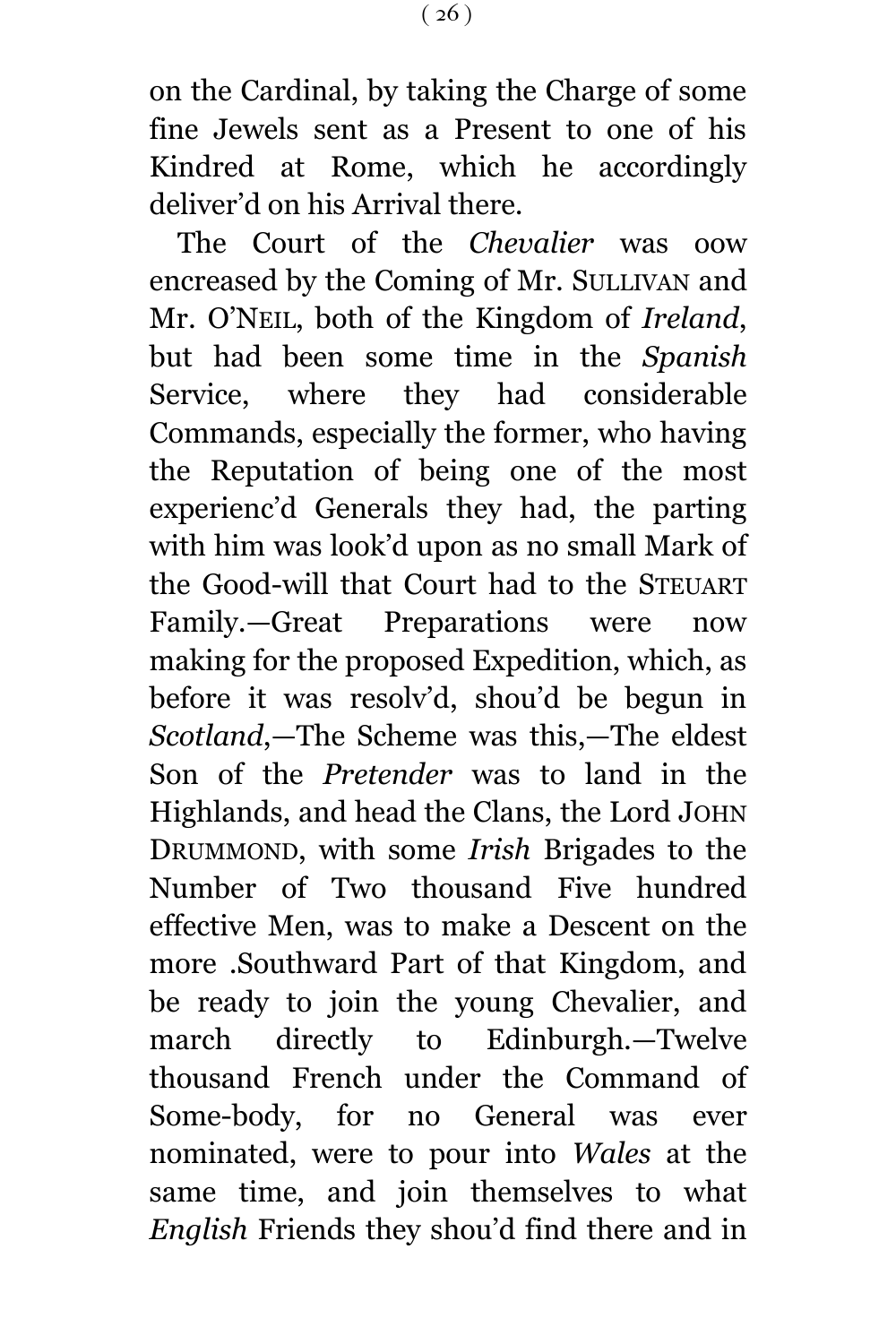the Counties adjacent, take what Towns they cou'd in their Way to *Manchester*, and there to wait the Coming of the pretended P-, who it was not to be doubted, wou'd by that time be Master of all *Scotland*.

Visionary as this Project may appear Today, I tremble to think what might have been the Consequence had it been put in Execution with the same Vigour it was concerted, at a Time when His Majesty, the Duke, and most of our Forces were abroad, an inconsiderable Part of the Navy on the Coasts, the Parliament not Sitting, many of the Privy Council, and all the Country Gentlemen retired to their Seats, the Militia of the Counties and London wholly unprepared: They then, I say, had certainly such a Chance of subjecting us, as it is to be hoped they will never have again; and the visible Neglect France shew'd of an Opportunity so favourable to the Views she had all along pretended, sufficiently proves what I before advanc'd, that her Ministers have in Reality nothing left at Heart.

How far the repeated Assurances given by Monsieur the *Cardinal* TENCIN, and even confirm'd by his most *Christian* Majesty's own Hand, might now gain Credit at the Court of; *Santi Apostoli* am not sure; but no Shew of the contrary appeared either in Words or Actions; and Mr. KELLY told Mr. MURRAY in Confidence, That he was now convinced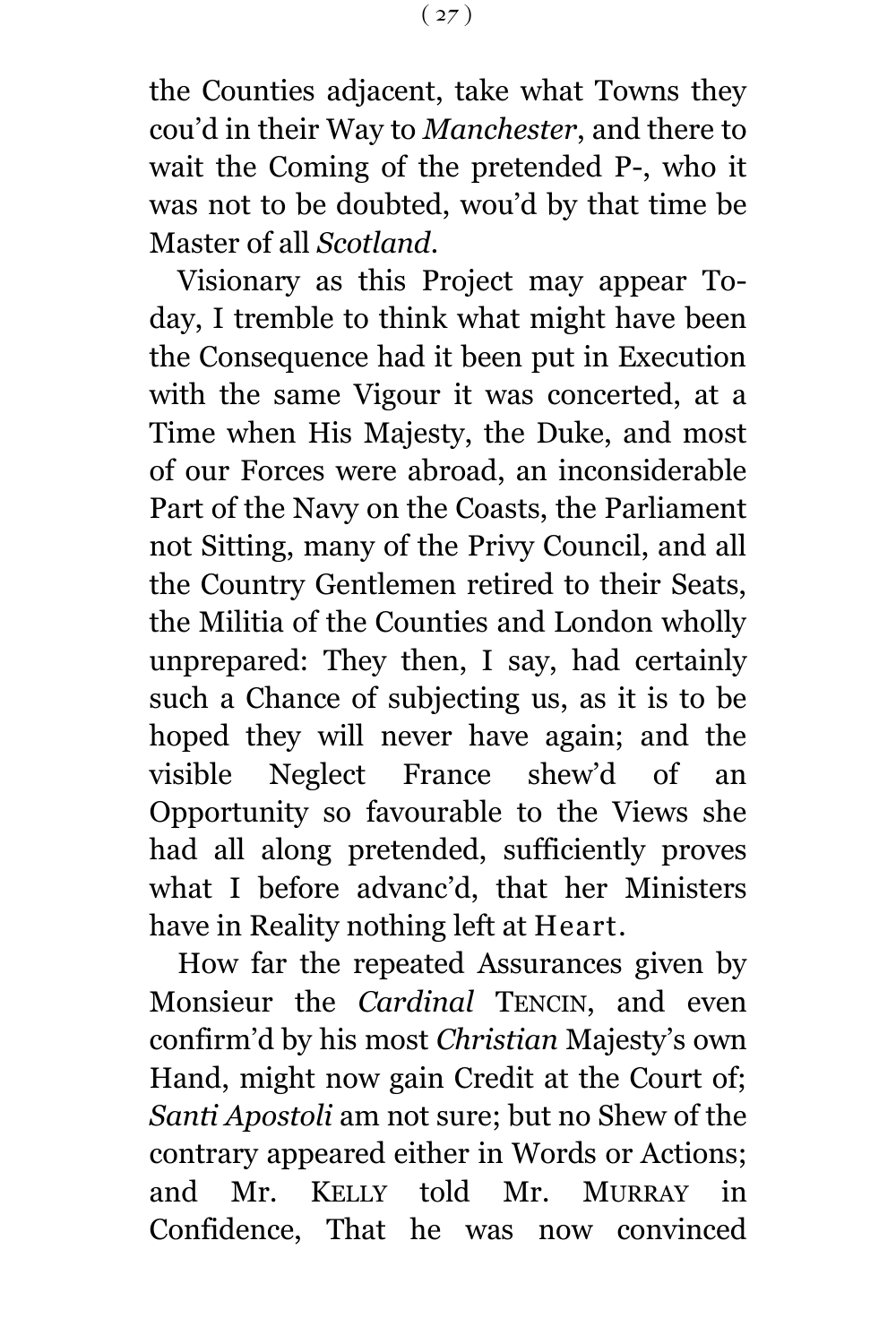*France* was sincere in her Professions, and that before he left *Paris*, he had actually seen the Orders signed by Monsieur d'ARGENSON, for the Transports to be in readiness for the Embarkation of the Troops destin'd for this Expedition.

It was in January 1745, that the two Sons of the Chevalier took leave of him and Rome; for the youngest would by no Means be left behind, tho' all he could have urg'd had been ineffectual to have prevail'd on his Father to hazard his whole Stock at one Cast, if he had not bound himself by Oath to accompany his Brother no farther than *France*, and not to quit that Kingdom without first receiving his Permission so to do.

I am told the Parting between these young Gentlemen and their Father was very affecting, and Tears from the Eyes of most who were present at it; the R- as he was call'd, said among other remarkable Things; *I* go, Sir, *in Search of three C—s, which I doubt but to have the Honour and Happiness of Laying at your M--'s Feet: If I fail in the Attempt your next sight of me shall be in my Coffin.* At these Words the Chevalier became unable to preserve that Moderation he had assum'd on so trying an Occasion;- the Grief his Heart was big with, in Spite of his Endeavours, discover'd itself in his Countenance, and he burst into this Exclamation—*Heaven forbid!*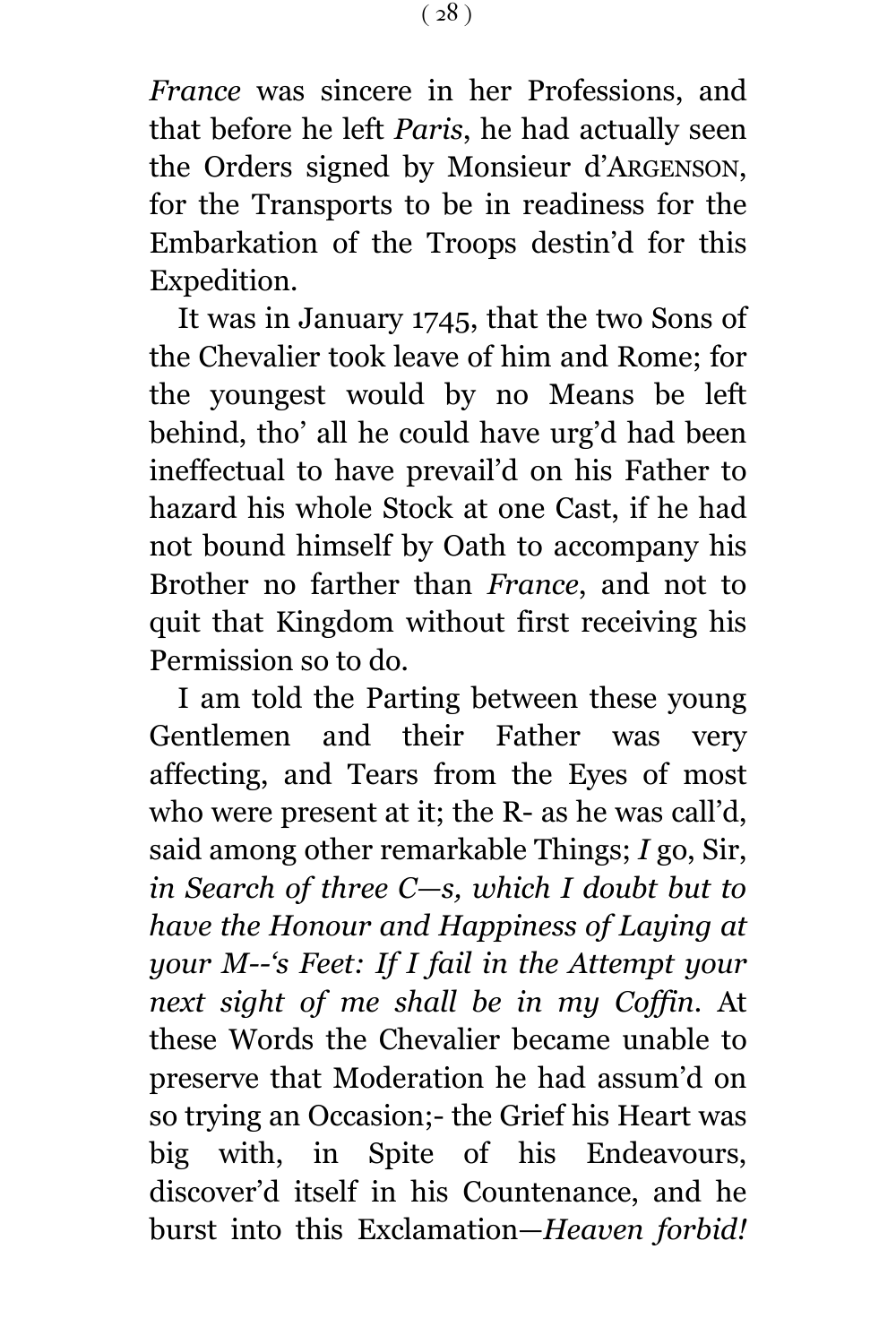*that all the C--s in the World should rob me of my Son*––then tenderly embracing him—*Be careful of yourself dear P--, added he, for my Sake, and I hope, for the Sake of Millions.*

There is no Question to be made but that Nature work'd very strongly in Persons so near and dear to one another, at a Separation which they knew not but might be eternal, and it is likely, enough they might express themselves in these very Words, which I have repeated, as they were told to me by one who averr'd, he heard them from Mr. MURRAY'S own Mouth.

The Generals SULLIVAN and O'NEIL, with the two Secretaries KELLY and MURRAY, and several other Gentlemen, beside a large Retinue of Domestick Officers and Servants, attended the young Adventurer and his Brother into *France*; tho' they did not make their Entry according to their suppos'd Dignity, it being thought more proper for them to remain incog at the Duke *de* BOUILLION'S, who is their near Relation. The eldest, however, had frequent Conferences with his most *Christian* Majesty in his Closet; few Days pass'd without a Visit from the Cardinal, Monsieur d'ARGENSON, Monsieur *de* MAUREPAS, and all the other Ministers—Great Assurances were doubtless given of the promis'd Aid, but with what Sincerity was proved by the Event.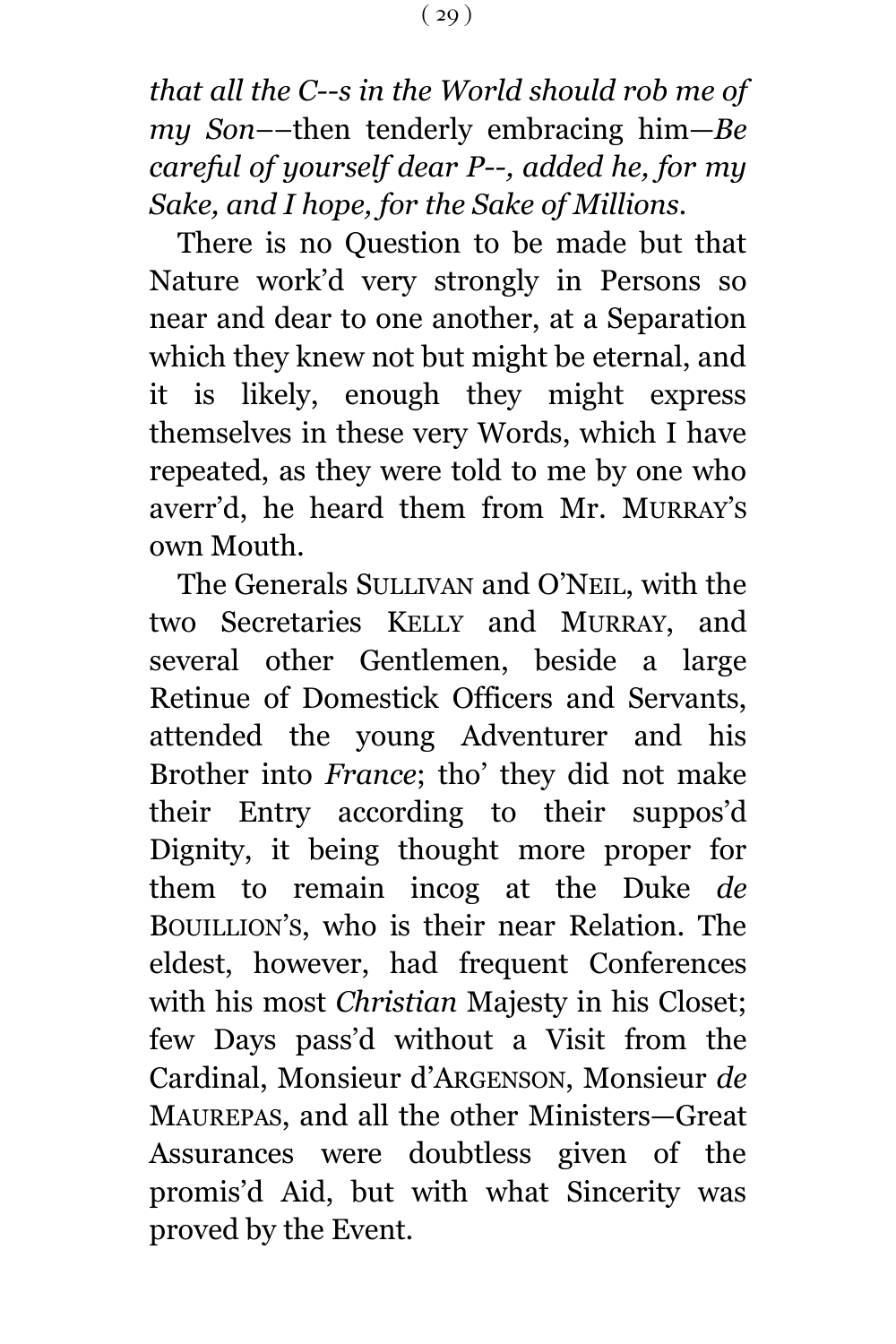Several Weeks before the Time prefix'd for the. young Chevalier's embarking, Mr. MURRAY was sent to *Scotland*, to warn the *Highland* Chiefs to be in Readiness, that is to provide what Arms, Ammunition and other Necessaries might be requisite for their Followers, whenever they should be call'd together, but when that would be, or on whnt Occasion, was to be kept a Secret from them, till the Landing of their P--, whom, notwithstanding they were taught to idolize without knowing. Most of the Heads of the Clans, with some few others who were entrusted with the Affair, assembled themselves at *Aberdeen*, in order to receive him, it being expected he would land there, as he indeed intended, and had told Mr. MURRAY; but an *English* Man of War falling in with the *French* Man that was his Convoy, the Vessel he was in, which was only a small Frigate, took the Opportunity of the two great Ships being engag'd to scud away before the Wind, which happen'd to be fair for them, and blew a fresh Gale, and made the Shore by a little Creek near the Lands of LOCHIEL, whose House was the first the young *Chevalier* went into—A violent Fit of the Gout having hinder'd him from meeting the Party at *Aberdeen*, he was at home, and greatly surprized at such a Guest, but more so at seeing him so thinly attended, the *Marquess* of TULLIBARDINE,

 $(30)$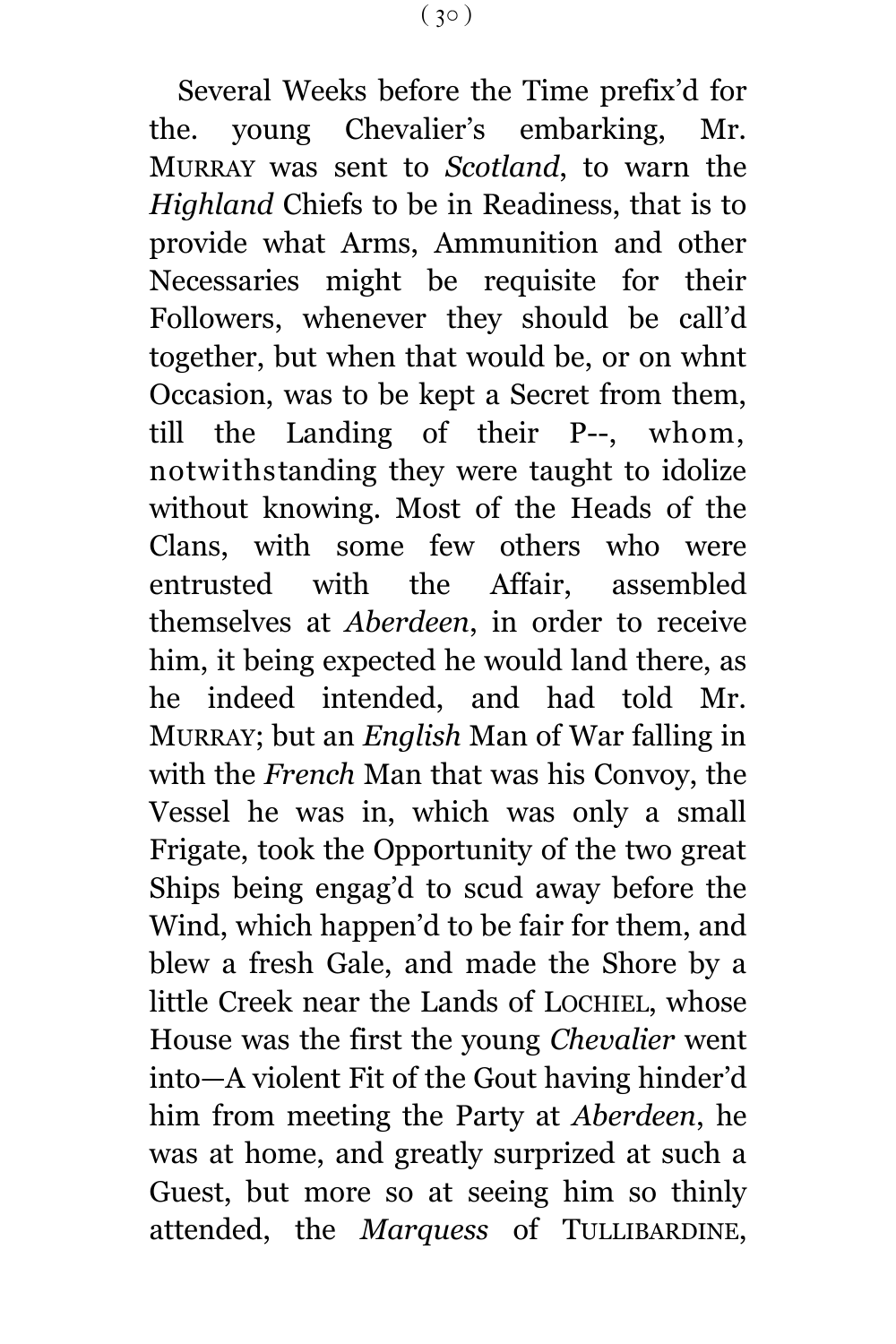SULLIVAN, O NEIL, KELLY, and three other Gentlemen, whose Names I do not know, being all, except Servants, and of those but a few, that came on Shore with him.

A special Messenger, however, was immediately dispatch'd to *Aberdeen*, with Intelligence of what had happen'd, on which Mr. MURRAY and the Chiefs that were there repair'd directly to LOCKHIEL'S:—It would be altogether impertinent to enter into any Particulars of the Joy with which he was receiv'd, not only by them, but by the meanest and most common of the Clans under them, as soon as he appear'd in Publick: The Behaviour of all, and the manner of the Death of most of these deluded People, has but too fatally proved the Zeal and Firmness of their Attachment to him. The Standard was set up, and great Numbers flock'd to it, besides such who had been instigated to it by those whom they think it the highest Crime to disobey; so that in a short Time a little Camp was form'd among the Hills.—His pretended Claim,—his fine Person,—his Affability, and above all, his putting on the *Highland* Dress, marching at the Head of his Infantry, and being the first to plunge into any River they were to pass, when moved farther to a more commodious Ground, charm'd them to such a Degree, that I believe there was scarce a Man among them that wou'd not have readily run on certain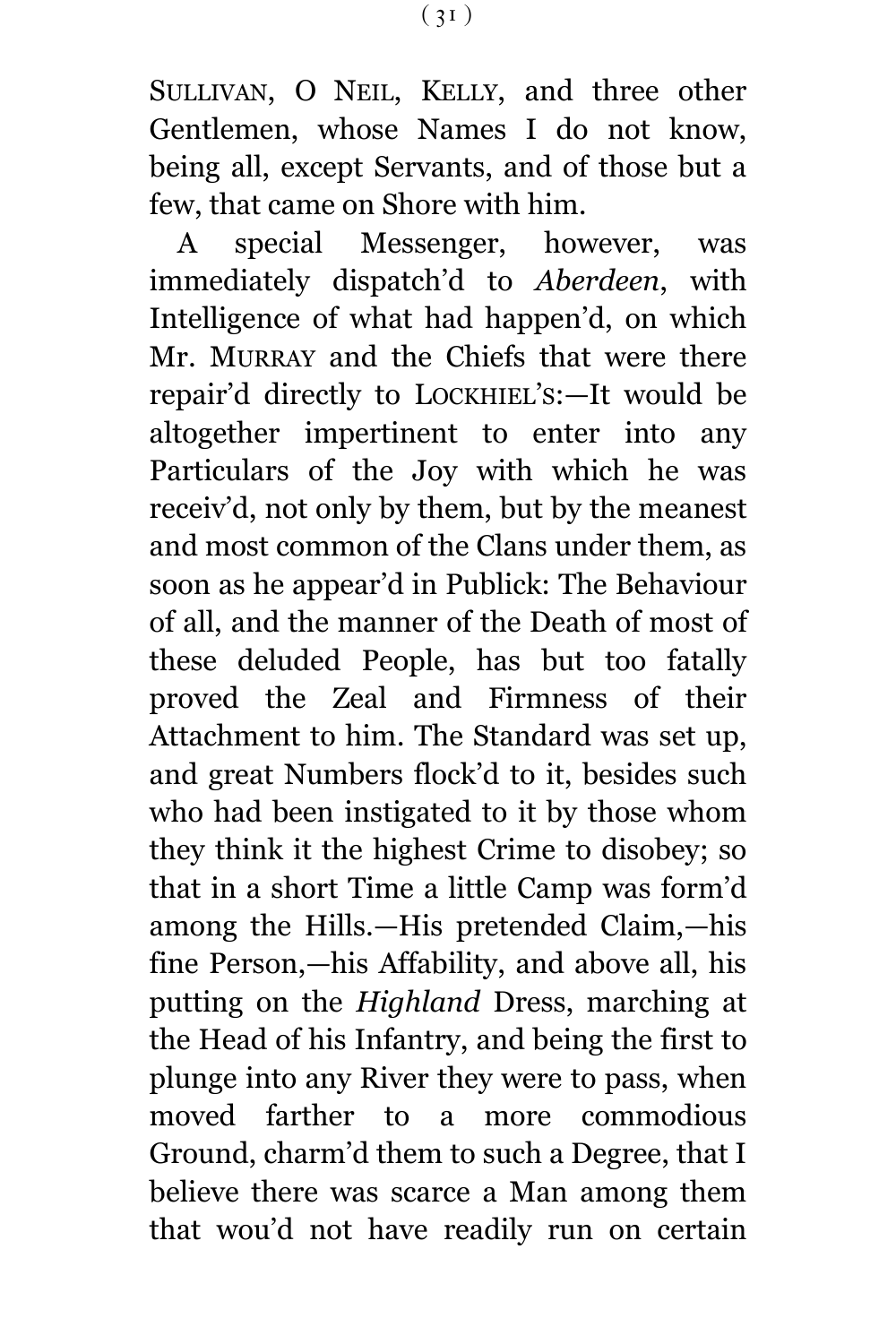Death, if by it his Cause might have receiv'd any Advantage; but as their Lives were of much greater Service, they testified their Love and Admiration of him by Huzza's and Acclamations that even rent the Sky, whenever they saw him, and by making Songs in his Praise, and singing them among themselves when they saw him not.

Nor was it only such who, bred remote from Courts, are apt to be dazzled with every Ohject beyond what they have been accustom'd to see, that testified their Affection for him; the Lords LEWIS GORDON, STRATHALLAN, OGILVYE, and others, avow'd his Cause from the first Moment they heard he had set Foot in *Scotland*, and threw themselves at his Feet, with all the Forces they were able to raise.

To strengthen their Expectations, Two Ships from France brought a large Quantity of Ammunition, and several Officers, among whom were the Two MACDONALDS, Lord ELCHO, and GLENGYLE, whom Mr. MURRAY had wrought upon the preceding Year to go to *France*, in order to be convinc'd of the Assistance they were promis'd; The Duke of *Perth* also, with his People, now join'd the *Highland* Army, and several other Clans who had not sign'd the Association; but as it is not a Journal of the *Pretender's* Success, but Memoirs of Mr. MURRAY, I am writing; I shall pass over every thing in which that Gentleman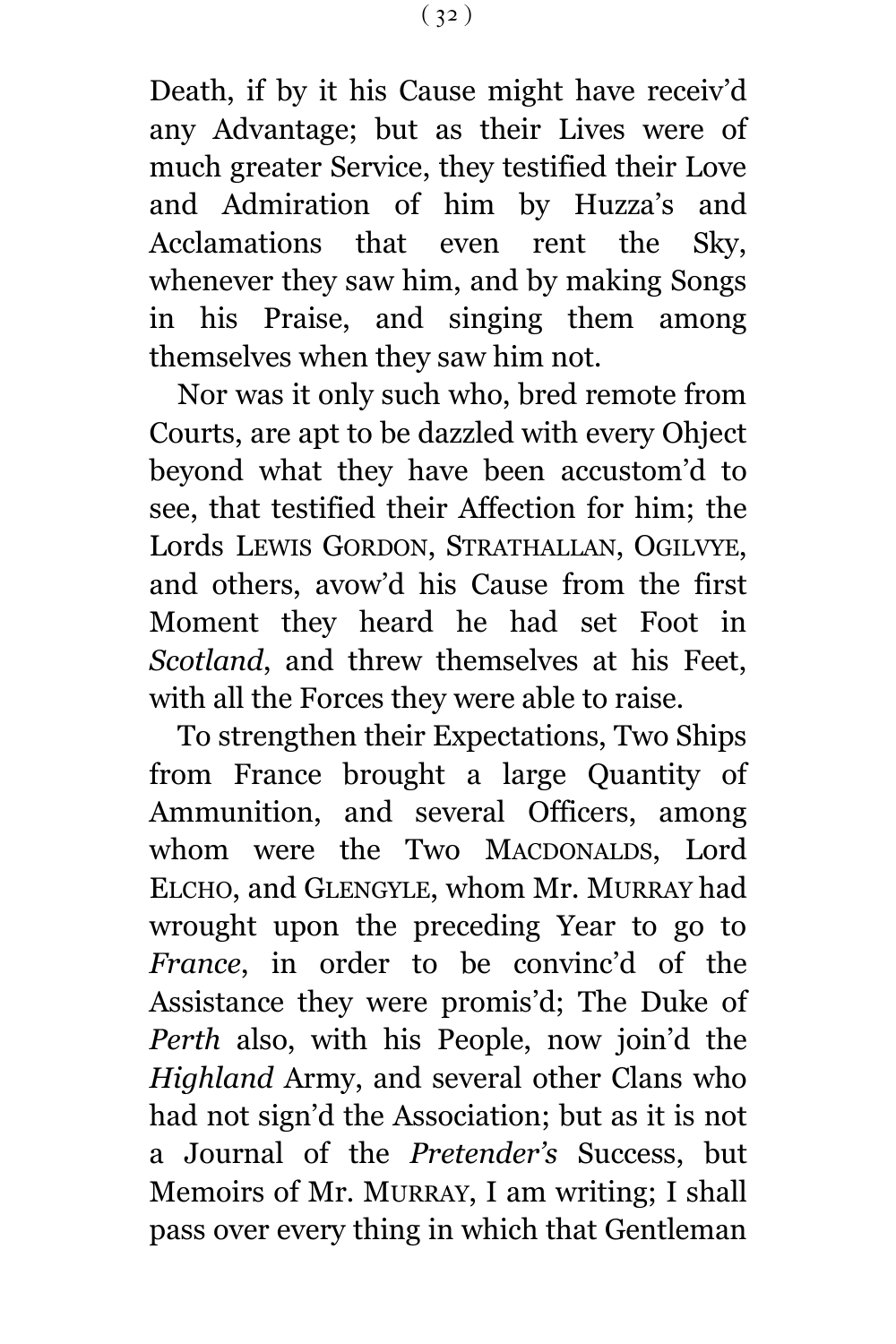had not an immediate Concern.

Many Persons of the first Quality in Scotland, as well as Gentlemen and others, daily engag'd themselves in this deltructive Cause; but there was yet wanting a certain Nobleman whom, indeed, to gain was gaining every thing.—Mr. MURRAY knowing him personally, undertook to be the Bearer of a Letter to him from the young Chevalier, and herein run a Risque, which shew'd, that no Dangers cou'd deter him from doing even more than the Duties of the Post he was in, oblig'd him to.

This Nobleman was then at *Edinburgh*, and the Army encamp'd near *Innerlocky*; so that he had a Journey upwards of Eighty Miles, and must of Necessity pass through some Places where he was sensible the Cause he espous'd had more Enemies than Friends; and as his own Principles were now as well known as his Person had long been to them, had enough to dread from their Resentment, in case he were seen by any of them. —The Importance ot the Business however, and the Imagination that the Letter he was charg'd with from his Master, with the Arguments he himself should be able to urge, wou'd have the so much desired Elfect, made him overlook all the Difficulties attending such an Expedition.

But as it behooved him to take all possible Precaution, he disguis'd himself with a black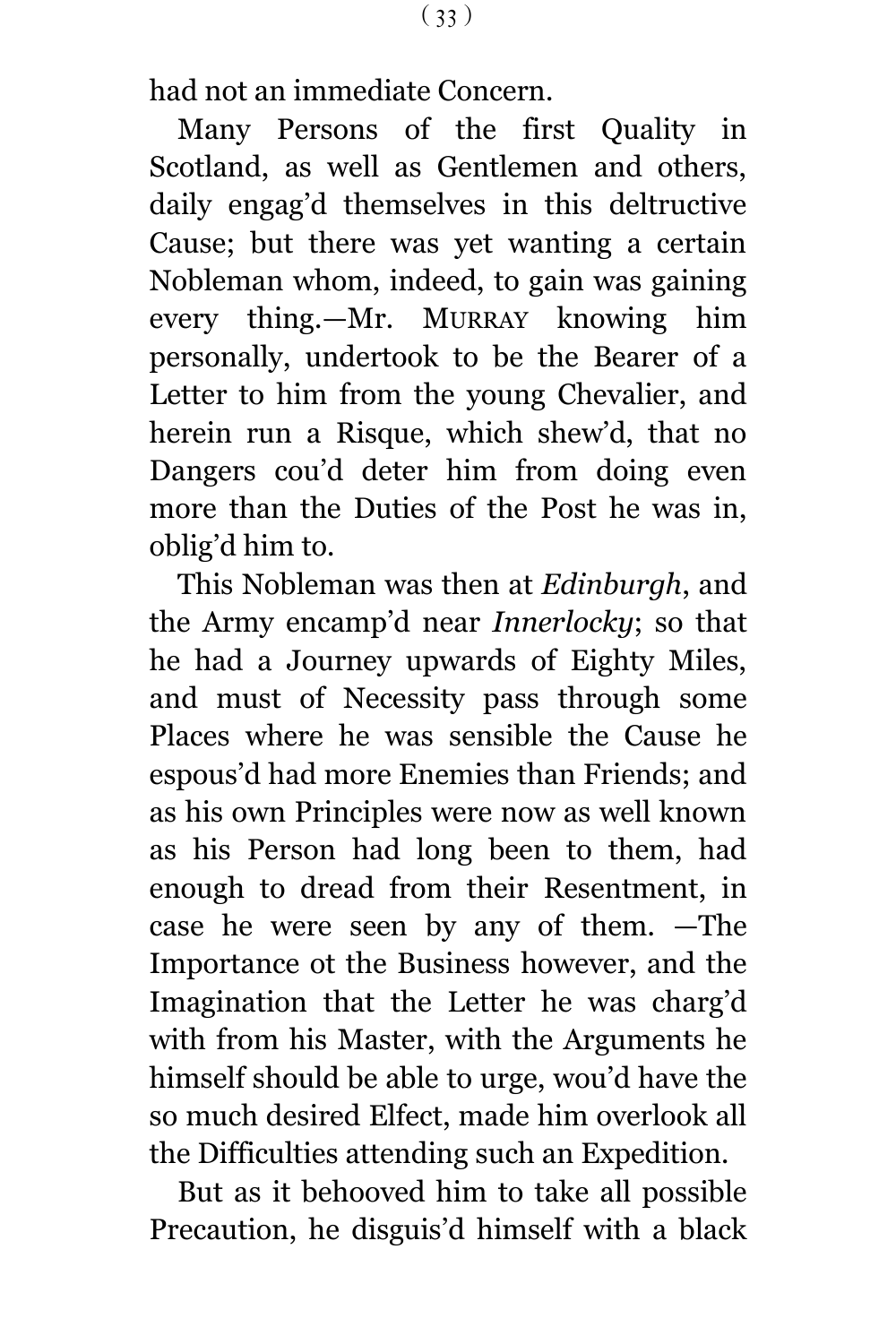Periwig, rode muffled up in his Cloak, took with him only one Servant whom he had lately hired in the Highlands, stop'd at no great Town, and contented himself with such Refreshment as he cou'd find in the most obscure and wretched Huts in his Way.

Fortune favour'd him in the Attempt, tho' not in the Execution of his Commission: He met with no ill Accident, nor suffer'd any thing but Fatigue in this Journey, which notwithstanding he found it impracticable wholly to accomplish.—He was within Eight or Nine Miles of *Edinburgh* when he met a Gentleman on Horseback, whom he immediately knew to be a Dependant on the Nobleman in Question;—as they had been School-fellows, and always preserv'd an Intimacy, Mr. MURRAY made no Scruple of discovcring himself to him, and also the Business which had brought him to that Part of the Kingdom;—the other appear'd very much startled, and conjured him, as he valued either his own Liberty, or the Interest of the Cause he was engag'd in, to turn back directly.—He told him, that he was positive as to the Inflexibility of his Lord in this Point, that he was desirous of nothing more than to crush the Rebellion before it grew to the Height which might be expected, and had sent to *England* for Permission to arm all his Vassals for that Purpose; which Permission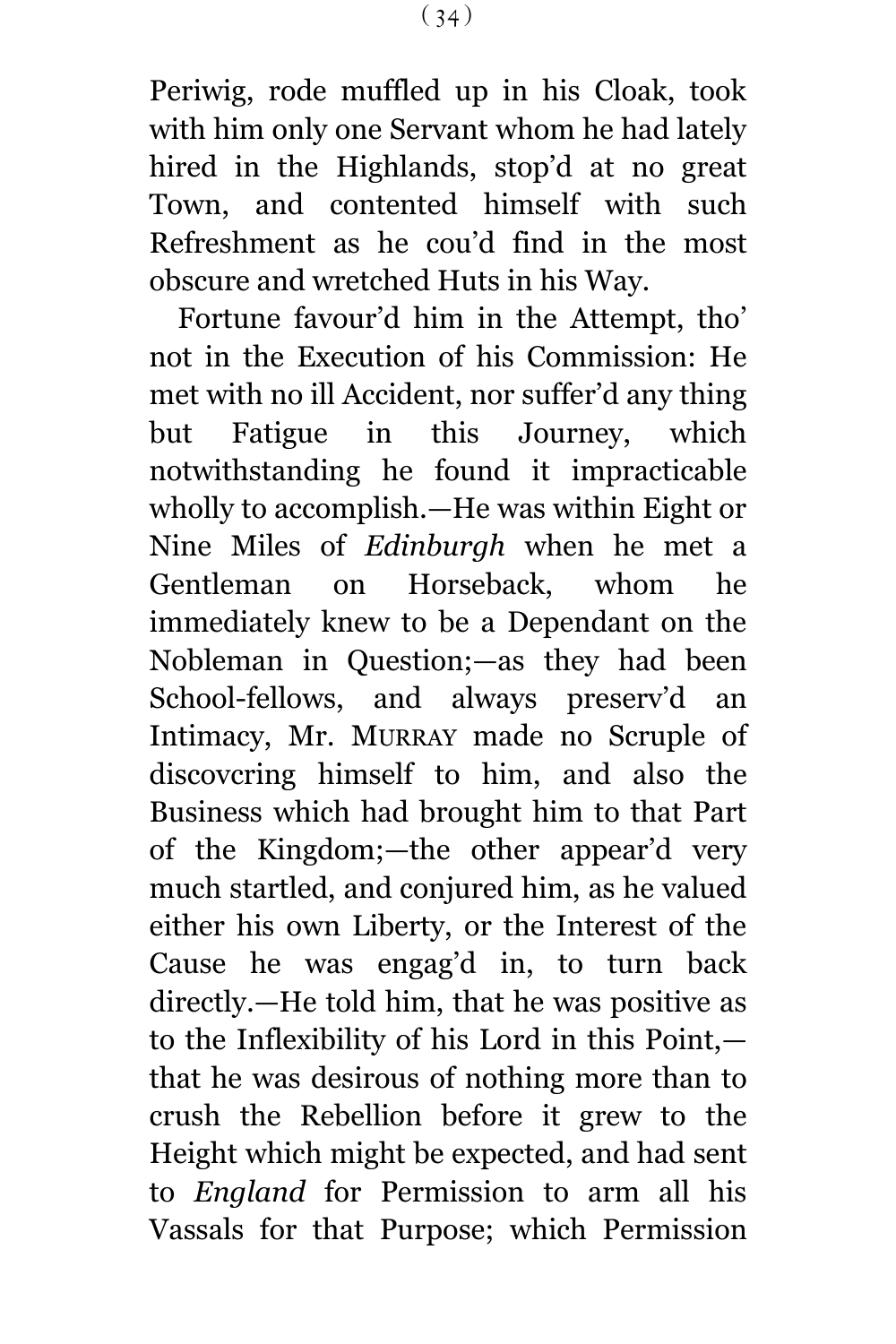wou'd doubtless arrive very shortly, and He, Mr. MURRAY wou'd then see him in the Field as an Enemy, but must never hope to do so as a Friend.

This Intelligence, which he knew he might depend on the Truth of, struck a very great Damp on Mr. Murray's Spirits.—He found it wou'd be meer Madness to attempt the Delivery of the Letter in Person, as he shou'd infallibly be seized, and what he brought, laid before the Council; the Consequcnce of which it was easy to foresee. Mr. MURRAY on these Considerations was prevail'd upon to turn back, tho' with an akeing Heart, lor the Impossibility he found there was, of drawing into their Interest a person of such high Importance to it, both in *England* as well as *Scotland*—The Journey his Friend was taking lay Part of his Way, and all the Time they rode together was past in the one's endeavouring to convince the other, in the Laudibility of their different Principles, tho' equally in vain: Not that this Man was in his Heart, as he confess'd to Mr. MURRAY, any Enemy to the Person of the *Chevalier* or his Claim: He acknowleged the many fine Qualities in the one, and did not deny the Legality of the other; but made use of the usual Arguments, that a Subversion of the prescnt Government must inevitably occasion great Confusions, and that the Body of the People had a Right to choose whom they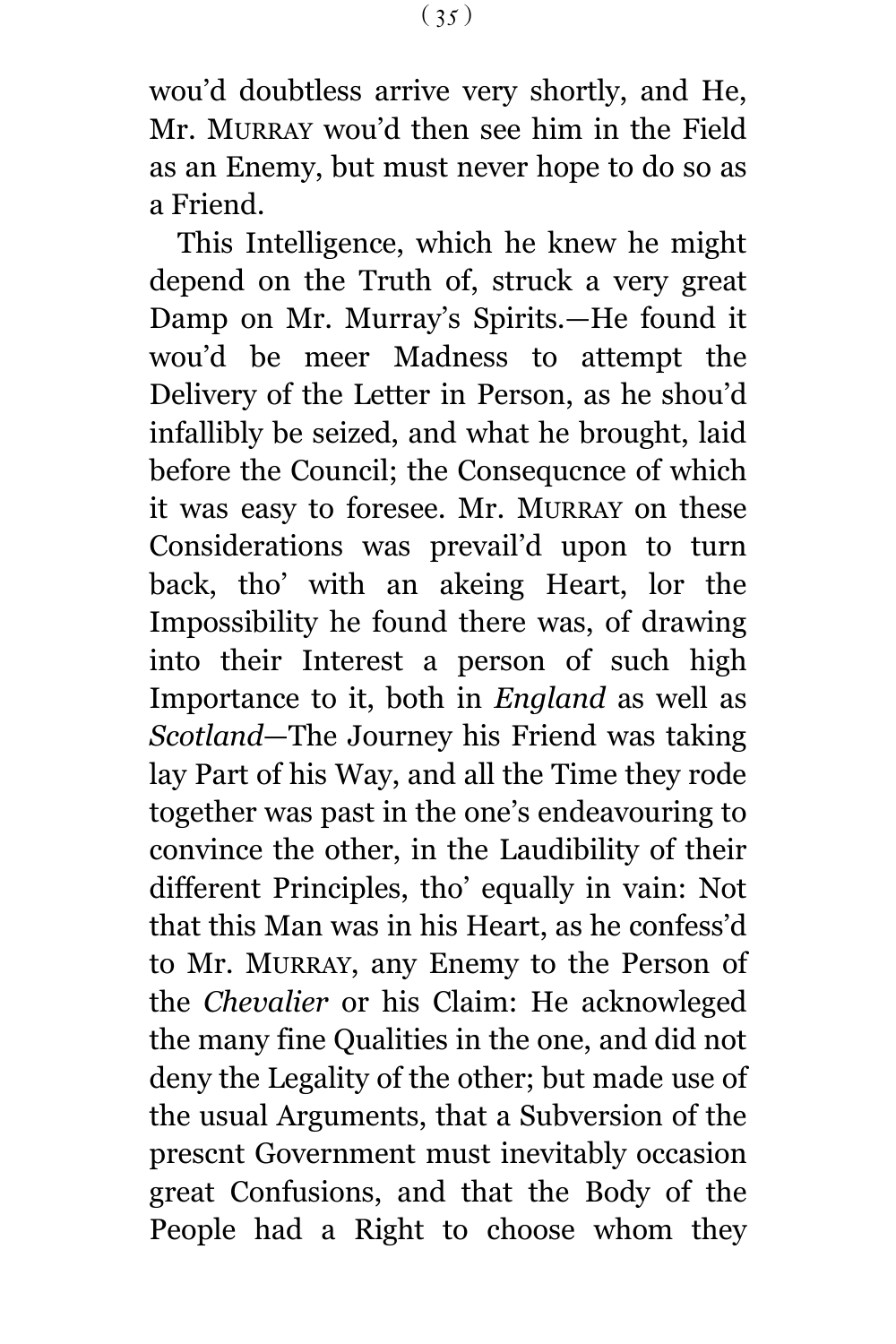pleas'd to reign over them; and that till they were unanimous in desiring a Change, it was not only an unwarrantable but likewise an hair-brain'd Act of Stupidity in a few bigoted Zealots, to attempt a Change.—*The Truth is*, to use Mr. MURRAY'S own Words when relating this Affair to Mr. HUNTLEY, who had married one of his Sisters, *this Man had Self-interest at the Bottom; he enjoy'd a small Post, and the Favour of a great Man, both which he was loth to hazard for any precarious Advantages.*

It might, indeed, be so, as many Men are honest more through Interest than principle; but that must be left to the Decision of that Supreme Judge who alone knows the Heart.— Mr. MURRAY, however, was as little satisfied with his Conversation, as he was with the Account he had given him of his Patron's Fidelity to the Royal Family which now governs.—Happy, however, was it for him at that time, that they happen'd to meet so opportunely; and yet infinitely more happy had it been, if he cou'd have been prevail'd on to follow the Advice then given him.

His speedy Return, and the Motive which occasion'd it, cou'd not be very pleasing to the young R-T;—but he had yet greater Things to discompose him: The expected Succours from France, under the Command of Lord JOHN DRUMMOND were not arriv'd, nor even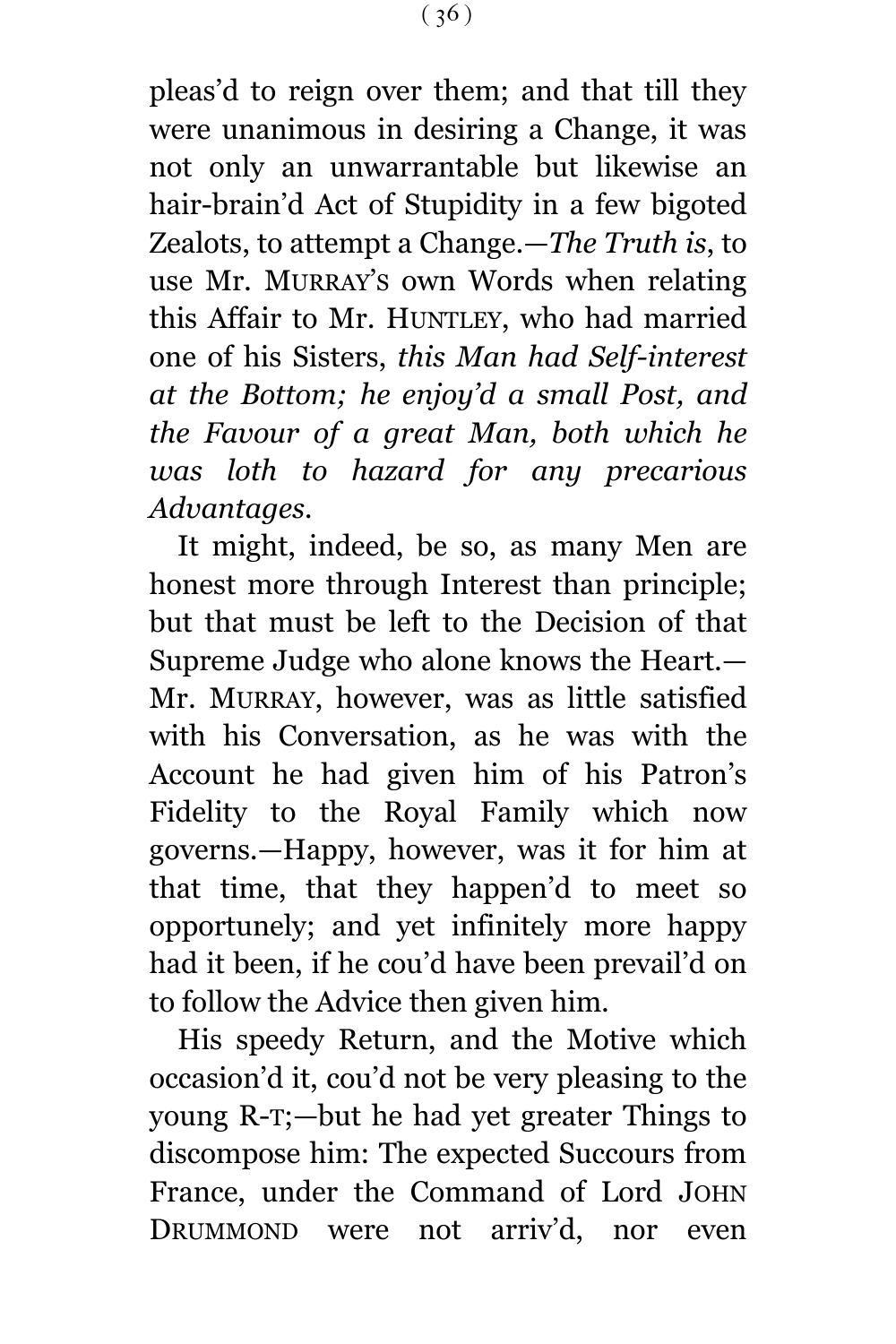embark'd, tho' many Days were past since that which had been prefix'd for their Sailing:  $- A$ large Vessel, with several Officers in *Fitz-James's* Regiment on board, was taken by an *English* Man of War, and another with some Pieces of Canon and a Chest of Money, other Officers, and Mr. RATCLIFF and his Son, by an *Irish* Privateer: To add to all this, there was a continual Murmuring among the *Highland* Chiefs; each, jealous of the other, grudg'd even a Smile bestow'd on any but himself, and all in general envied the Credit that SULLIVAN and O'NEIL had with him; tho' they were, indeed, Men whom they knew, it wou'd be highly inconvenient for him to disoblige; Men who had quitted considerable Posts for his Service, and Men who, doubtless, by their inviolable Attachment as well as personal Bravery and Skill, deserved all the Favour they receiv'd. It must, therefore, be own'd, that he had a very hard Game to play, and he cou'd not well give a greater Proof of his Abilities of Governing, than that, in his Situation, he was able to maintain any tolerable Decorum among them, or secure them firm to his Interest; since it is a known Truth, that whatever Disagreement they had among themselves, not one of all those numerous Leaders drew off their Followers, or discover'd the least Inclination to abandon him.

But all these Difficulties did not put a Stop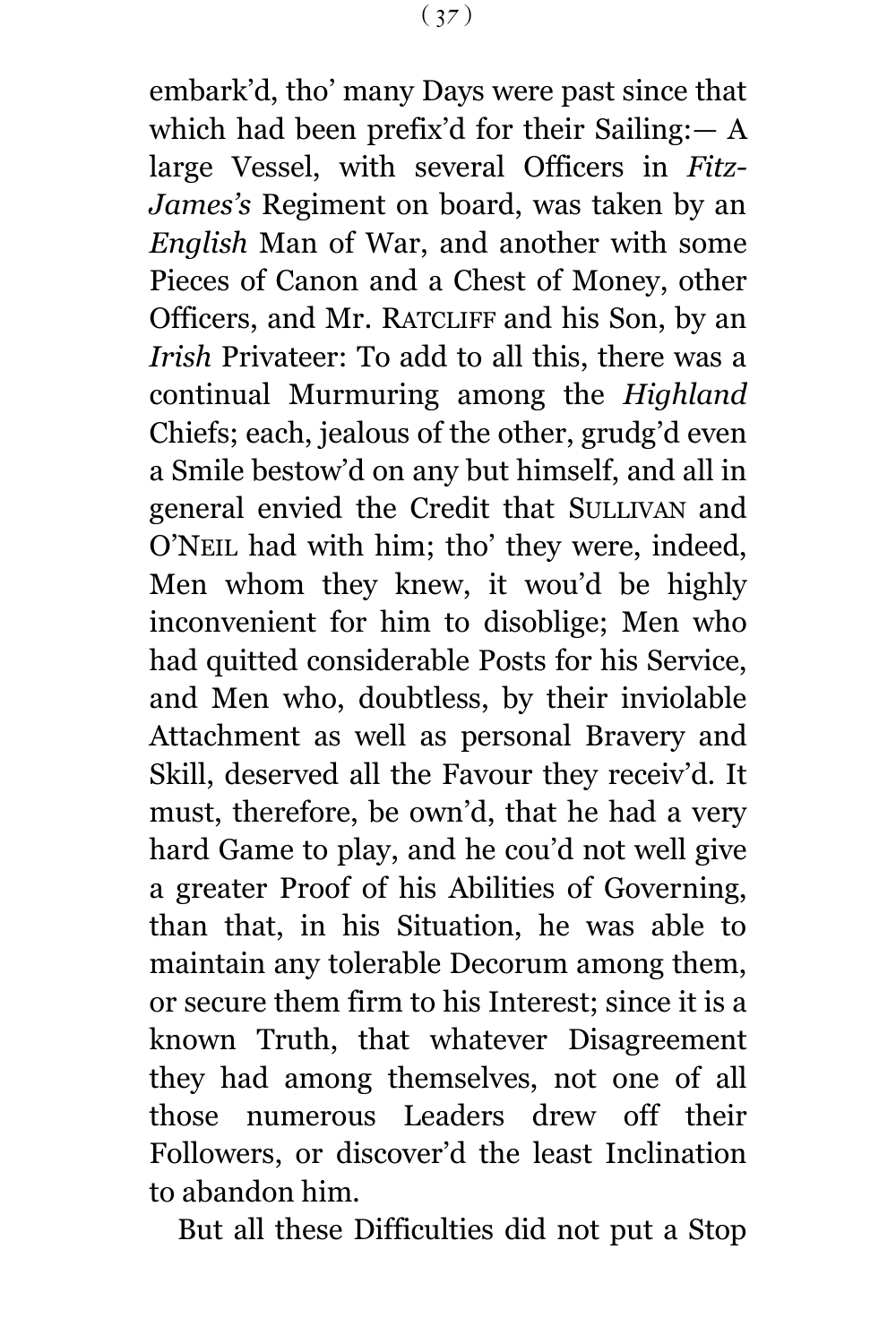to the vigorous Prosecution of the Design he had undertaken: His little Army at Inverlocky consisted but of Three thousmd Seven hundred Men, Officers excepted, yet had he the Courage to march Southwards: His Standard was erected at every Town they halted at, and the *Declaration* of the old *Chevalier* and the *Manifesto* of his Son read, which encreas'd his Numbers very considerably;——but several of the Kirk having made some Objections to the Manifesto, as not containing sufficient Assurances for the Security of their Manner of Divine Worship, a Grand Council was held concerning; what Alterations were proper to be made for the Satisfaction of those People.— Mr. KELLY, who had drawn it up, seem'd very tenacious of the Performance; but the greatest Part of those present, at first were of Opinion, that it wou'd have a better Effect, if a Promise was inserted of putting the Penal laws against *Papists* in full Force. The young *Chevalier* was observ'd to change Countenance a little at this Motion, doubtless, thinking it wou'd be ungrateful to depress too much a People who had, on all Occasions, been such real Friends to his Father; he had the Prudence, however, to keep his Thoughts on this Occasion, what ever they were, to himself, and spoke very little during the whole Debate, which lasted a considerable Time, and was urg'd with a good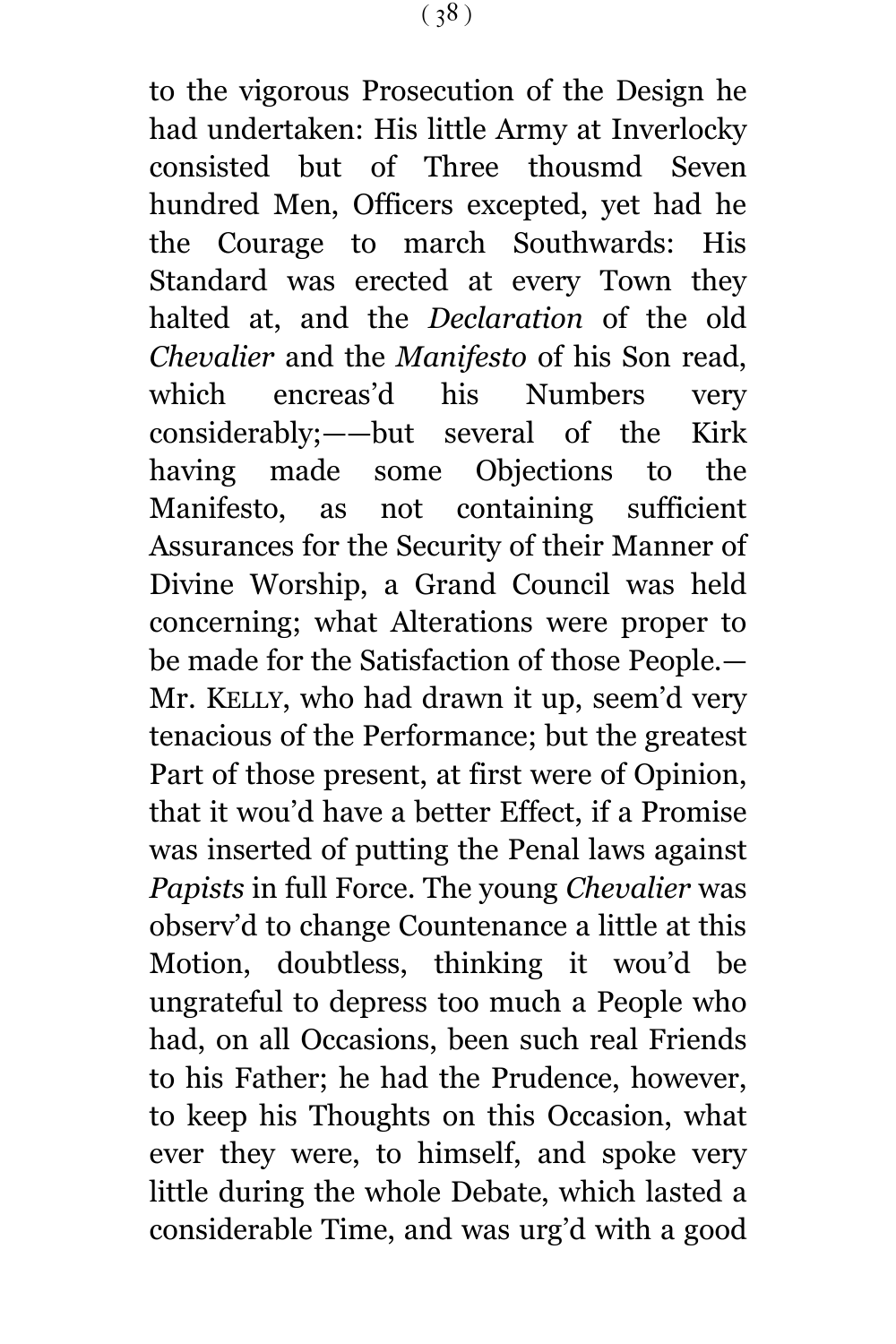deal of Warmth on both Sides the Question:— It was pretty remarkable that the Duke of *Perth*, SULLIVAN, and O'NEIL, who are all *Papists*, gave their Votes for this Addition to be inserted; and several of those who are known to be of the reform'd Church opposed it: Lord GEORGE MURRAY, in particular, express'd himself with great Vehemence upon it, insomuch, that perceiving the Matter was like to be carry'd by those of a contrary Opinion, he started up, and turning to the R-T, said, *Sir, if you permit this Article to be inserted, by G—d you lose Five hundred thousand Friends;* meaning there were that Number of *Papists* in *England.* On this the P-, as he was call'd, rose from his Chair, and withdrew; whether to conceal his real Sentiments, or that he was offended with the Boldness of this Nobleman's Speech, is uncertain; but it seems he only said, as he left the Room, *I will have it decided by a Majority*: Which proving afterwards to be on the Negative, the *Manifesto* remain'd unalter'd.

Mr. MURRAY said to some of his Friends, when they were discoursing on this Affair, that he trembled more for the Consequence of this Debate than he had ever done for any thing in his whole Life; because as the Negotiations he had been employ'd in at *London*, and several other Parts of *England*, had convinc'd him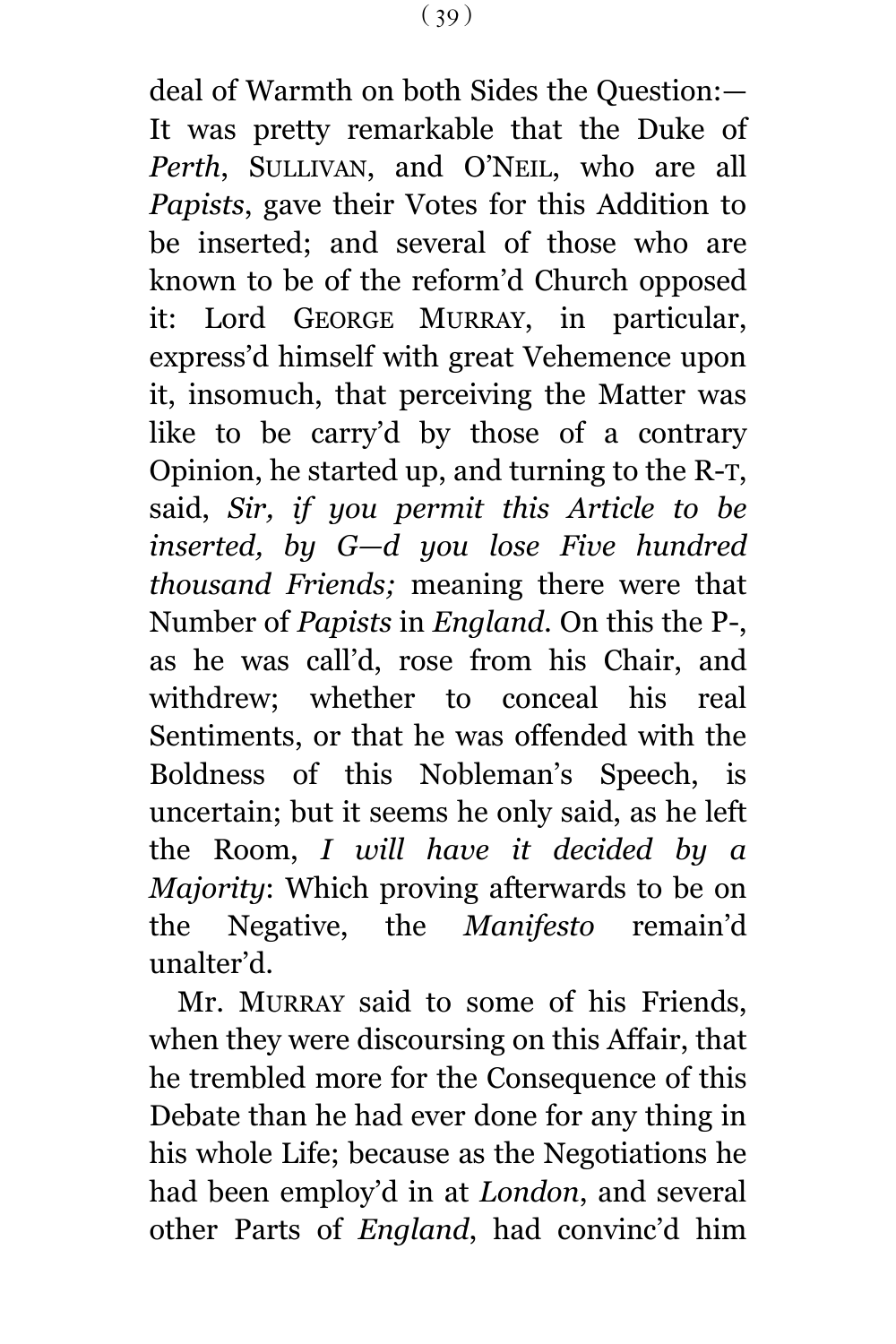how numerous a Body the *Papists* were, he dreaded the Effect such an Article wou'd have on them, had it been inserted; and added, He was surpriz'd any Friends to his Master's Interest cou'd make the Motion, since the Words of the *Manifesto* seem'd to be already sufficiently strong for the Security of all Protestants, of what Denomination soever.

For the Truth of this Observation, I muft refer my Reader to the *Manifesto* itself; having, I confess, never had the Opportunity of seeing it: But it is easy to believe from the Behaviour of the *Papists* ever fince the Rebellion broke out, that the Contents of it are no way flattering to People of that Persuasion; since of those who went over to the Chevalier's Party, or any way assisted him, not one in Fifty profess the *Roman Catholic* Religion: And some of the most sensible ones among them have been heard to say, That they had no Reason to wish a Prince upon the Throne, who, if he were inclin'd to treat them with Lenity, wou'd not dare to do it; for Fear of being thought to favour them too much.

I cannot help saying, that their Sentiments on this Score appear to have somewhat of Justice in them, and also at the same time observing the odd Circumstance of the young *Pretender's* Fate, whom to render unhappy, even the most opposite Extremes agree, and in a Manner unite against him:—The *Protestants*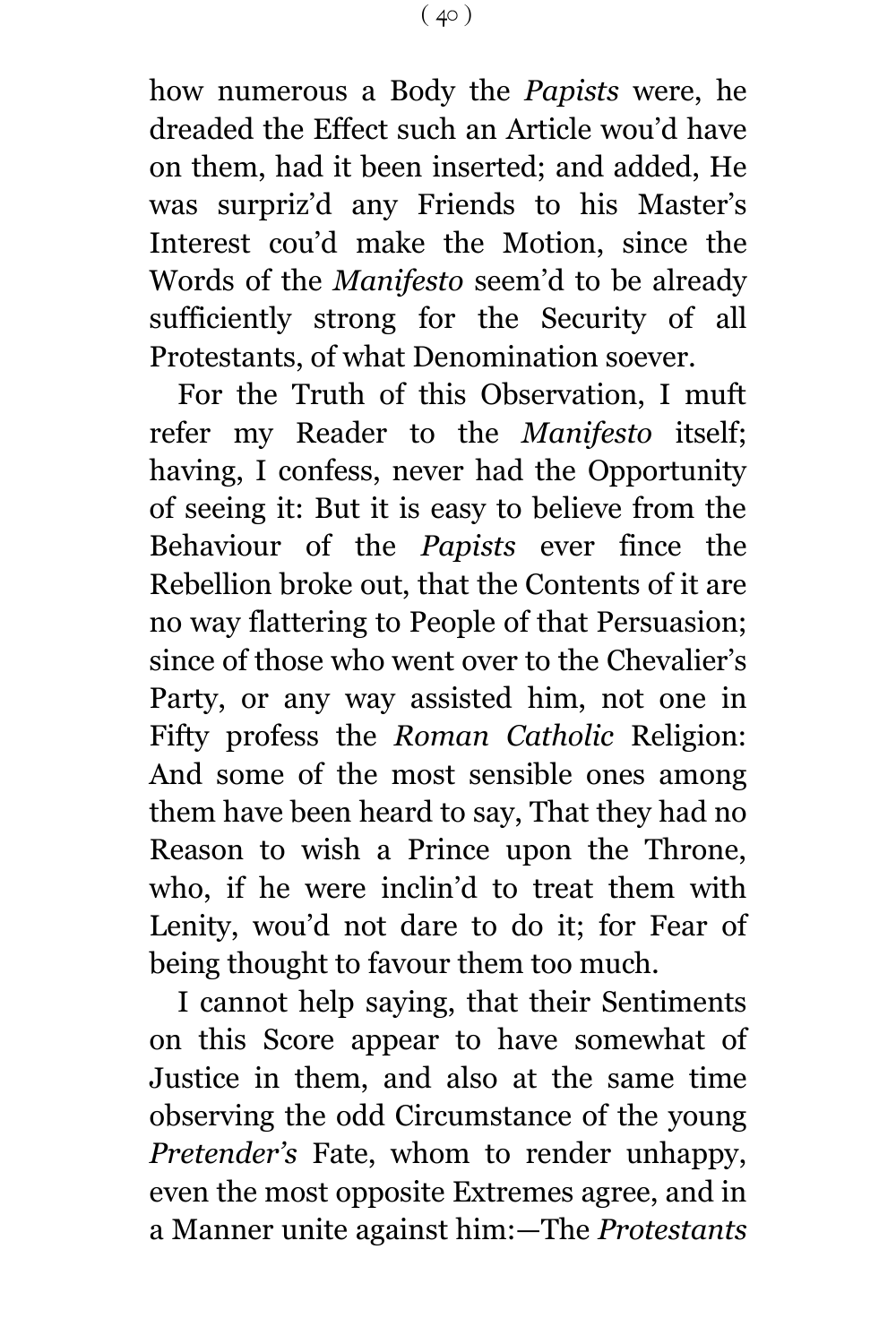abjure his Claim on a suspicion of his being a *Papist*, and the *Papifts* disavow it, on a Persuasion that he is a *Protestant*;—But however that be, it is no Business of ours, who are truly happy under the present Establishment, in the illustrious House of *Hanover*, and labour under no Grievance which should occasion us to wish a Revolution.

There is no occasion to mention the particular Motions of the *Highland* Army as they march'd toward *Edinburgh*; the Subject of these Memoirs having nothing remarkable happening to him during that surprising Progress, wherein their Number encreas'd daily, and all the Towns in their Way were either took by them, or surrender'd on their Summons, as was also the City of *Edinburgh* itself.

Lord GEORGE DRUMMOND at length arriv'd, tho' not with the full Complement expected; the Forces he brought however, with a Detachment under the Command of Lord LEWIS GORDON, were sent to *Hamilton* and *Glasgow*, while the main Body of the Army encamp'd near *Edinburgh*. The Castle not having surrender'd, they laid siege to it in form, and created several Batteries against it; but soon found the Strength and Situation wou'd admit no Hope of taking it by Storm, and that the only Way to become Masters of it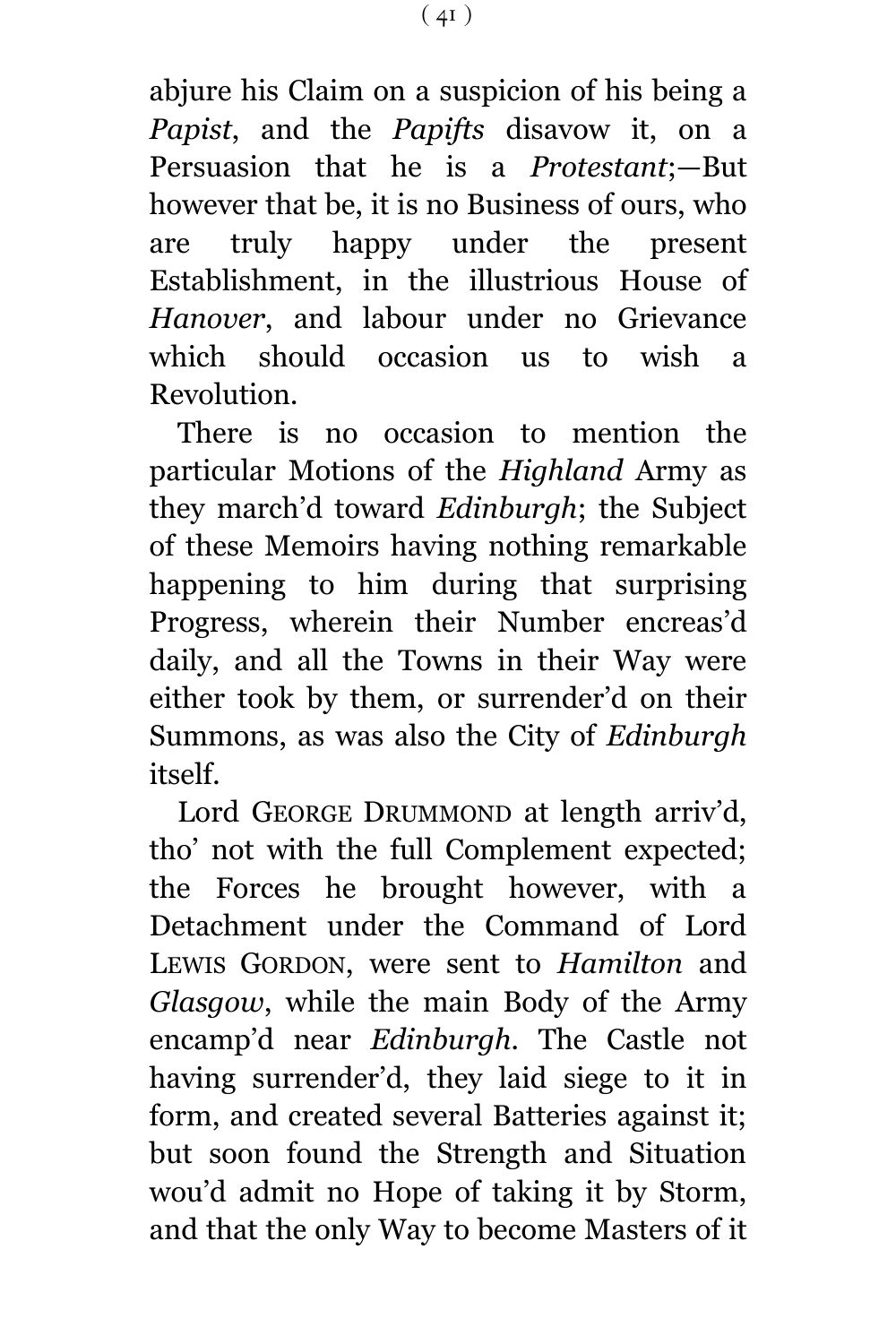was to prevent all Communication with the Town, by which means they wou'd be oblig'd to capitulate, or perish through the Want of Provisions. This they found a Way to do, and also to stop the Pipes so that no Water cou'd be convey'd, which put Colonel Guest, who was then Governor, under great Distress.—He was resolv'd, notwithstanding, not to yield on any Conditions; and sent Word to the pretended R-T, that if he wou'd not permit Provisions to be brought in, and open the Water-pipes, that the Castle might be supply'd as usual, he wou'd play his Canon from the Walls, and batter down the Town.

This Menace dreadfully alarm'd the Inhabitants, and several of the principal ones went in a Body to the Palace of Holyrood, and prostrating themselves at the Feet of the pretended R—T, beseech'd him to commiserate their Condition, and not expose that ancient City to be destroy'd.—He appear'd very much moved with their Remonstrances, and no sooner had heard what they had to say on the Occasion, than he bid them go home and be easy; the Governor's Demands shou'd be comply'd with, and an immediate Communication open'd. On which they return'd, extolling and praising the Grace they had receiv'd, as they had indeed great Reason.

But this Clemency gave high Displeasure to most of those about him: They labour d with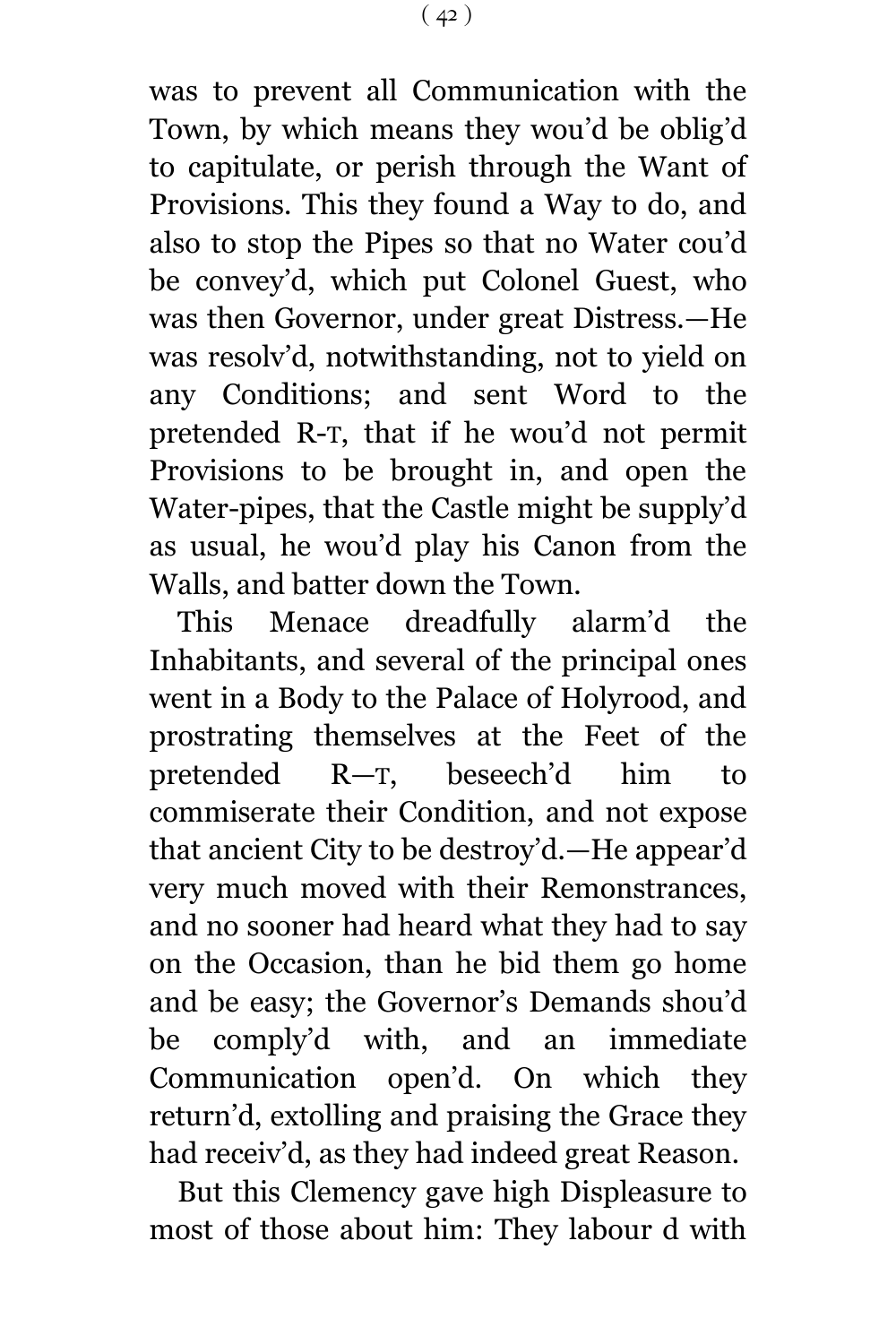all their Might to prevail on him to recal the Orders he had given: They represented to him, that the beating down a few old Buildings was not to be put in Competition with reducing a Place of such Importance as *Edinburgh* Castle: That the Loss some particular Persons might sustain, and which might afterward be repair'd, ought not to interfere with what was for the Good of the Whole: That this very Condescention wou'd, by his Enemies, be call'd a Weakness and that no Prince or General ever gave such a President.—*They or you*, reply'd he, with more Stemess than they had ever seen in him before, *may term it as they please; but in this I am determin'd to be obey'd.—Besides, what might be a Virtue in another Person, or in other Circumstances, wou'd be a Vice in me. —Remember I come to* save*, not to* deftroy*;—and how much soever I may lose, the Child is mine, and I wou'd sooner chuse to yield my Right in it, than suffer it shou'd be mangled before my Face\* .*

Thus was the Castle of *Edinburgh* reliev'd, to the great Surprize of all who heard by what means, and even of those for whose Sake it was done, who, tho' they petition'd for it, cou'd not flatter themselves with being able to

> Alluding to the Story of *Solomon* and the two Harlots.

÷.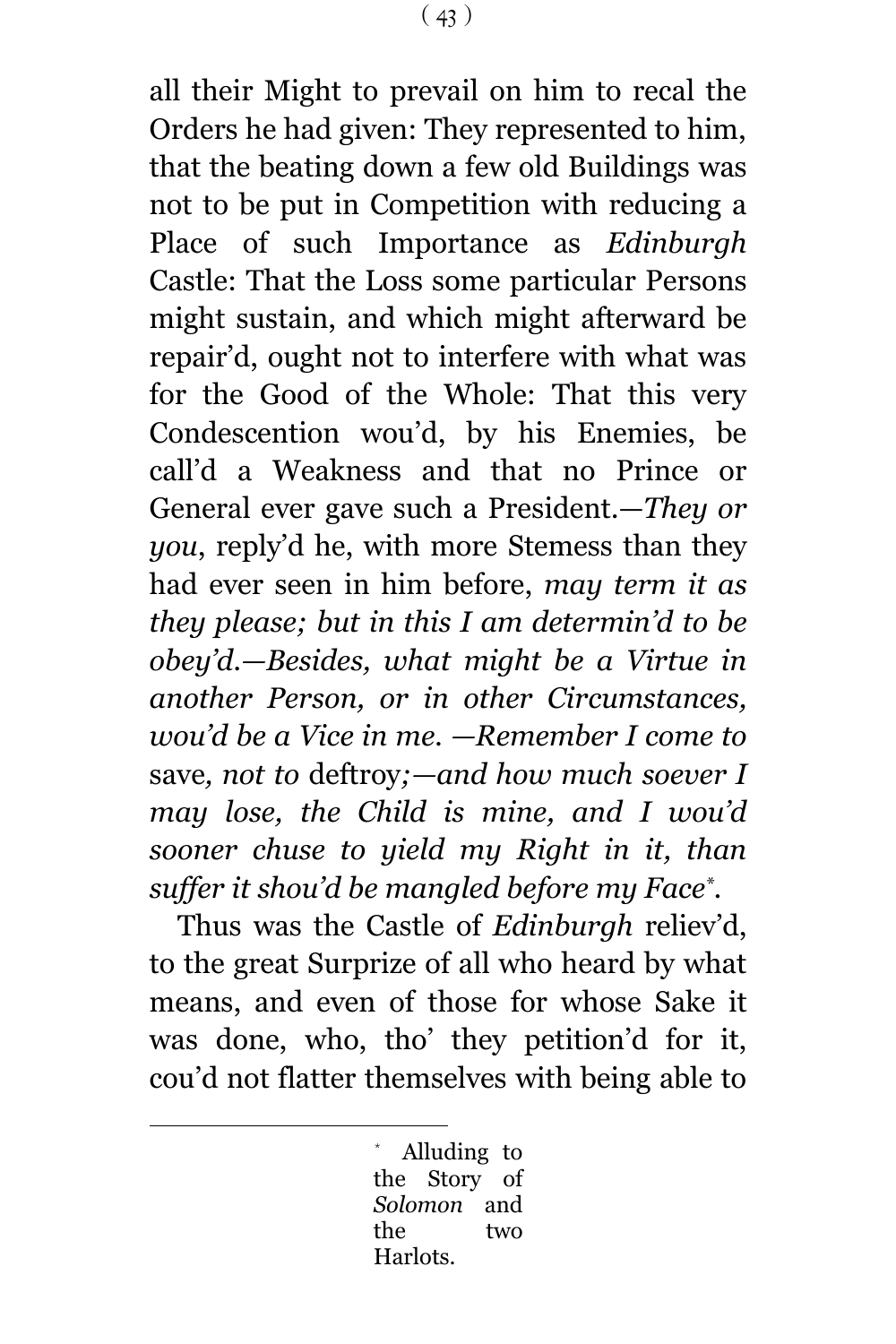obtain a Grant. Those also that did not see into the real Motive, thought it no less strange that the Army still lay before the Castle, as now there was not the least Probability of taking it; but the Truth of this Matter as I have heard, is, that the young Pretender did it only to amuse the World, being desirous to remain at *Edinburgh* till the *French*, as had been agreed upon in the before-mention'd Stipulation, should be ready to make a Descent on *England*; but the long Delay of that expedted Fleet occasion'd him so much Vexation, as was not even in the Power of his Success in the Battle of *Preston-pans* wholly to alleviate.

Mr. KELLY was sent in the mean time to *France* to expedite that Affair; but the Accounts he sent concerning the Effect of his Negotiation were no way satisfactory; tho' one Monsieur BOYERE came in Quality of an Ambassador to *Scotland*, and several Ships continually drop'd in with Arms, Ammunition, Money, and some few Officers; but whether all come on the Part of his most *Christian Majesty*, or from a less suspected Quarter, is uncertain, Mr. MURRAY having always maintain'd an inviolable Secrecy on that Head. All that ever his friends cou'd gather from him, at least as I find, was that the P——, as he call'd him, had borrow'd Four hundred thousand Pounds of the Bank of Genoa, all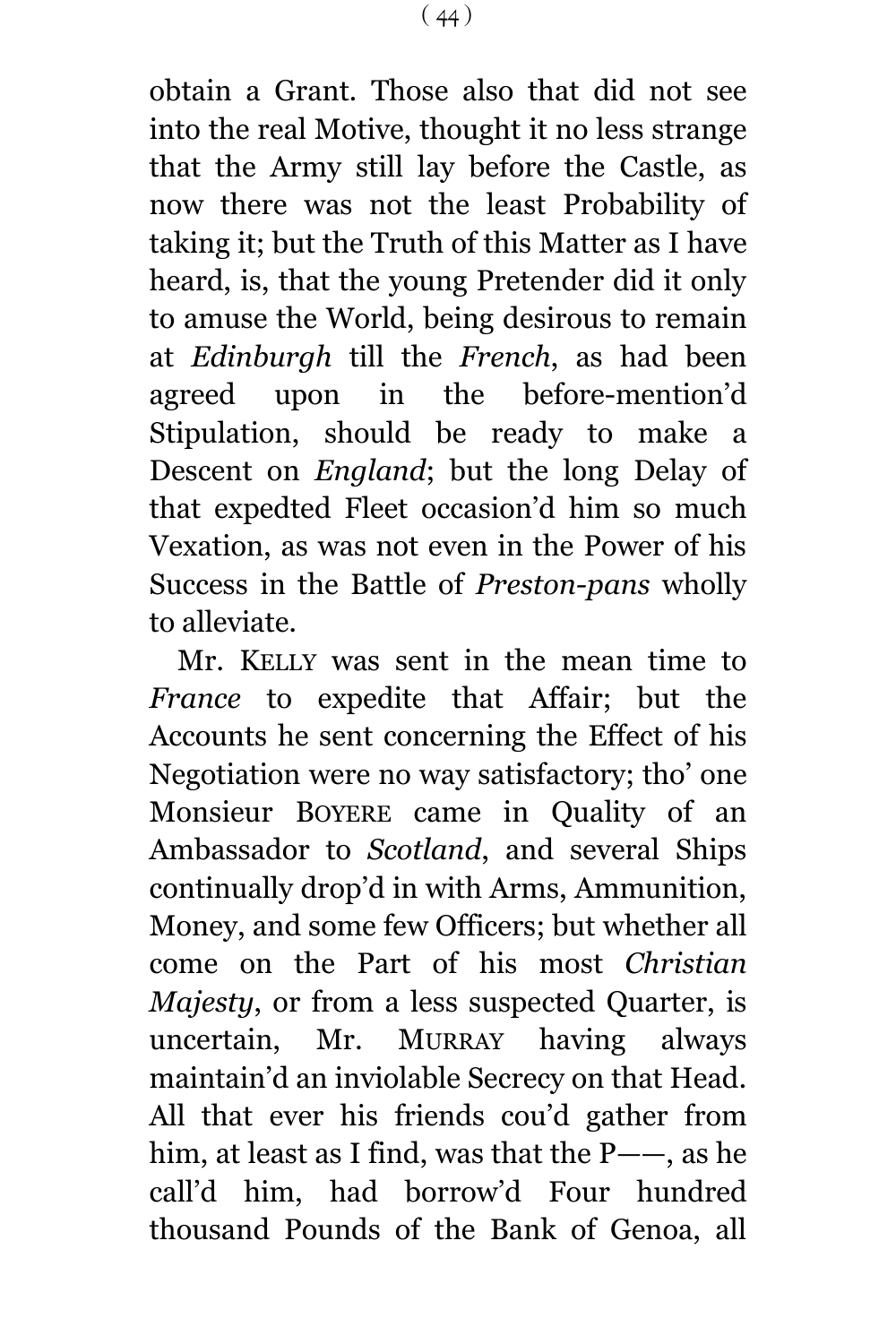which he had expended on this Expedition; besides very near the same Sum which had been bequeath'd to him by his Uncle Prince JAMES SOBIESKY, and another, no inconsiderable one, which his Father had long been hoarding. Had the above-mention'd Succours however come from whatsoever Power, they had been of infinitely more Service in a Body, than as they were.

In fine, growing impatient at the trifling Excuses made by the Court of *France*, and finding themselves Seven thousand ftrong, it was proposed in a Council of War to march into *England*, without Regard to the too long expected Signal of a Landing.of the *French*: This Motion was carried, tho' by no more than one Voice, and they accordingly left *Scotland*.

So bold a Step had doubtless never been taken, if they had not thought themselves certain of being join'd by a great Power, which some hot-headed Malecontents had made them hope; but if any such Design was ever form'd, or such Promise made, as no one besides the Parties themselves concern'd can pretend to aver, it certainly was only conditional, that whenever they saw a *French* Army on the Coast, they wou'd favour the Invasion; since nothing was more publickly laid by those who were known to be most vehement *Jacobites*, than that they never cou'd be satisfy'd with having a King impos'd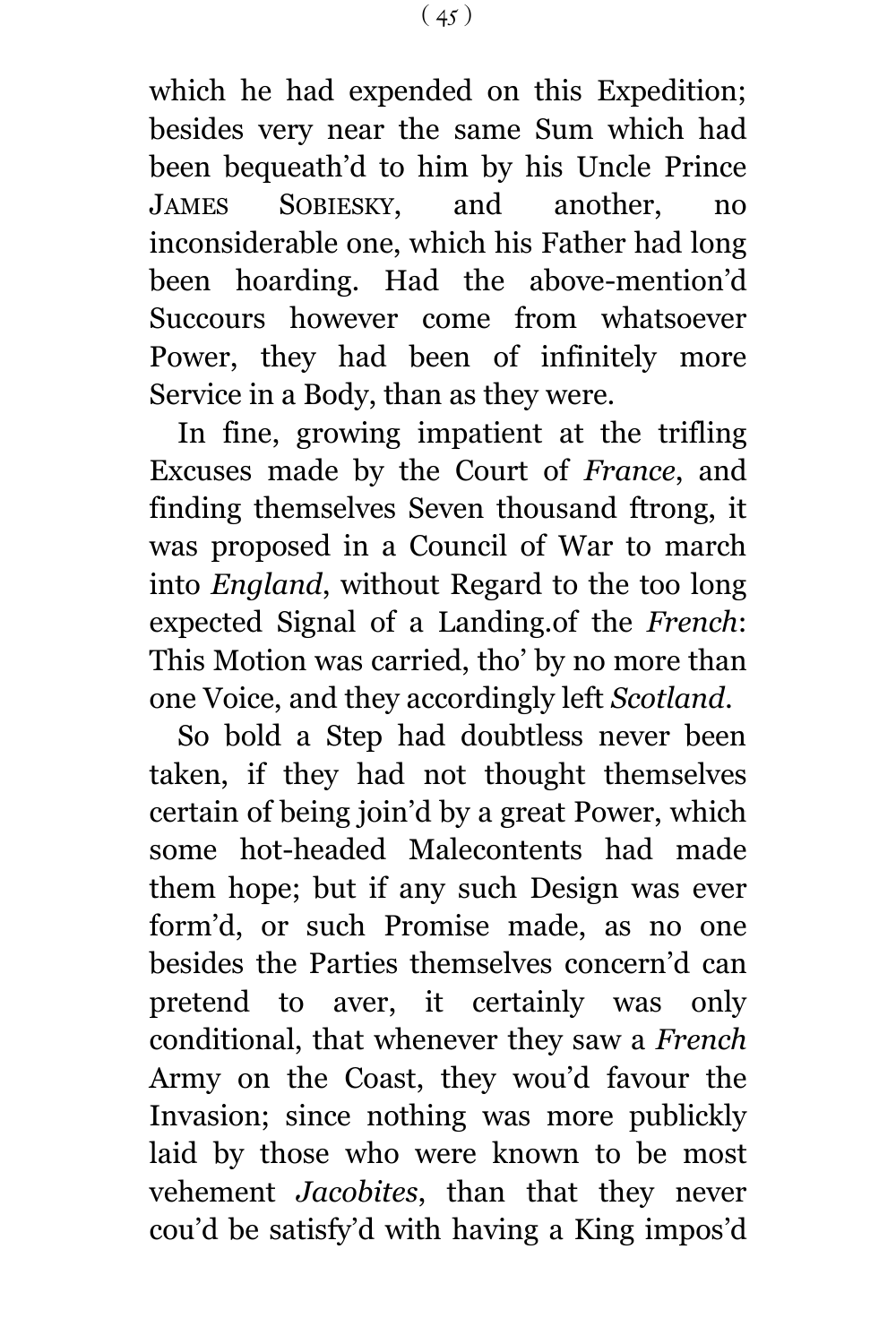upon them by the *Scots*.—These Jealouaies it was that obstructed many of the young *Pretender's* Schemes both in *Scotland* and *England*, and gave those whose Pusilanimity alone, perhaps, kept from joining with him, a Kind of Pretence for their Inactivity in this Juncture.

It afforded, indeed, sufficient Matter of Astonishment, that, after all Expeditions of Assistancc from *France* were over, this young Adventurer had either the Courage to penetrate so far as *Derby*, or the Skill and good Fortune to make so honourable a Retreat; a Theme which, setting aside his Cause, might in Reality deserve and employ the Pen of a Second *Xenophon*, tho' pretty much obscur'd by our Intelligence in the public Papers.—Nothing can be more obvious than that the Intrepidity with which he behaved on this Occasion, gain'd him many personal Friends among those who before were not so, and establish'd him a Reputation among his Enemies, which perhaps Time itself will never be able to efface.

Thus much Justice obliges me to say of one, who tho' I cannot but look upon as an Invader Of my Country, and the Source of many Calamities, which these Nations groan under, and are likely to feel for a long Succeslion of Time,—Heaven only knows how long,—yet I cannot but allow him to have Virtues enough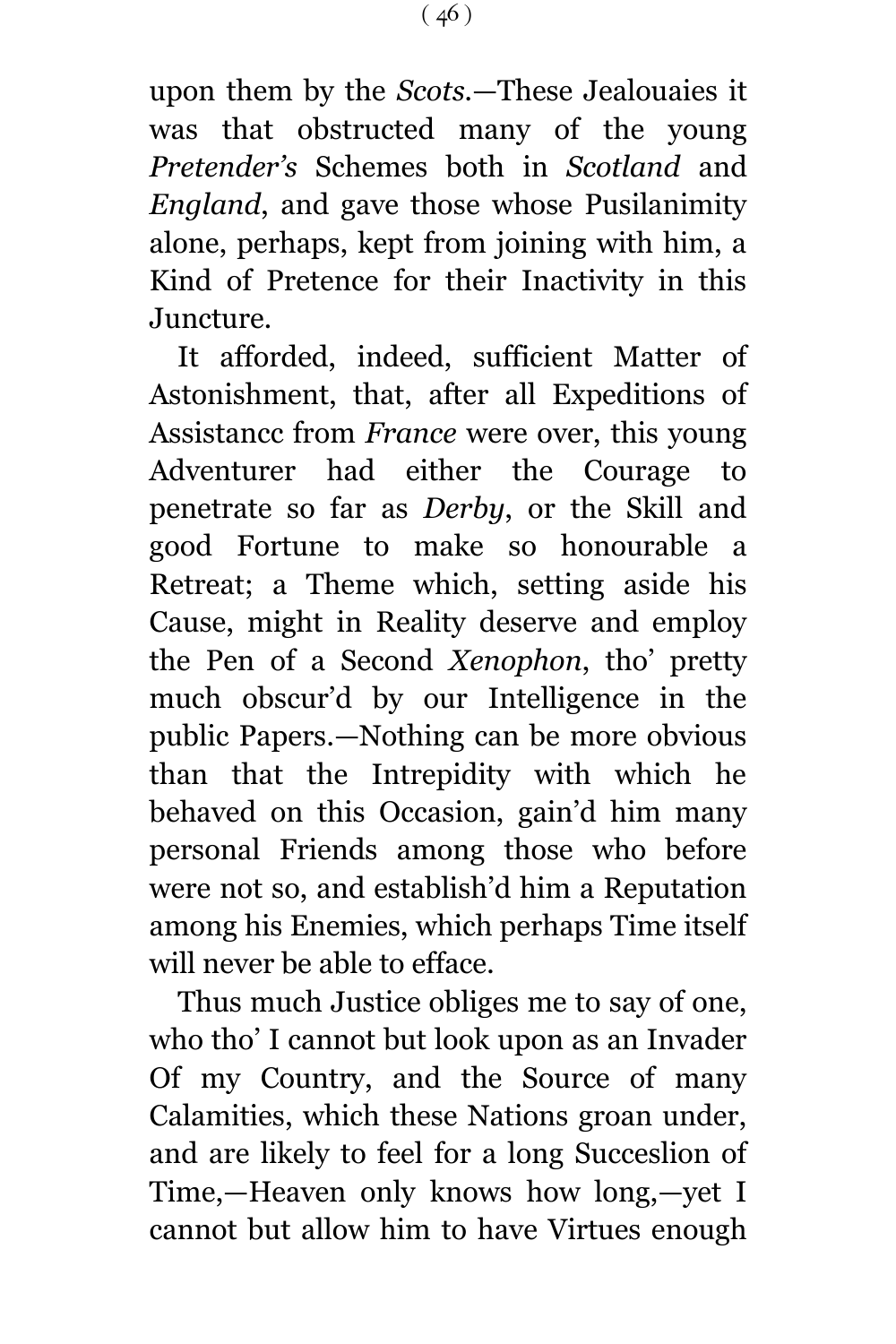to make one wish him successful in any other Attempt, than that he lately undertook.

But to return to Mr. MURRAY, who we may suppose was not idle in executing the Duties of his Function, and had nothing else to attend while the Array was in *England*, but which it is easy to believe were enough to engross all his Thoughts and Time; Mr. *Kelly* continuing all the while in *France*, and the whole Business lying wholly on him.

The Battle of *Falkirk* served very much to renew that Spirit in them all, which their having been oblig'd to quit *England* had somewhat depress'd.—More Friends came to them, and their Number was so much encreas'd, that dividing themselves into Parties, they made Four whole Counties entirely their own, and cou'd call themselves Masters of one third at least of that Kingdom.

The continual Fatigues of Mind and Body Mr. MURRAY underwent, threw him into a languishing Disorder, which had all the Symptoms of a Consumption; yet did he still apply himself to Business even when he was scarce able to hold a Pen in his Hand. Nature however was at length compell'd to yield, and he grew so extremely ill, that when the Camp was at *Inverness*, the young *Pretender*, who had all the Value for him, his Fidelity and Abilities deserved from him, wou'd needs have him removed farther into the Country, where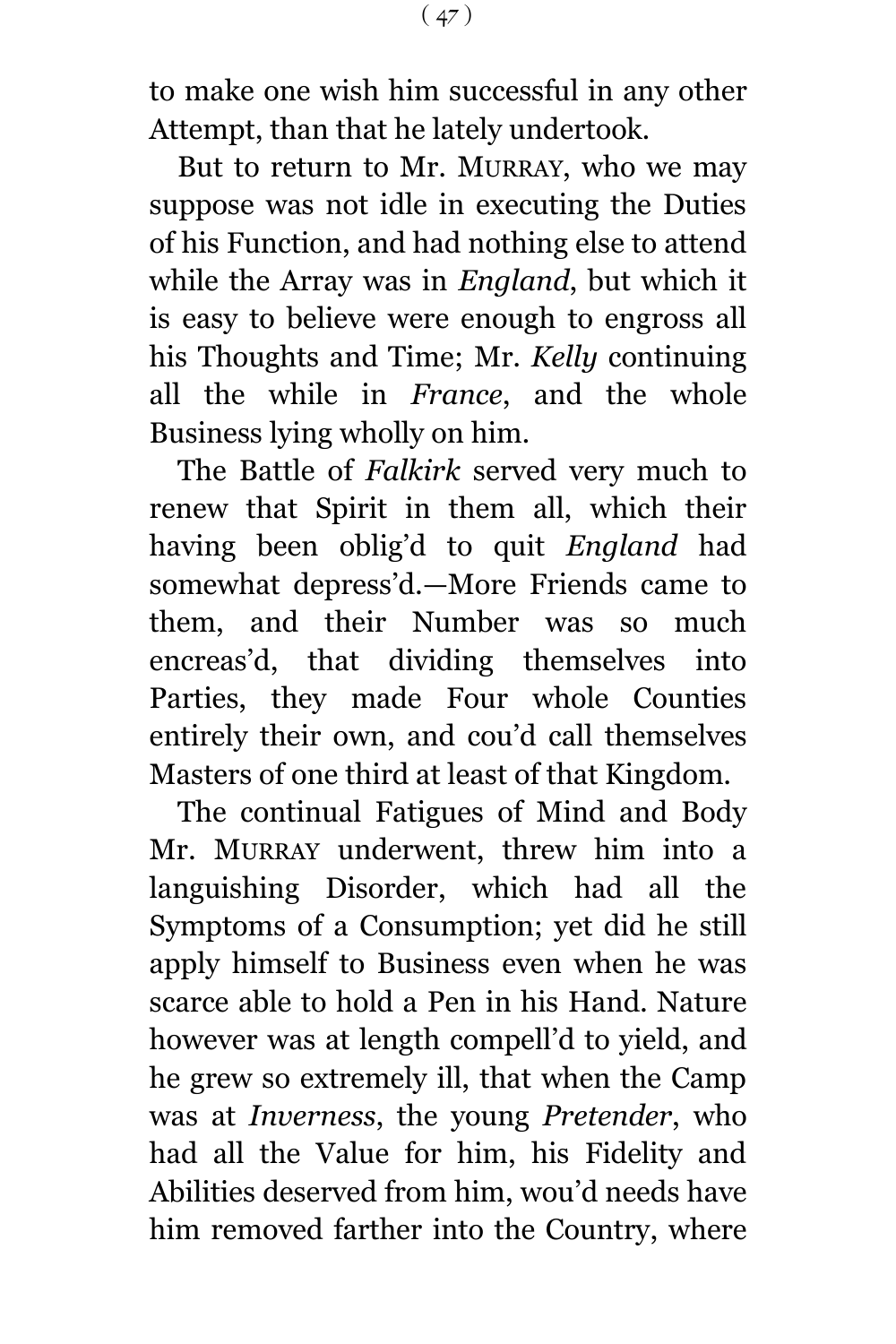it was thought a more clear Air wou'd contribute to his Recovery. Mrs. MURRAY, as well as Lady OGILVYE, Lady STRATHALLEN, Lady FORTROSE, Lady MACKINTOSH, Lady CLANRONALD, and many more Women of Quality and Condition, who had borne their Husbands or other Relations company in all their Dangers and Fatigues; join'd her Persuasions to the pretended R-T'S Commands, in such a Manner as not to be denied; and they left *Inverness* together, and retired to the House of a Gentleman about Twelve Miles distant.—All cou'd be urg'd being insufficient to prevail on this faithful and aftectionate Servant to go to any Place, where Intelligence of all that pass'd cou'd not be every Day brought to him.

The Duke of *Cumberland* being then at *Aberdeen*, whence it was expected he wou'd speedily march to attack the Rebels at Inverness, made them continue there much longer than was for their interest, in order to receive him; but, contrary to the Reports which were daily spread of his Royal Highness's intended Removal, he kept his Quarters there, till the young *Chevalier* having no longer Patience to remain in that inactive State, quitted *Inverness*, and again dividing his Army into several Parties, attack'd and took many Places, which before had stood out against him.—Mr. MURRAY wou'd by no means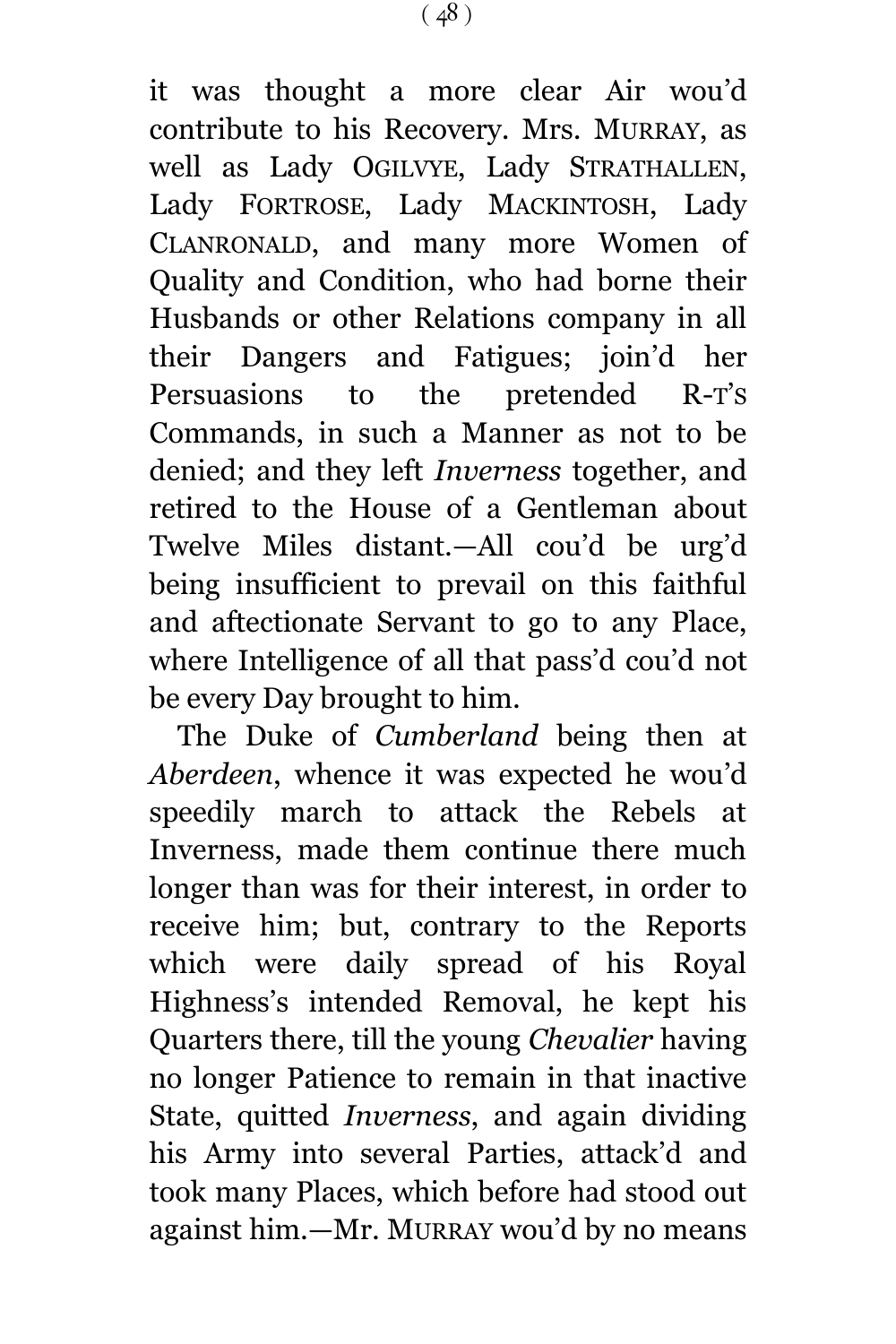yield to be left behind, and constantly follow'd in a Litter that Division where his Master was in Person, nor ever left Sight of him till the decisive Battle of Culloden; made a lasting Separation.

That good Intelligence the young *Chevalier* had been accustom'd to receive, now fail'd him, when it was most necessary:—Being made to believe the Duke was at a much greater Dislance than he was in Effect, those Divisions were not recalled and reunited in a proper Time. The Duke of *Perth*, with those under his Command, was Two Miles off, the Earl of *Cromarty* with a considerable Detachment yet farther, and Lord GEORGE MURRAY beyond than all when the battle begun, and for a Time was sustain'd with great Bravery, by a Number very unequal to thoie they had to oppose: The Duke of *Perth* and the Lord of *Cromarty* came up, indeed, with all the Speed they cou'd; but the Affair was too far gone, and this fighting Piece-meal, as I may call it, only involv'd them all in the common Destruction, one after another.—The young *Chevalier* rode himself to meet Lord GEORGE MURRAY, hoping by this Reinforcement to redeem all yet; as he pass'd by the Litter where Mr. MURRAY was, he only said in passing,*—*MURRAY*, I fear we are undone, I have but one more Effort to make, however, do not you stay here.—*This was the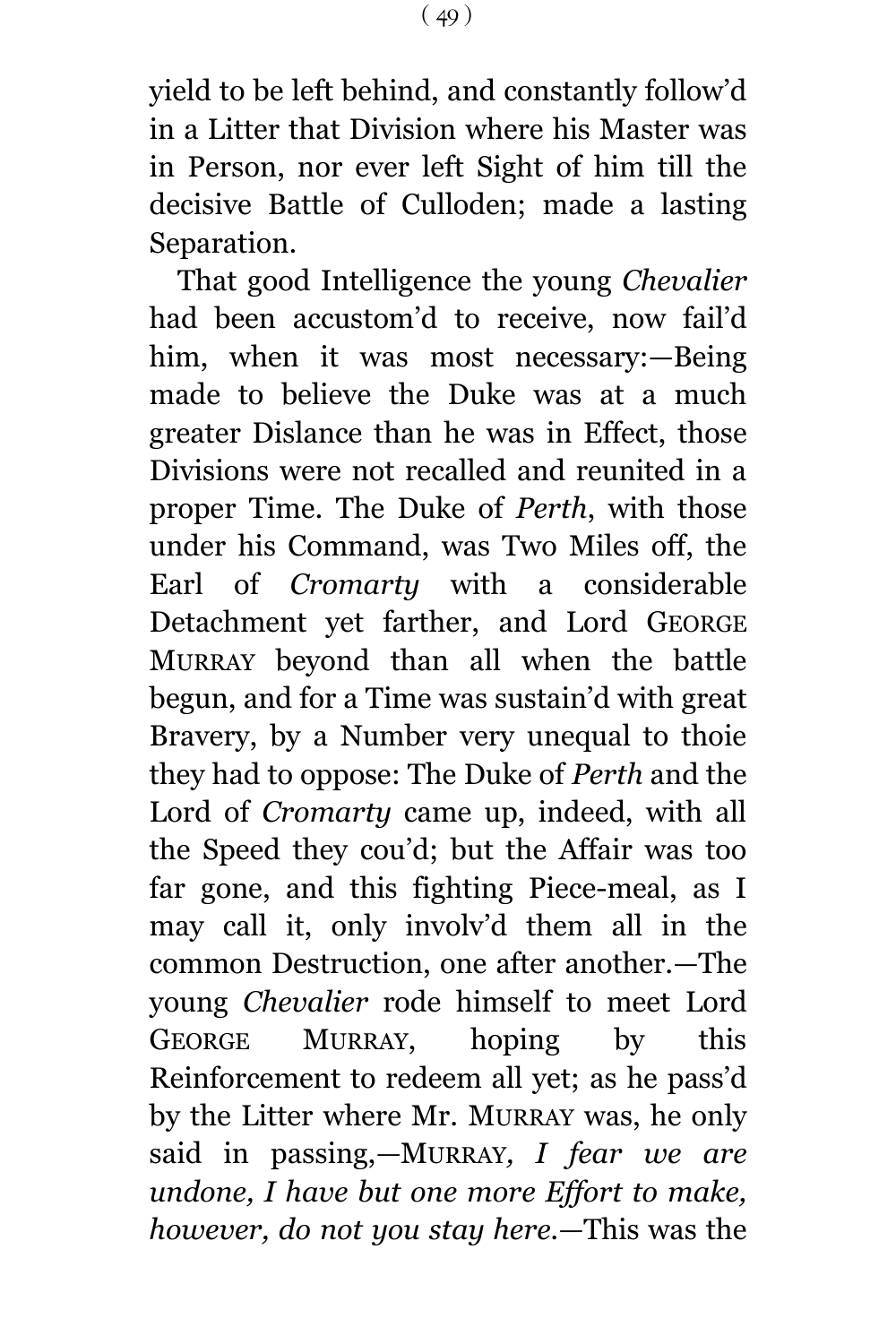last Time he saw him; but soon after found that Lord GEORGE MURRAY, by some Mistake in the Orders, or what else must be left to time to unfold, had taken another Rout with all the Party under his Command; and what became of the young *Chevalier*, nor indeed of any of the Commanders, he cou'd not, of a long while, learn: Only in general, that many of them had fled, many were kill'd, many taken Prisonors, and the whole Army intirely defeated.

The Duke's Forces eager in Pursuit, stop'd not to regard the Baggage, which gave Mr. MURRAY the Opportunity of getting out of his Litter, and concealing himself under the Covert of a Mountain, weak as he was, resolving rather to die for Want of Assistance, than become a Prisoner if he cou'd any way avoid it.

What Hardships he endur'd are impossible to be conceiv'd, much less can they be describ'd:—But any one may suppose them to be exceeding great, wandering from Mountain to Mountain, having no Manner of Sustenance to support Nature;—no Bed, Couch, nor even Chair to rest upon; no Covering to protect him from the Inclemency of the Air; oppress'd with the most poynant Grief of Heart, and withal disabled by Sickness from struggling, as he might otherwise have done, with all these various Miseries.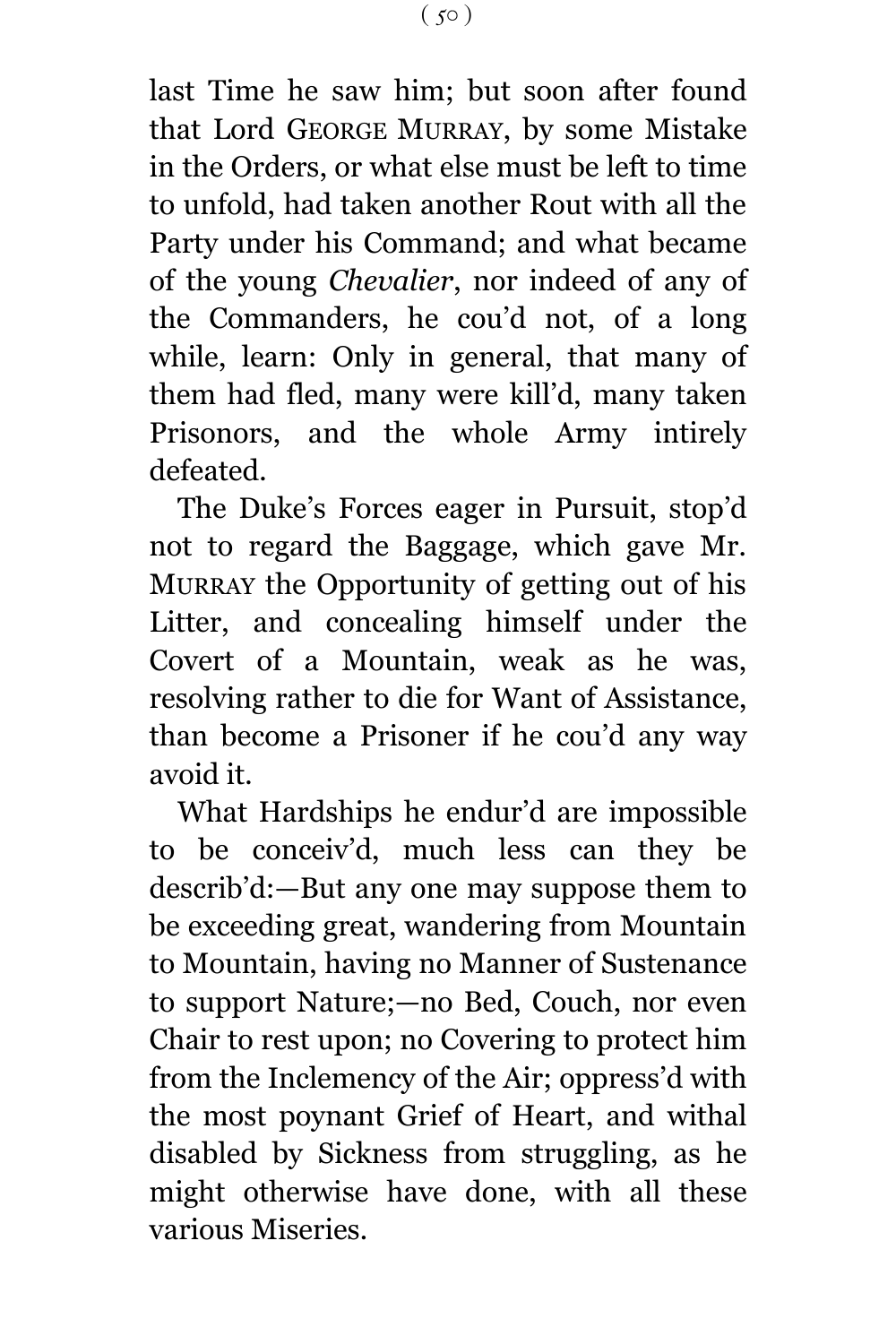For Two whole Days, and as many Nights, he remain'd in this wretched Condition; till finding the Coast pretty clear, he ventur'd to go toward the House of a Gentleman, in whose Friendship he had great Confidence: In his Way thither his Sight was struck with the most dismal Objects, Numbers of his Countrymen, who had fallen into the Pursuer's Hands, all cover'd over with Wounds; some dead, and others gasping in the most terrible Agonies.— The Condition himself was in, made him imagine he shou'd follow them in a little Time; yet cou'd he not forbear lamenting over them, forgetful for a Moment of his own sad State, and might possibly much longer have indulg'd the Emotions of his Grief, if he had not fancy'd he heard the trampling of Horses; which Apprehension made him quit that Scene of Horror as fast as the small Share of Strength he was Master of wou'd permit: Nothing being so dreadful to him as being taken Prisoner; but had the Danger of it been real, as it prov'd only imaginary, little wou'd it have been in his Power to have escap'd it.

At last, tho' with unspeakable Difficulty, having fallen down several Times, he walk'd, or rather crept, to the Place where he expected both Shelter and Refreshment, as long as his Wants shou'd require either.

But on his Arrival he found himself flatter'd with a vain Hope even in this, as well as he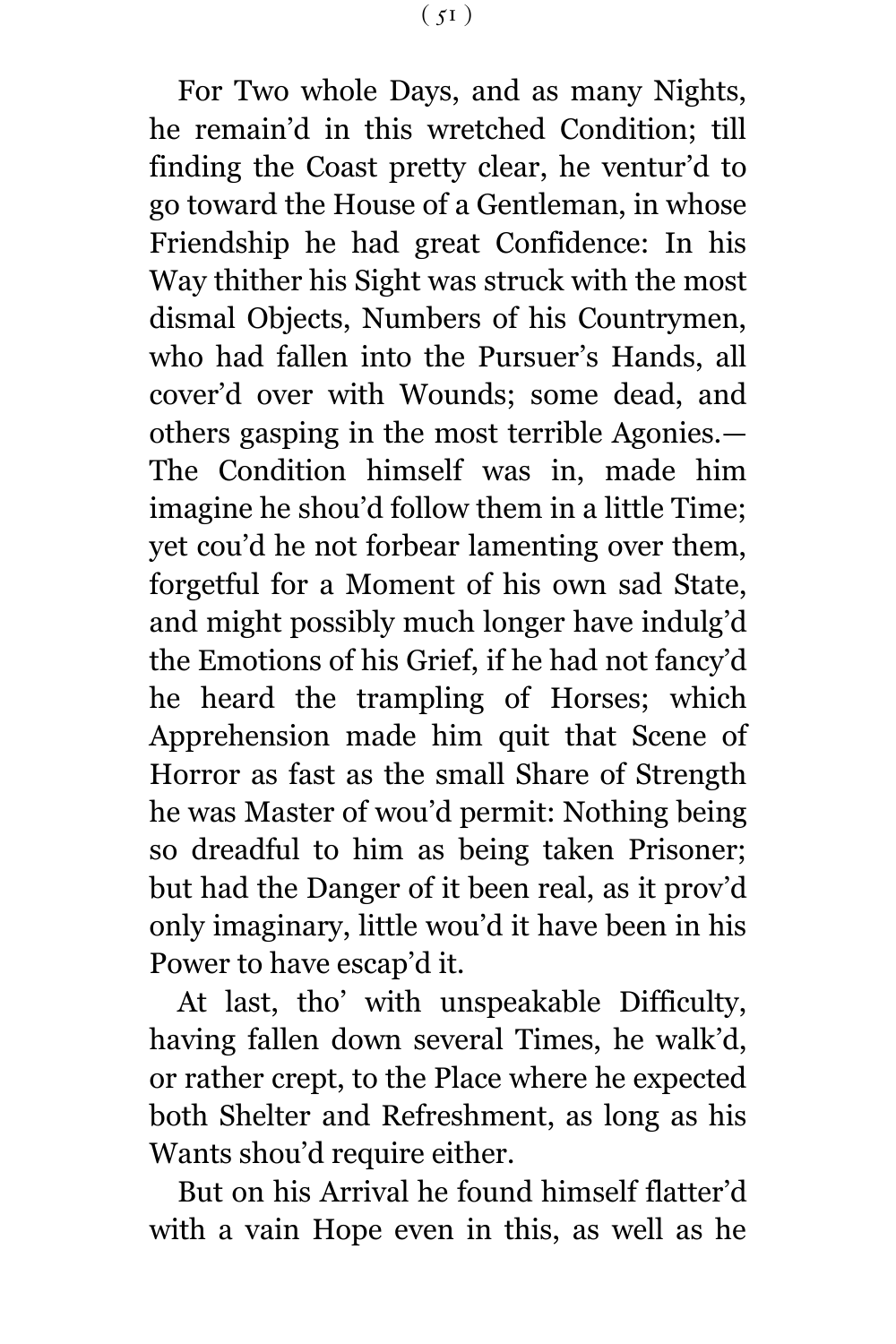had been in greater Things; not that the Person from whom he sought Protection wou'd not readily, nay have been glad to have afforded it; but there were so many Parties of Soldiers continually patrolling, and searching all the Houses in that Part of the Country, that it was judg'd wholly unsafe either for himself, or those who conceal'd him, to tarry for any Length of Time in one Place.—He was, however, receiv'd and entertain'd with all imaginable Kindness for Three Days, which were all he ventured to pass there.

Fain wou'd he here have been inform'd of the Particulars of the young *Chevalier's* Defeat, and where he had taken Refuge; but they were as ignorant of them as himself, and cou'd only tell him somewhat more plainly what he had heard confused Murmurs of, before he got out of the Litter.

He then resolv'd to have Recourse for a short Asylum, to a Person who had been Steward to his Father, and for that Reason might be suppos'd to be ready to serve him, in an Exigence wherein his Life was concern'd, tho' far from having any Good-will to the Party he was engag'd in: But this Person living Thirteen Miles off, a Space of Ground which Mr. MURRAY was utterly unable to walk, or to ride on Horseback; a great Difficulty was found in getting him convey'd thither, till the Gentlewoman of the House, as Women are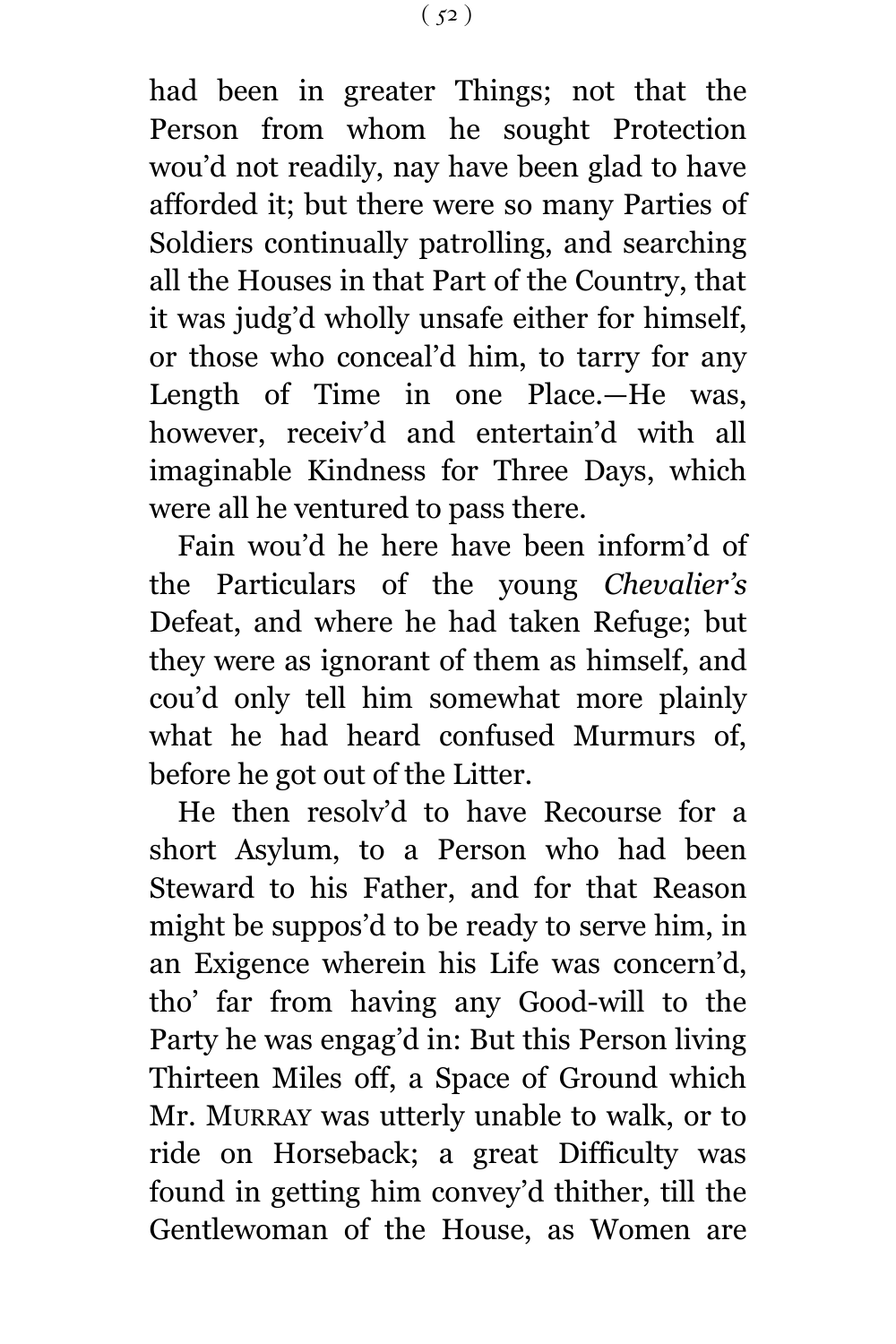generally more fertile in Invention than Men, hit on the following Expedient:

Two honest Country Fellows, who did Business for them in Harvest-time, took a Feather-bed and a sufficient Covering: This they were to carry by Turns; and when Mr. MURRAY had walk'd as far as he was able, then to lay it down for him to rest upon it while they watch'd to give him Notice of any Danger.

This Stratagem succeeded, and he arriv'd safely, and as he has since said, better in Health than he had been for some Months.— Here he was treated with the greatest Tenderness, took all Remedies proper for his Disorder, and recover'd his Strength of Body in a surprising Manner, considering how deeply his Mind must be affected with the Loss of all his Hopes, and the Uncertainty of his pretended P—'s Fate; as also what might have befallen his Wife, who was then pregnant a Third Time. All the Enquiry that cou'd be made, was made for his Satisfaction; but no Account cou'd be obtain'd of either-of those dear Persons, or of several others, whole Preservation after them he was the most anxious for. He was told, indeed, that aome had the good Fortune to get into a Vessel, and had put off to Sea; but who those Persons were, he cou'd by no Means procure Intelligence.

With this Friend, who, indeed, was truly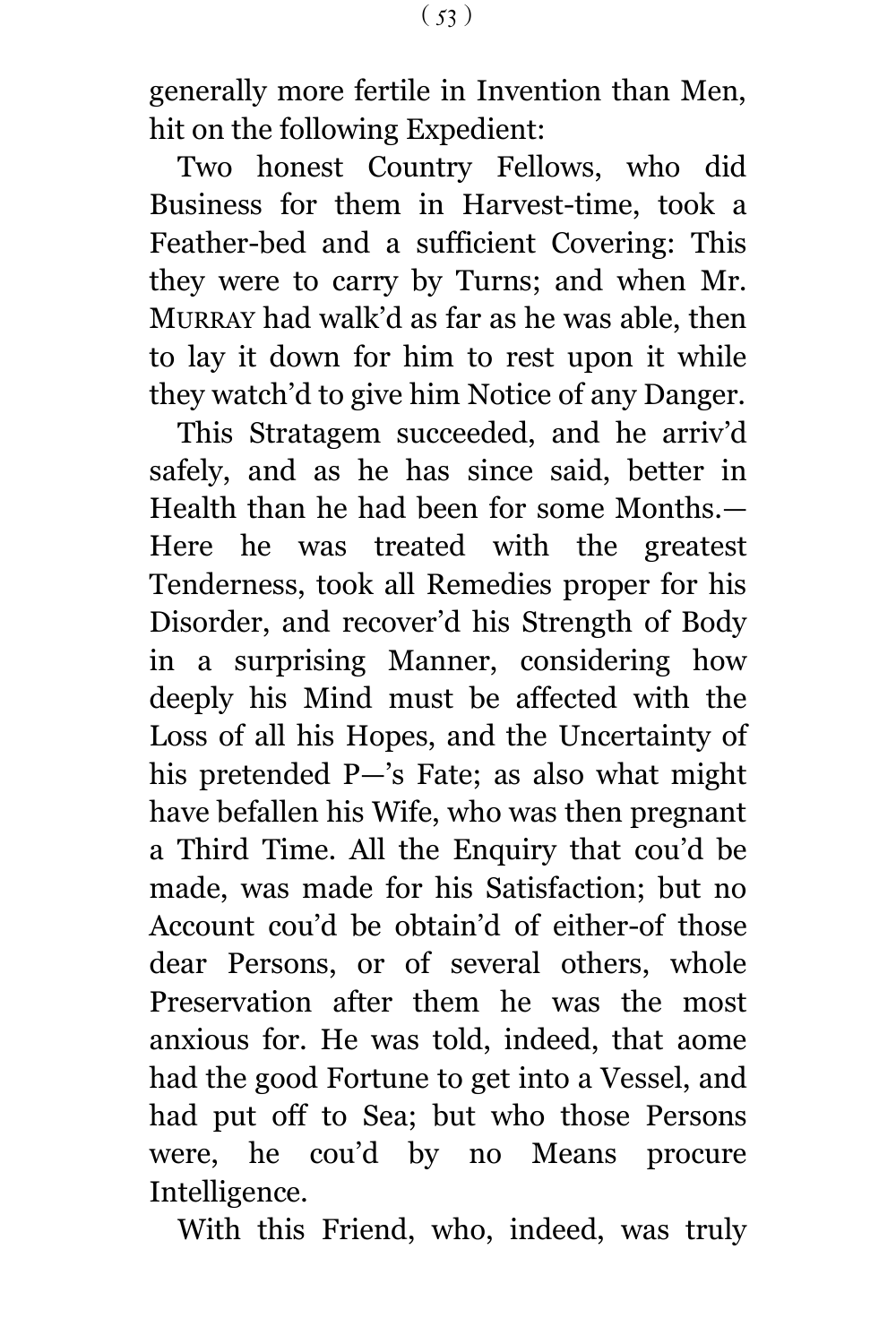such, in Spite of the Difference of Principles, which too often turns the greatest Affection into Hatred, did he continue for Five Weeks; and had done so longer, if Word had not been brought of the Approach of a Company of Dragoons, who were order'd to examine every House and Person they found in their Way.

This Intelligence oblig'd Mr. MURRAY to depart part with all Speed; not only for his own Sake, but that of the Person's who had given him Shelter, and who now began to be very much alarm'd, , as they had good Reason: The least they cou'd have expected, on his being found there, was the Plundering of their Housc, perhaps setting it on Fire, and turning themselves and Family naked on the Mountains, as Numbers \*\*\*\*\*\*\* even on a Suspicion of shewing Charity to those unhappy Wretches who had escap'd the Sword., and were near perishing through Cold and Hunger.

It wou'd be too tedious to repeat the many Dangers and almost unsupportable Hardships he was in, after he left this House, wandering sometimes one Way, sometimes another, to avoid being seen by any of those numerous Parties, which he now found were traversing the Country round, in Search of the *Pretender*, who it was imagin'd was still somewhere thereabout:—The Demands of Nature forc'd him to seek Relief of many People, whom he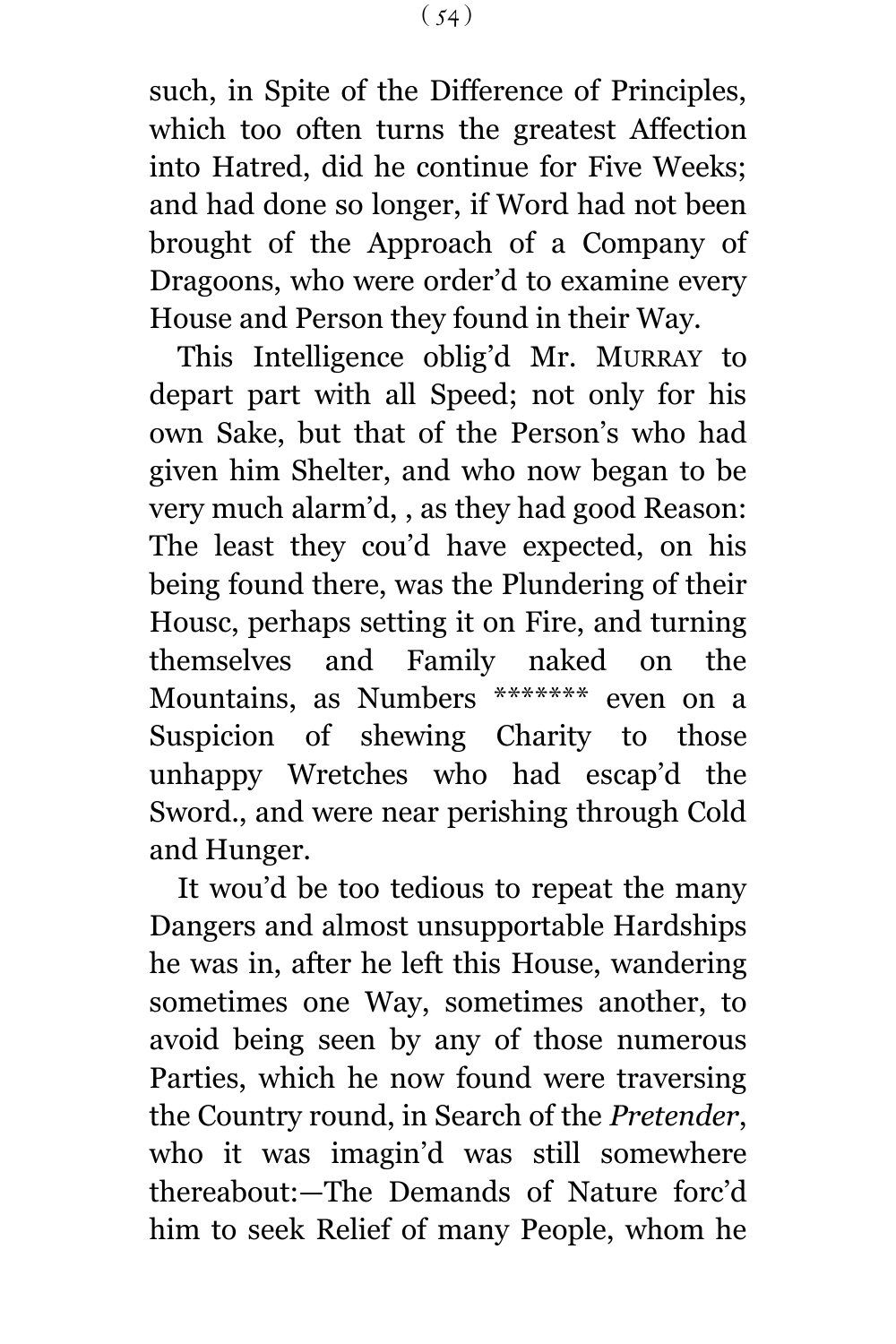cou'd not very well rely upon; but he staid with few of them any longer than barely to supply his Necessities; and on his leaving them, always pretended to take a different Rout from that he went in Reality.

In his Wandrings he happen'd to meet the unfortunate Marquis of *Tullibardine*, equally distrest in every Circumstance as himself, and less able to bear Hardships on Account of his Age.—From this Nobleman he learn'd a more full Account of the Battle than he had been able to procure before; yet there were still many Particulars which even he, tho' engag'd in it, was ignorant of; and even what was become of the pretended R—t, an Event Mr. MURRAY was most impatient for the Knowledge of—They durst not stay long together, as thinking that if the one shou'd happen to be known, it might betray the other: So having mutually condol'd their common Misfortune, and the sad Fate of so many gallant Men, they separated, and saw each other no more.

By long and painful Journeys, most taken in the Night, and attended with a thousand Difficulties, did Mr. Murray at last reach the Seat of his Sister, the Lady of *Pimroude*. Here he was inform'd of the greatest Part of those Calamities which the Country had been involv'd in, since the Battle of *Culloden*; the wonderful and almost miraculous Escapes of

 $(55)$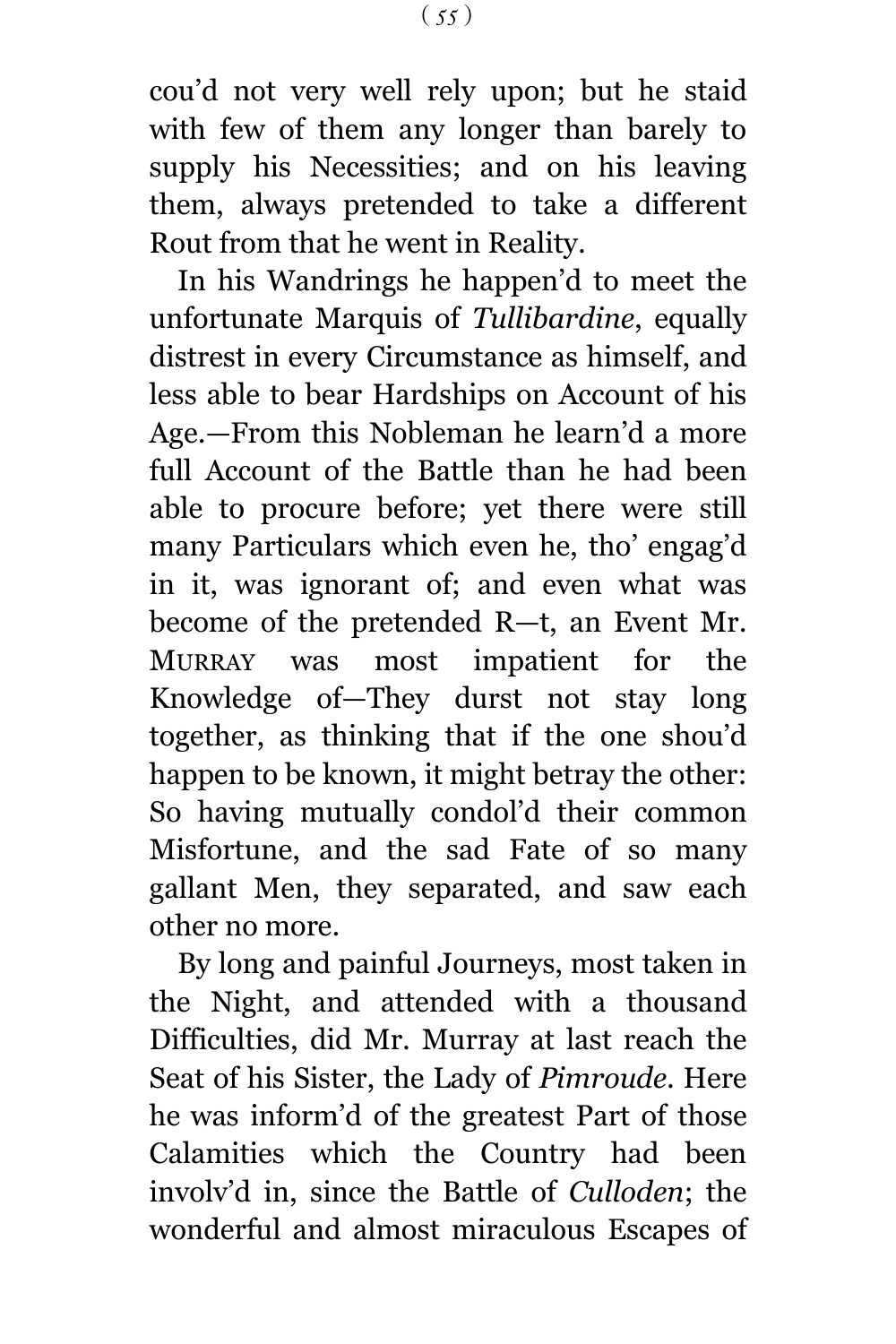the young *Pretender*, and his no less amazing Courage and Fortitude, in the Midst of the greatest Dangers and Diftresses that ever Man endur'd.—It seems he had always declar'd he wou'd never quit his Enterprize while he had Six Men with him, and he kept his Word for tho' Vessels from *France*, both Privateers and others, were frequently coming, and took on board those who, seeing no Hope of retrieving the Misfortune, were glad to quit that Scene of Desolation, yet he wou'd never be prevail'd on to accompany them; and was, at the Time of Mr. MURRAY'S receiving this Intelligence, among the *Hebrides*; but passing continually from one island to another, with a few, a very few Followers, dodg'd those that were in Pursuit of him. Mr. MURRAY found it wou'd be an impracticable Attempt, as well as unprofitable in the Success, to endeavour to reach him, therefore contented himself with offering up Prayers for his Safety, and for all those others whom no Account cou'd be given of.

Any one wou'd have imagin'd, that Mr. MURRAY was now pretty much out of Danger, and might continue so, especially as that Part of the Country having already been search d, the Pursuers were gone to another Place, and wou'd scarce return the same Way:—Yet so it happen'd (as frequently we are nearest Danger when we think ourselves most secure) that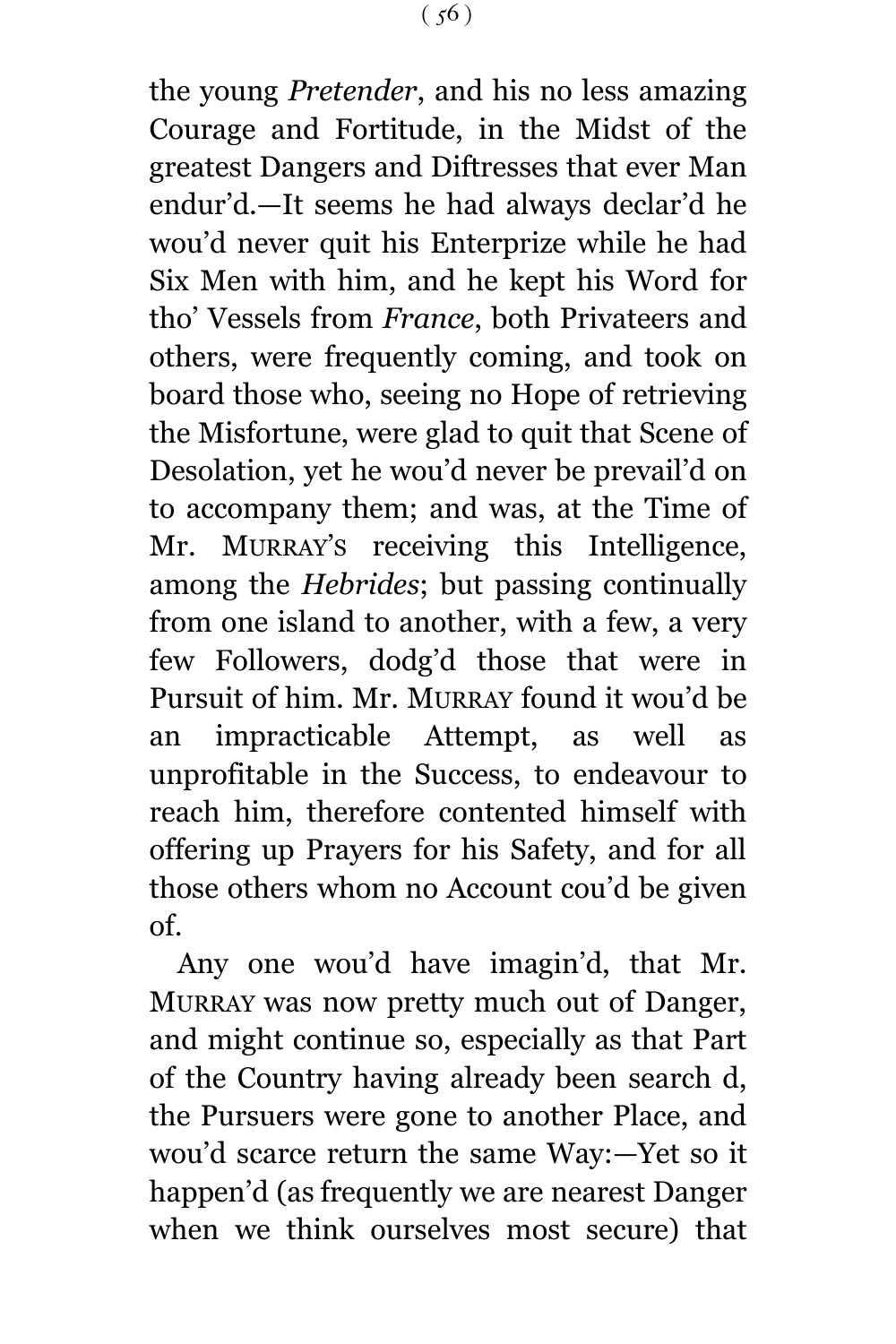Three or Four straggling Soldiers, who had staid behind, by some means or other had an Information of his being conceal'd there; on which they immediately got Assistance, enter'd the House, and took him in his Bed:— By these Soldiers he was told, that the Earls of *Cromarty* and *Kilmarnock*, with Lord *Balmerino*, and all those Ladies who had made their Camp a Kind of Court, were seiz'd, and dilpos'd in several Prisons.

He was then conducted to *Edinburgh*, where for a short Time he was Prisoner in the Castle, and then sent under a strong Guard to *London*, and order'd to the Tower, where he has ever since remain'd: None of his Friends, or even his Mother, being permitted to see him.

He has, however, been treated in a Manner which few State Prisoners can boast of;—His Majesty's principal Secretaries of State, and the Lord Chancellor himself; have severally done him the Honour to come in Person to the Tower to take his Examination, instead of sending for him, as is the usual Custom.

In what Manner he bears his Confinement is utterly impossible to know; but if the Disposition of his Heart may be judg'd by his Countenance, as he appears sometimes at the Window, he is composed, and resign'd to the Will of Heaven and those Laws he has offended: To the Mercy of which we must now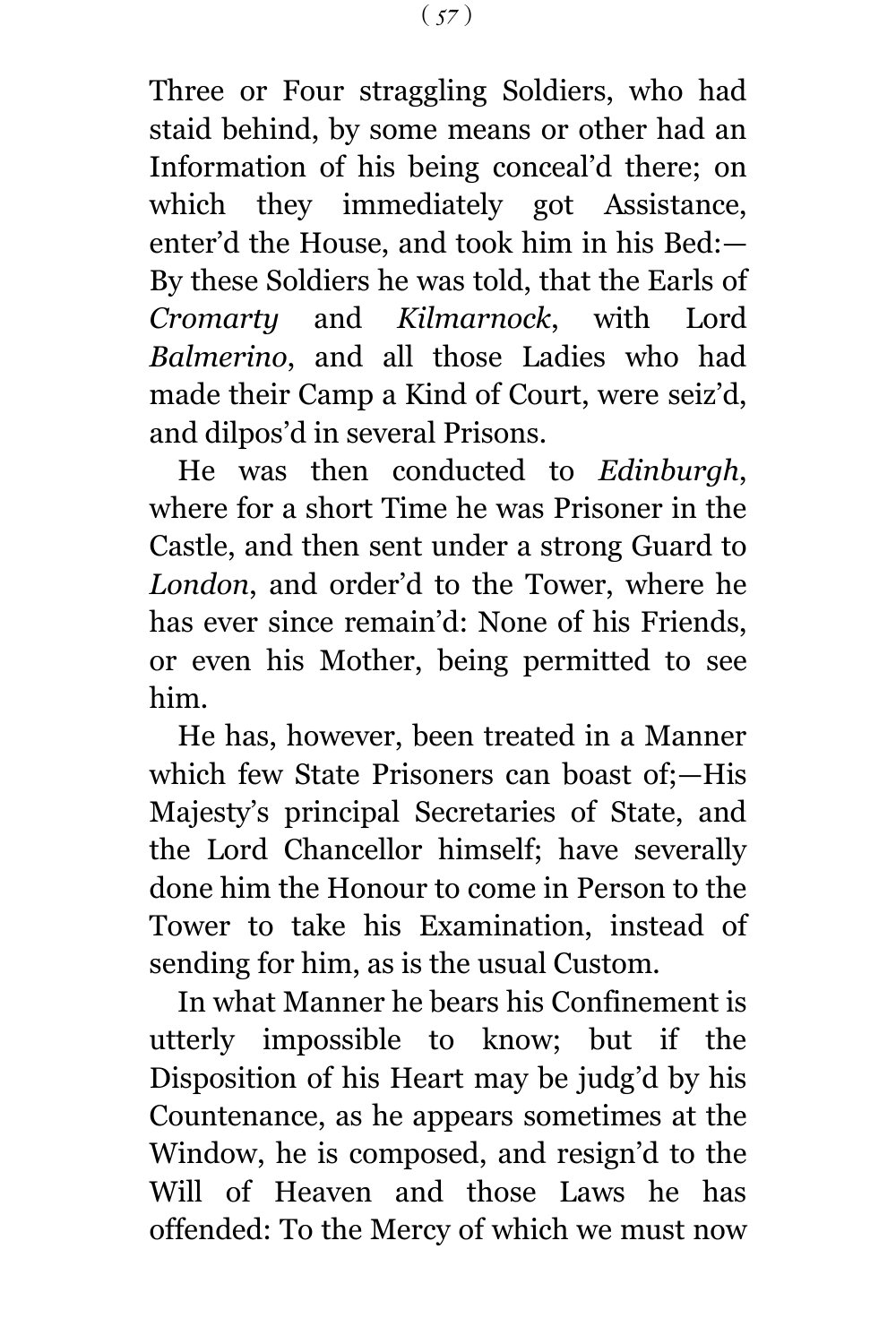commit him; and hope nothing contain'd in these Memoirs will prove of any Prejudice either to his present Circumstances, or his future Character.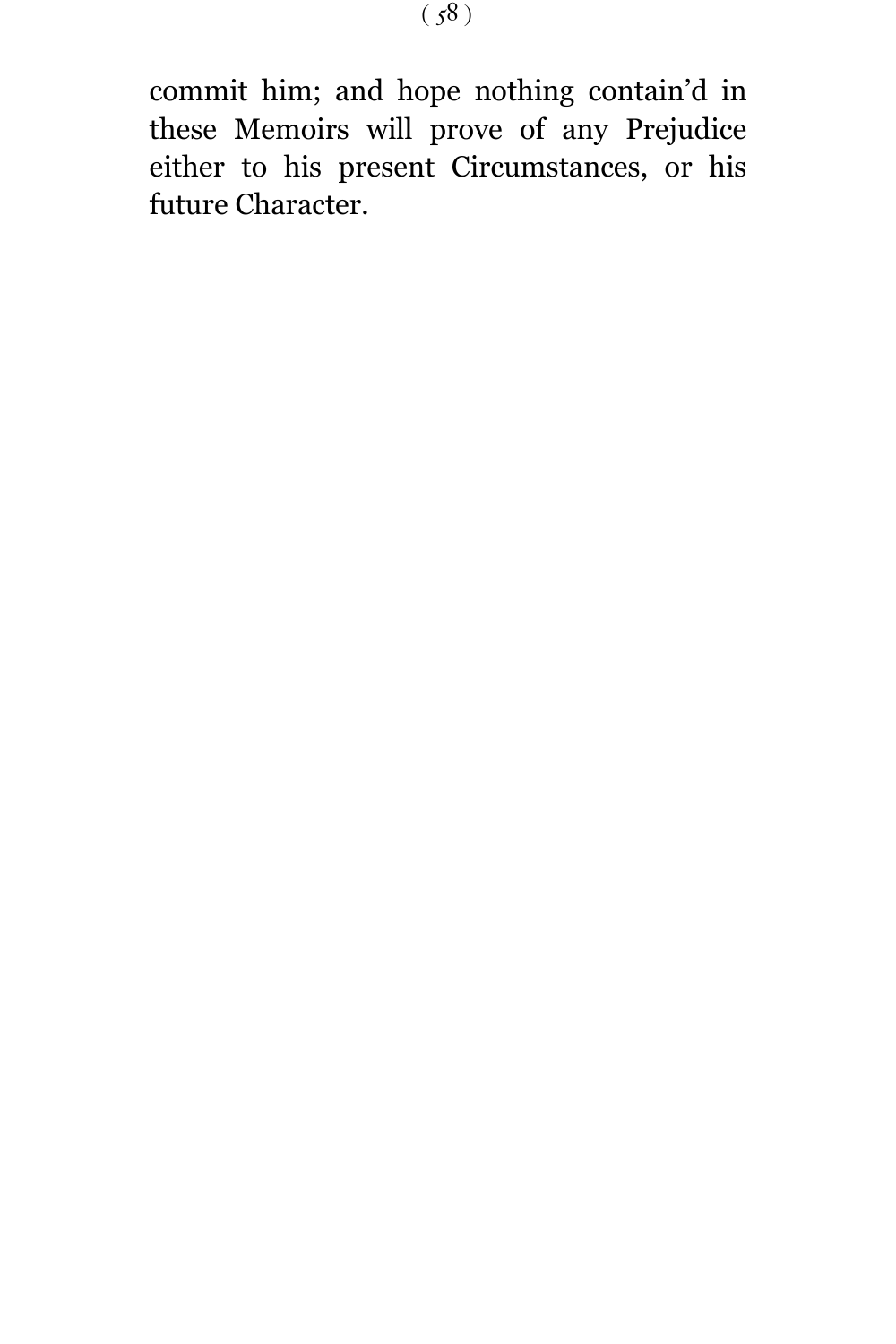## $(59)$ REMARKS

## ON THE

## Genuin Memoirs, &c.

In a Letter to a FRIEND.

## *SIR*,

N Obedience to your Commands, as well as to satisfy my own Curiosity, I have bestow'd some Hours in reading and N Obedience to your Commands, as well<br>as to satisfy my own Curiosity, I have<br>bestow'd some Hours in reading and<br>considering the Manuscript which you sent me; and which I have herewith return'd by the Bearer.

And now as to my Opinion of it, which you require with such unusual Ernestness, I will lay it before you with all the Freedom that Friendship can justify, that Truth requires, and that the Subject-Matter deserves.

You do not tell me how it fell into your Hands, nor do I desire to know it: But I wonder much that you can seriously make a Doubt, whether the Author of it was a *Jacobite*, and whether his Purpose was to be an Advocate for Mr. MURRAY, or his Cause?

It must be acknowledg'd, that he *affects* to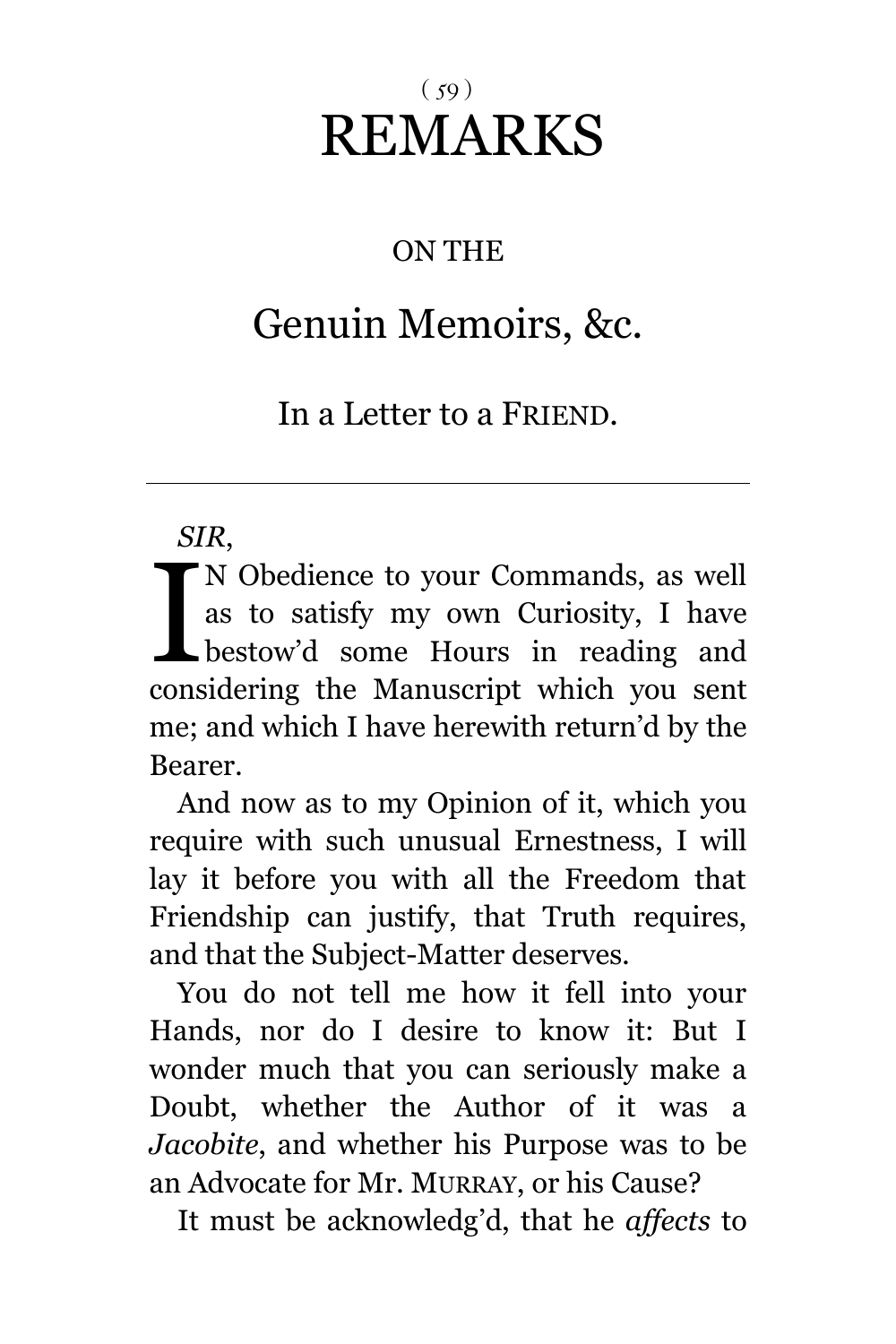speak in such Terms as are us'd by the Friends of our Liberties. But then the *Affectation* is visible, and if the Voice is *Jacob's*, the Hands are *Esau's*: Besides, in the Fulness of his Heart, he often forgets that he is playing a Part; and by laying aside his Mask, exposes the real Features he meant to conceal.

A *Jacobite*, therefore, I am oblig'd to call him; and as that is a Creature in Politics which I have no Charity for, I shall give him no Quarter. Allow me to add, with Regard to your own Particular, that I am greatly concern'd to find, that you keep such Company; and so much the more, as you seem to listen with some Pleasure to their Delusions.

There is in your Letter to me none of that honest Indignation which us'd formerly to break out, as often as their wicked Endeavours to destroy the public Peace, and subvert the Constitution, were nam'd: Surely, you are not to be dazzled with their tinsel Discourses of Divine Right, nor to be captivated with a moving Tale of Princes languishing in Exile, or beset round with Calamities, when turning Invaders: Knowing, as you do, that their Misfortunes are the Result of their own, or their Father's Miscarriages; that the Sufferings of Inviduals, of whatever Rank, are lighter than Vanity, when weigh'd against those of the Commonwealth; and that he who attempts to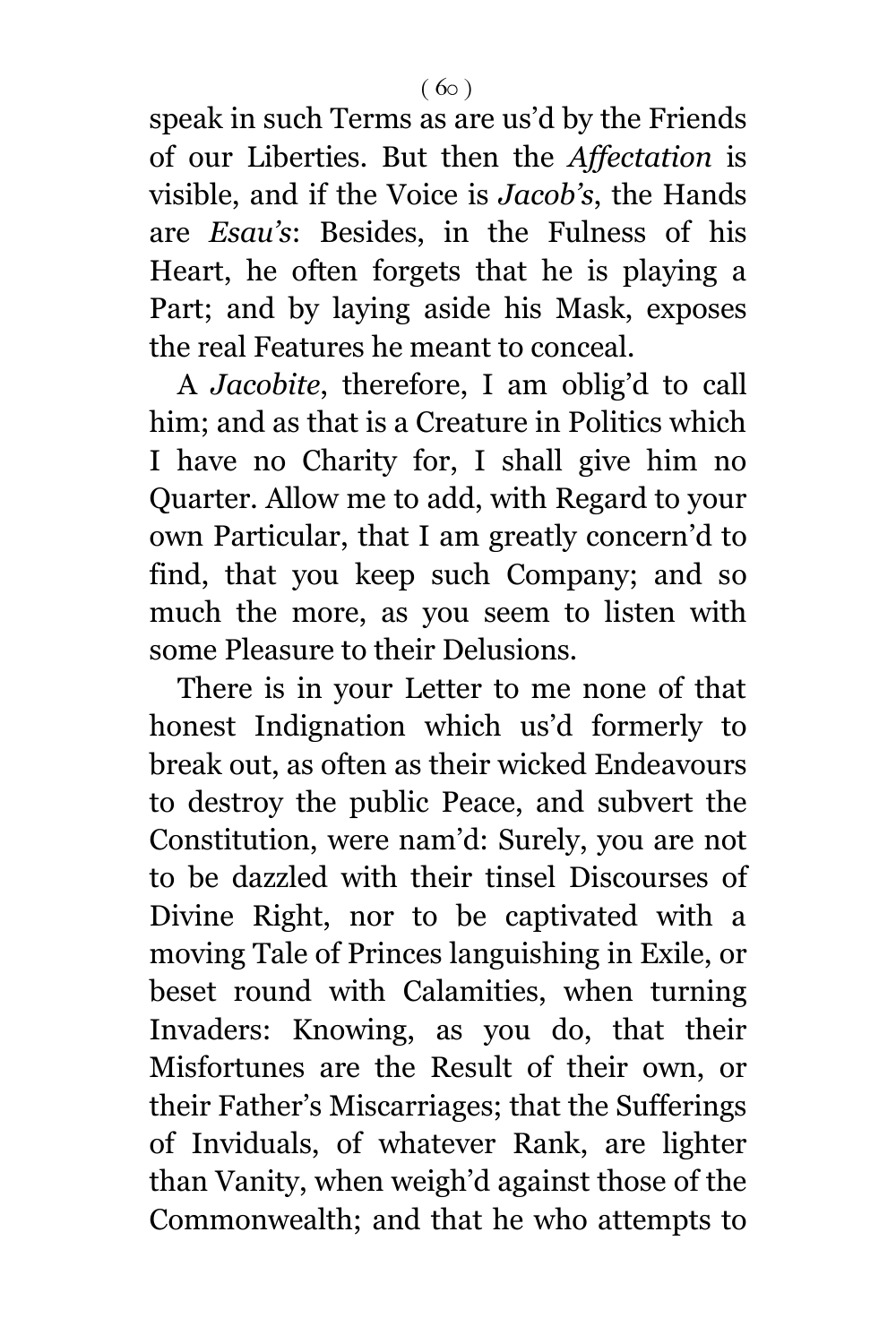do himself Right, at the Exigence of a whole Nation, is a Traitor to Mankind.

The Composition before me, notwithstanding some Inaccuracies in Stile and Language, and the Escapes beforemention'd, is indeed artificial enough to seduce the Unskilful and Unwary: But he who knows any thing of our Annals, and who has the Sense and Honesty to reason clearly and impartially upon them, is, one would think, out of the Reach of that Artifice; and, instead of being impos'd upon by it, will look down with Disdain and Contempt upon him, who endeavour'd to pass such an Affront upon his Understanding. The Misfortune is, that all Men have Passions; that in most Men those Passions have the Ascendancy over their Reason, and that whoever has a doubtful Point to carry, never fails to interest those treacherous Inmates in his Cause, and to make the Weaknesses on our Side supply the Want of Strength on his.

For Fear, therefore, that even you should catch the *Jacobite* Itch, by shaking Hands with those who are already infected, I will do more than you requested of me; for I will both shew you, that these new Friends of your's have the *Highland*-Leprosy upon them, and endeavour to preserve you from the Taint of so loathsome and so infamous a Disease.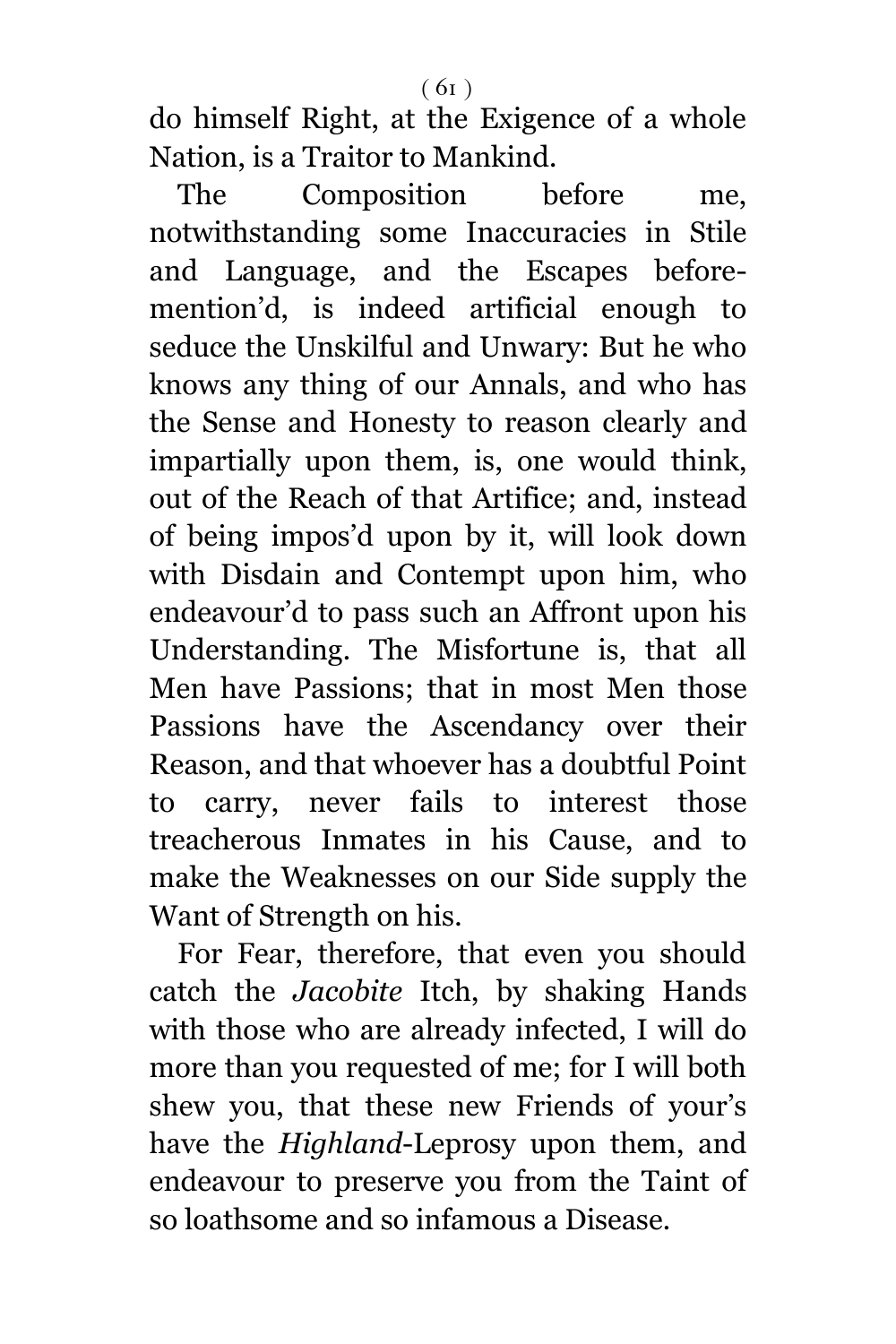But in doing this, I shall pass as gently as possible over the Case of the unhappy Man, who is *said* to be the immediate Subject of the Piece before us. He is already within the Reach of the Law; the Charge against him needs no Aggravation, and nothing would be more unfair than to sharpen the Severity of the Bench, or to prompt the Verdict of a Jury.

As often, however, as his Apologist has taken Shelter under his Name, his Authority or his Sentiments, for the Sake of blanching his Cause with the more Security, I shall be under a Necessity of encountering the one as well as the other; and if Mr. *Murray* is hurt in the Shock, he may thank his Friend, who put him in the Way.

In the first Place then, we find our *Apologist* inculcating, That the Profession made by the *Steuart* Family of the *Roman Cath*olic Religion,was the *great Bar* to their Restoration; and at the some time endeavouring with all his Might to remove it.

In order to this, he tells us, That Mr. *Murray* was brought up in the strictest Principles of the *Episcopal Reformed Church*; that his Zeal was such, that he even panted for the Conversion of *Rome* itfelf; that he would never have embark'd in the *Pretender's* Interest, if he had not been thoroughly convinc'd, that Popery would have gain'd no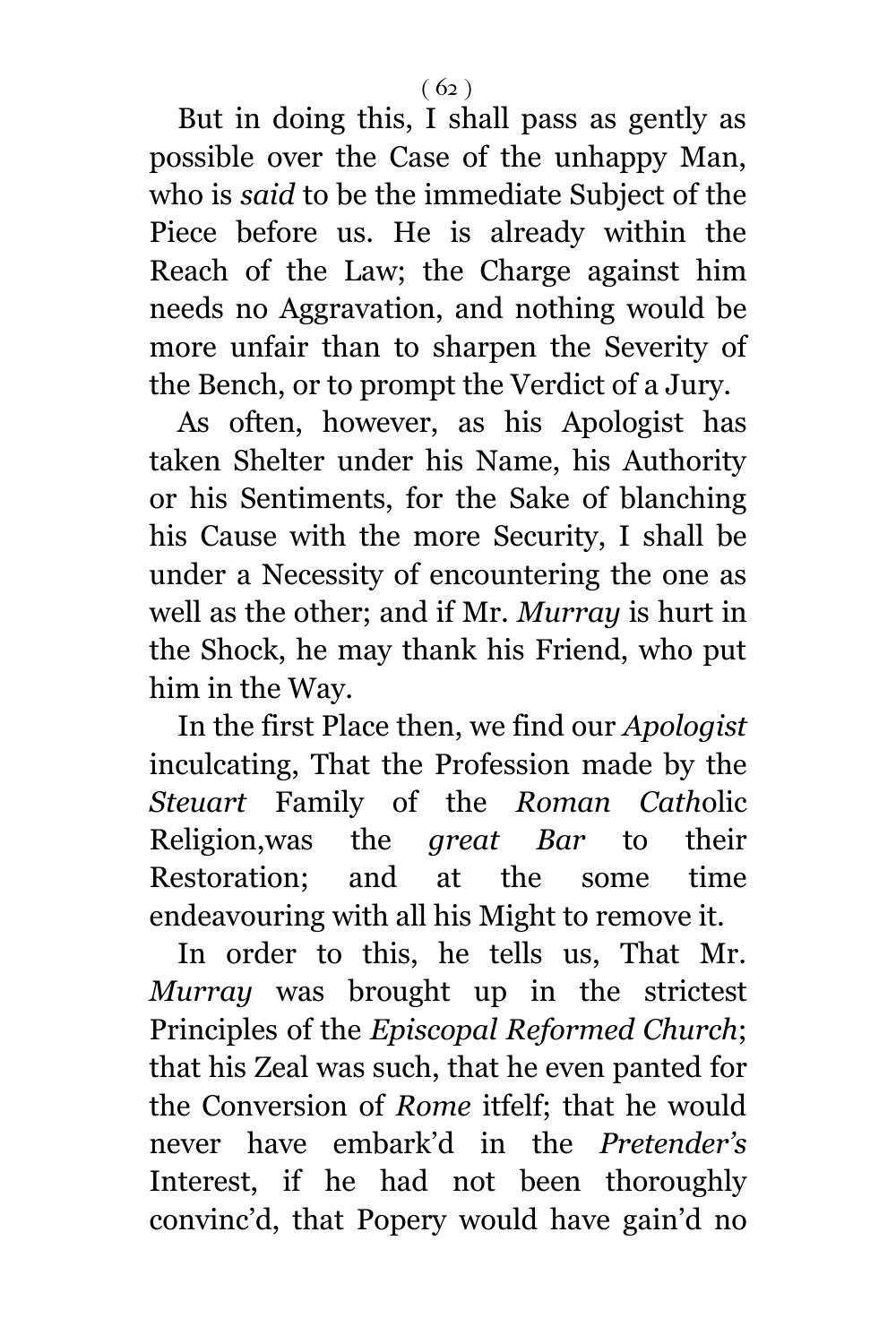Advantage by his Success: And that, in order to facilitate that Success, and thereby to rid himself of an Incumbrance, his Holiness had suffer'd the Issue of that *Pretender* to be brought up in the Principles of the Church of *England*.

To all which I answer: That the Profession of the *Roman* Catholic Religion is not only a Bar, but an actual Incapacity. There is no one Clause in any of our Laws more explicit than That, which enacts and declares, That no *Papist* shall ever succeed to the Crown of these Kingdoms; nor is there any Clause in any of our Laws more righteously founded: The King of *England* is the Head of the *English* Church; and is by his Coronation-Oath obliged to defend it. But how can *He* be the Head of one Church, who is the avow'd Slave of another? Or how shall he reconcile the jarring Duties of defending on one Hand, that which he is oblig'd to destroy on the other? To root out the *Northern Heresy*, we all know, is the great Object of *Roman* Policy; and that can never be done, but by the Help of a *Catholic* King of *England*. The whole Study of King *James* the Second, before he came to the Throne, was to accomplish this meritorious Work; and that he did not succeed in it, after the Reins of Power came into his own Hand, was rather for want of Time than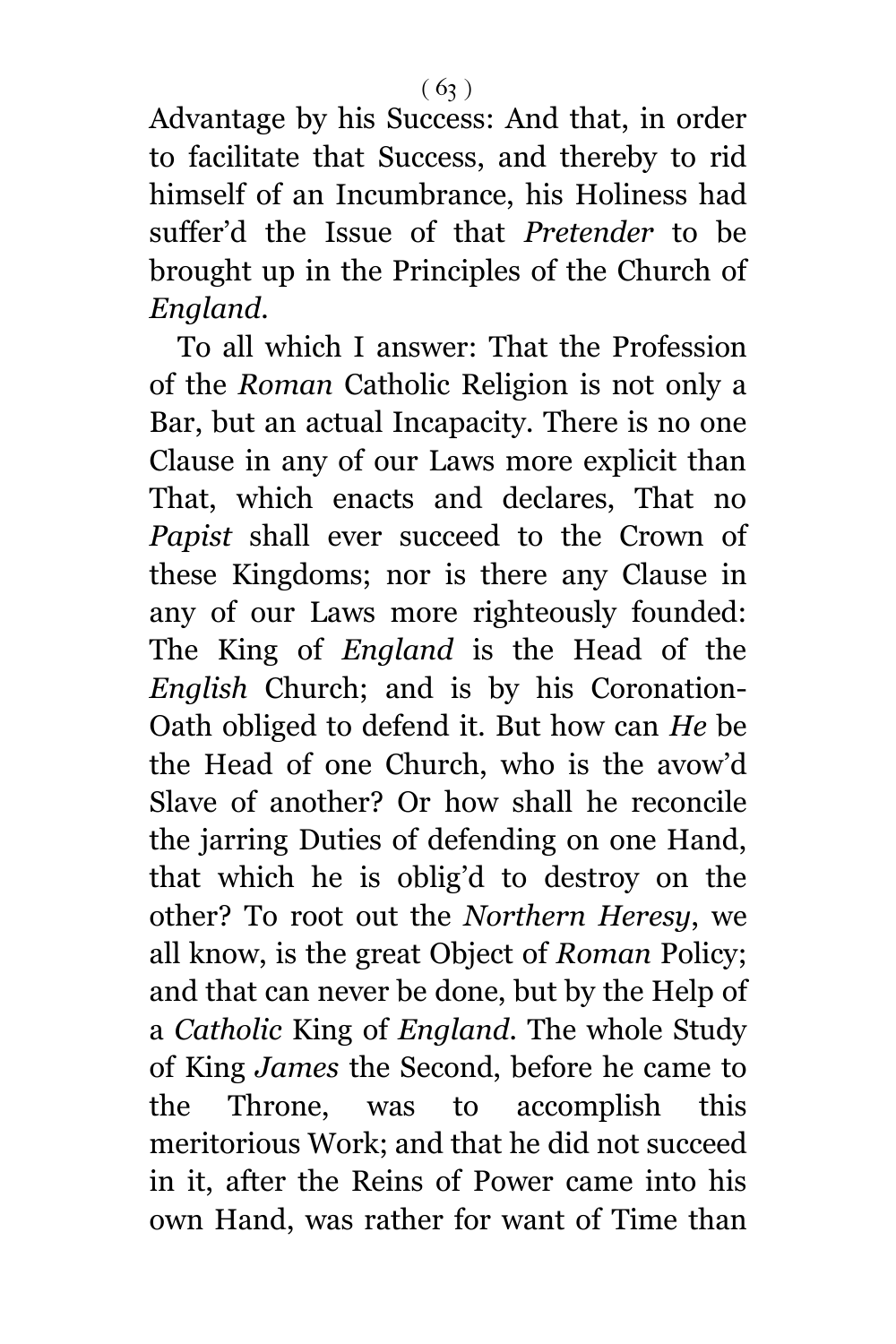either Purpose or Endeavour. It is true, he did not make use of open Force; but then it was, because the Army he had rais'd were not wicked and abandon'd enough to cut the Throats of their Fellow Subjects: All the Arts of encroaching and undermining he made a liberal Use of: Witness the Proceedings at the Charter-House, the *Savoy*, and at both the Universities; the open Encouragement given to all the several Fraternities on the *Romish* Establishment; the Favours shower'd down on new Converts; the Excercise of his assum'd *Dispensing Power*; and the Persecution that was rais'd against Dr. *Sharp*, the Bishop of *London*, the Seven Bishops, and in general against all, who had the Courage to defend that Religion and those Liberties, which he had most sacrilegiously undertaken to destroy.

The bare Hint of these Outrages is, in my Opinion, sufficient to shew, that the Clause of *Incapacity* abovemention'd, is indeed righteously founded: But if any body is enough infatuated to think otherwise, let him cast his Eye on the same Prince's Conduct in *Ireland*, after he was driven out of England<sup>y</sup> and if he has any of that Zeal for the Protestant Religion imputed to Mr. *Murray*, or any Concern for the Welfare of his Fellow Subjects, he will think with Horror of the whole Line, and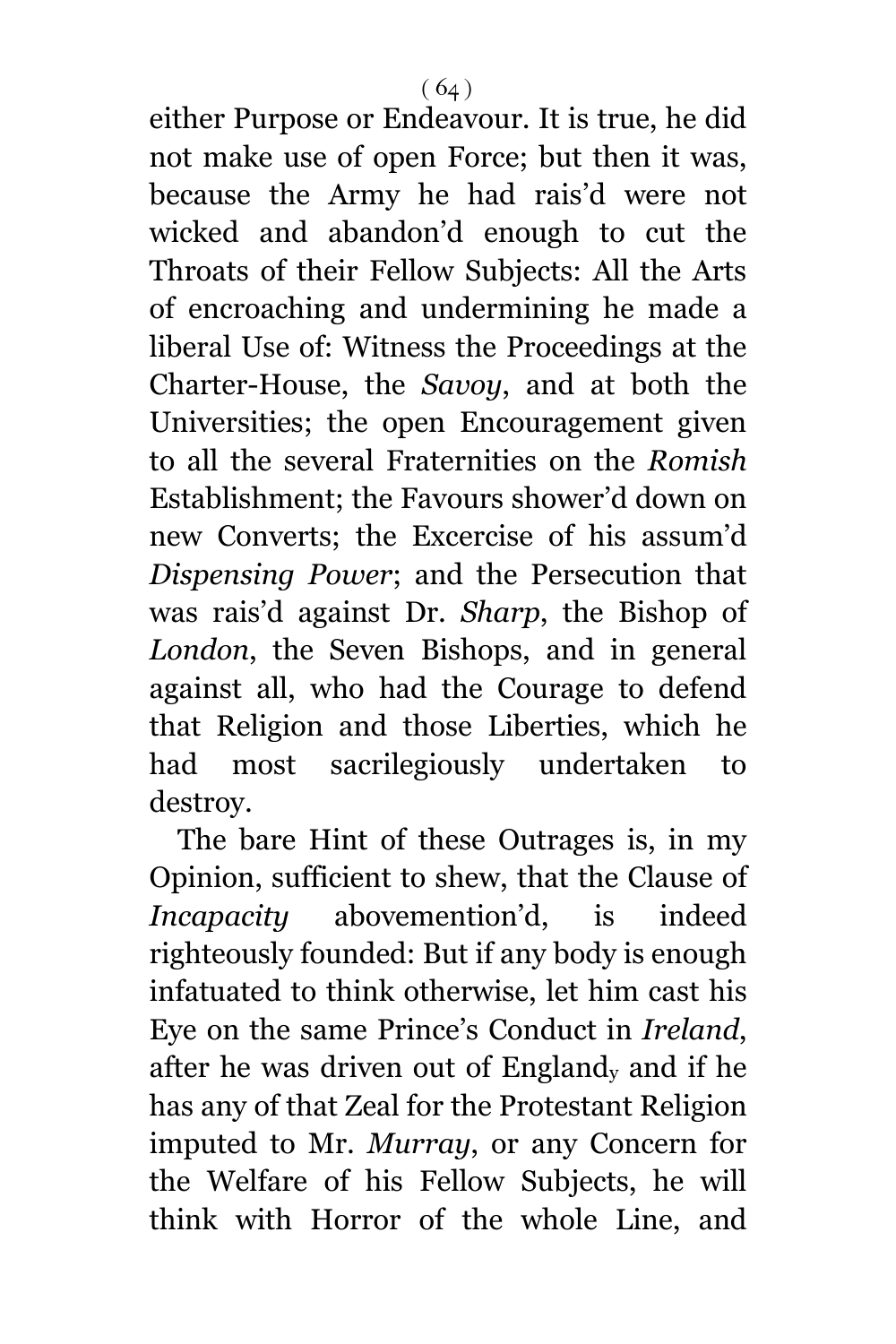make it his daily Prayer, That the Vices of these Kingdoms may not provoke the Almighty to visit them with any Calamity so insupportable as their Restoration.

But we are given to understand, that by the *Indulgence* of the *Pope*, the Issue of the *Pretender* are educated in the Principles of the Church of *England*; and thence we are taught to infer, that Religion is out of the Dispute, and that none of the Exceptions lie against them, which have been so prejudicial to their Father.

If there is any Force in this Argument, It depends on the Truth of the Fact: And what Evidence is produc'd in Support of it? None but the bare Assertion of a Writer, who is either misled, perhaps, by the falsr Informations of others, or has himself an *Indulgence* to assert what he thinks proper for the Good of the Cause. If it was the Result of his Holiness's saving Policy, to suffer Heresy to be propagated under his Nose, the same Policy requir'd, that the News should have been propagated as fast as possible thro' every Corner of the *British* Dominions: And yet in the very *Declarations,* which were of late issued in the *Pretender's* and his *Son's* Names, from *Italy*, *France*, and *Scotland*, and which were calculated to reclaim a stray'd People, not the least Mention is made of a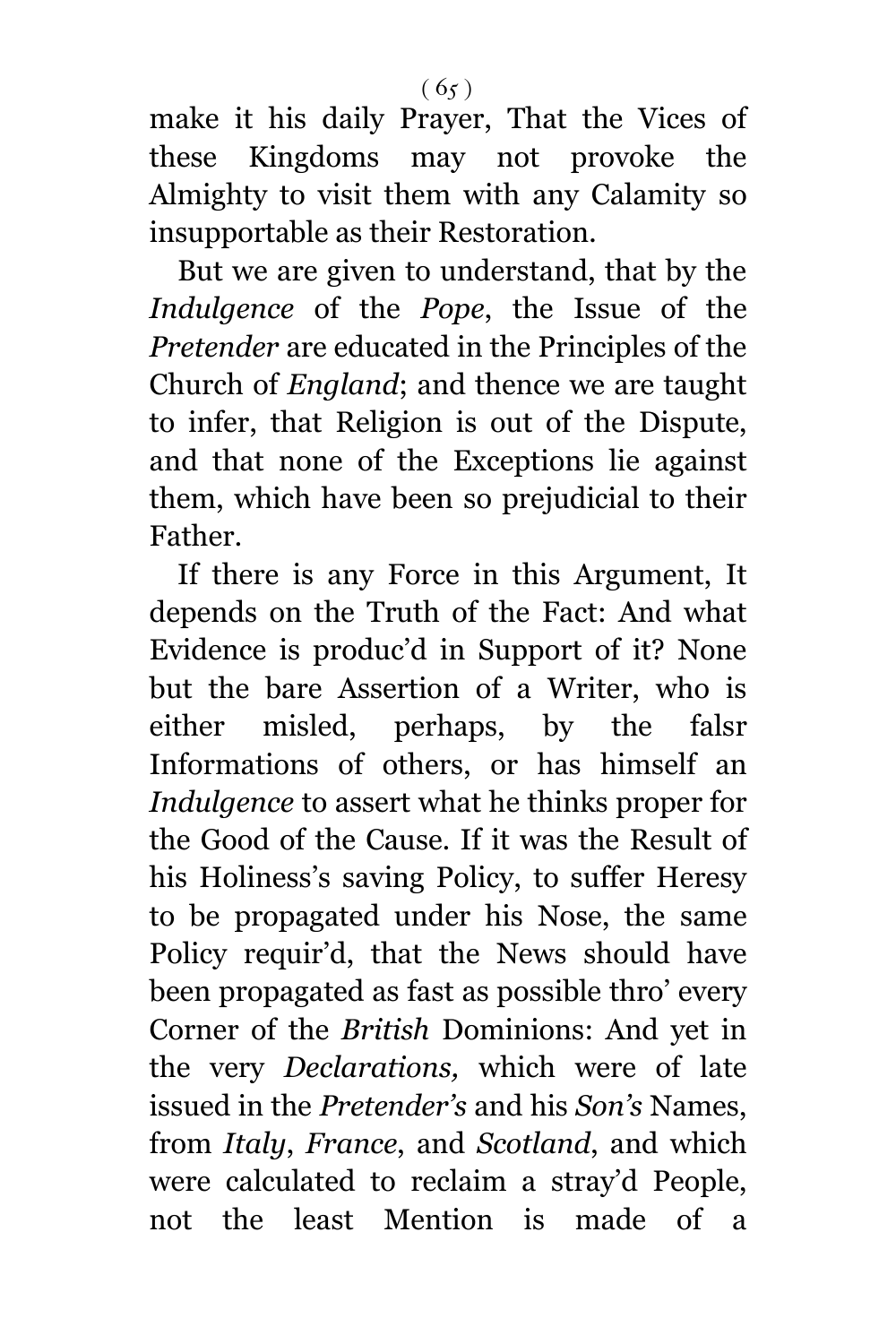Circumstance, which was held to be of such Importance to their Cause; and this Omission is alone sufficient to demonstrate, that the Whole of this plausible Tale is no better than a downright Forgery.

But suppose the Fact should be admitted, that his Holiness had really granted them such an Indulgence; we may be assur'd, it was under such Reserves as retain'd the Persons to whom the Grant was made, as firmly in their Obedience to the Holy See as ever, The more likely any Measure was to put them in Possesion of a Throne, so much the more necessary it was to rivet their Chains: For the Church never sows without expecting to reap; and it is utterly incredible, that she should give up her Claims, while she had any Prospect of a Harvest.

Besides, it is not even insinuated, that the *Father* ever shew'd the least Disposition to partake of this *Indulgence*; or that he ever talk'd of relinquishing his Pretensions to the *Adventurer,* whom he sent forth to conquer in his Right. If, therefore, the Son was ever so unfeignedly and devoutly a Protestant, and Success had crown'd his Undertakeings, the *inveterate Catholic* his Father would have had the Advantage: And it is not to be suppos'd, that in such Case, he would not have made it the Business of his Life to balance his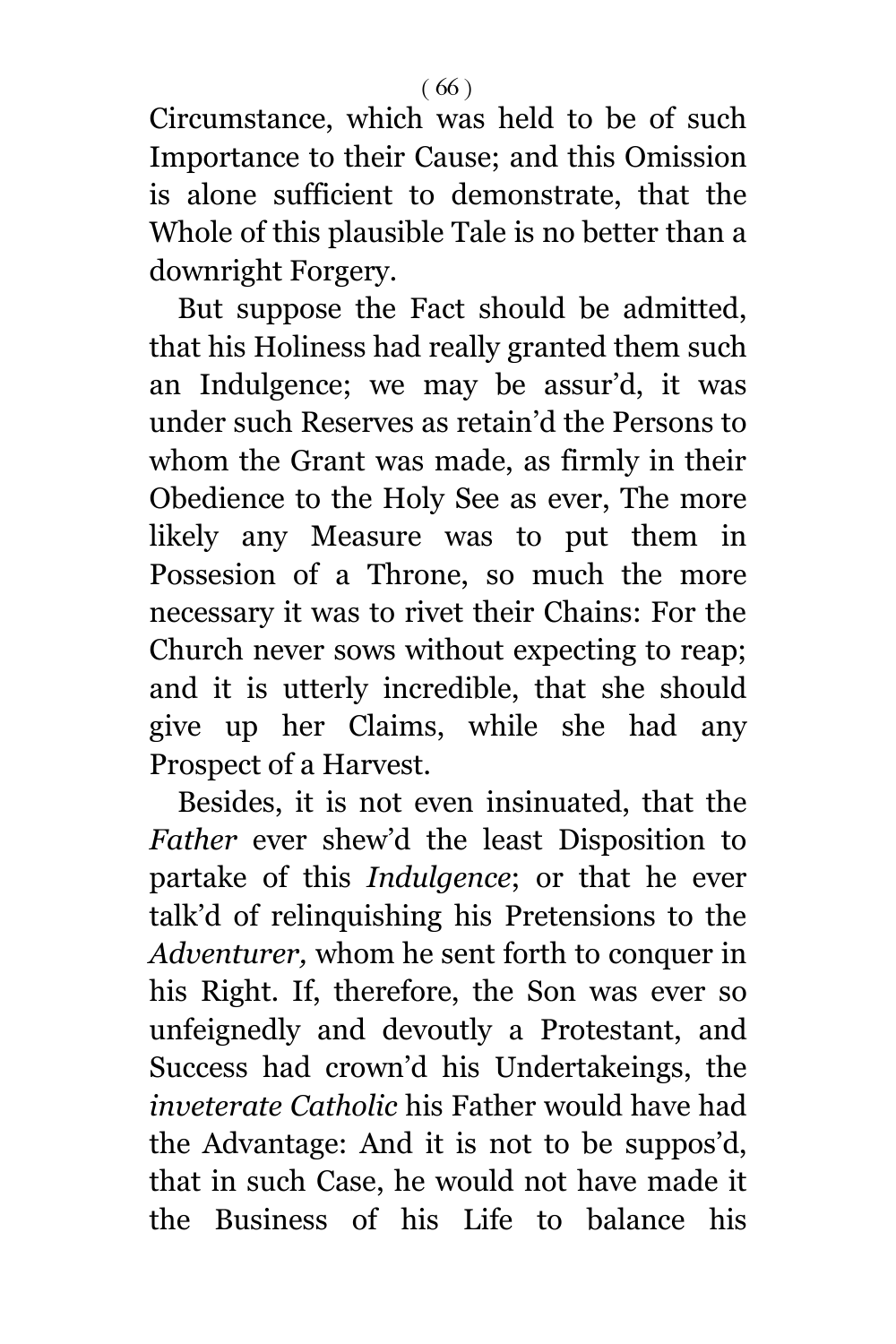Accounts with His Holiness and *France*, in whatever Manner they should think proper to dictate.

Again, those who *knew* so well, that Religion was *the great Bar* to the *Restoration* of that Family, do not seem to know at all, that they stand forever excluded by the Laws of the Kingdom; in which there is not one Proviso, That they shall ever again be trusted with the Fate of these Kingdoms, on *Condition*, That they renounce the Errors of Popery, and enter into the Communion of the national Church.

And lastly, By these Words *the great Bar*, we are directed to conclude, that there was no other; whereas, if that were remov'd, the Party would find, that there were many more, and each of sufficient Strength, to keep the Door fast against them and their Hopes forever.

There is a Thing call'd Liberty, which the Inhabitants of this Island make no Manner of Scruple of putting on the same Foot with their Religion: And there is also another Thing call'd Property, which depends upon Liberty, and which, I persuade myself, they will never more hazard in the Gulph of *Prerogative*.

Now it happens, most unluckily for the *Stuart*-Family, that, from the First of them to the Last, these Two Things were so far from being treated with the Reverence and Respect which belong'd to them, that they were ever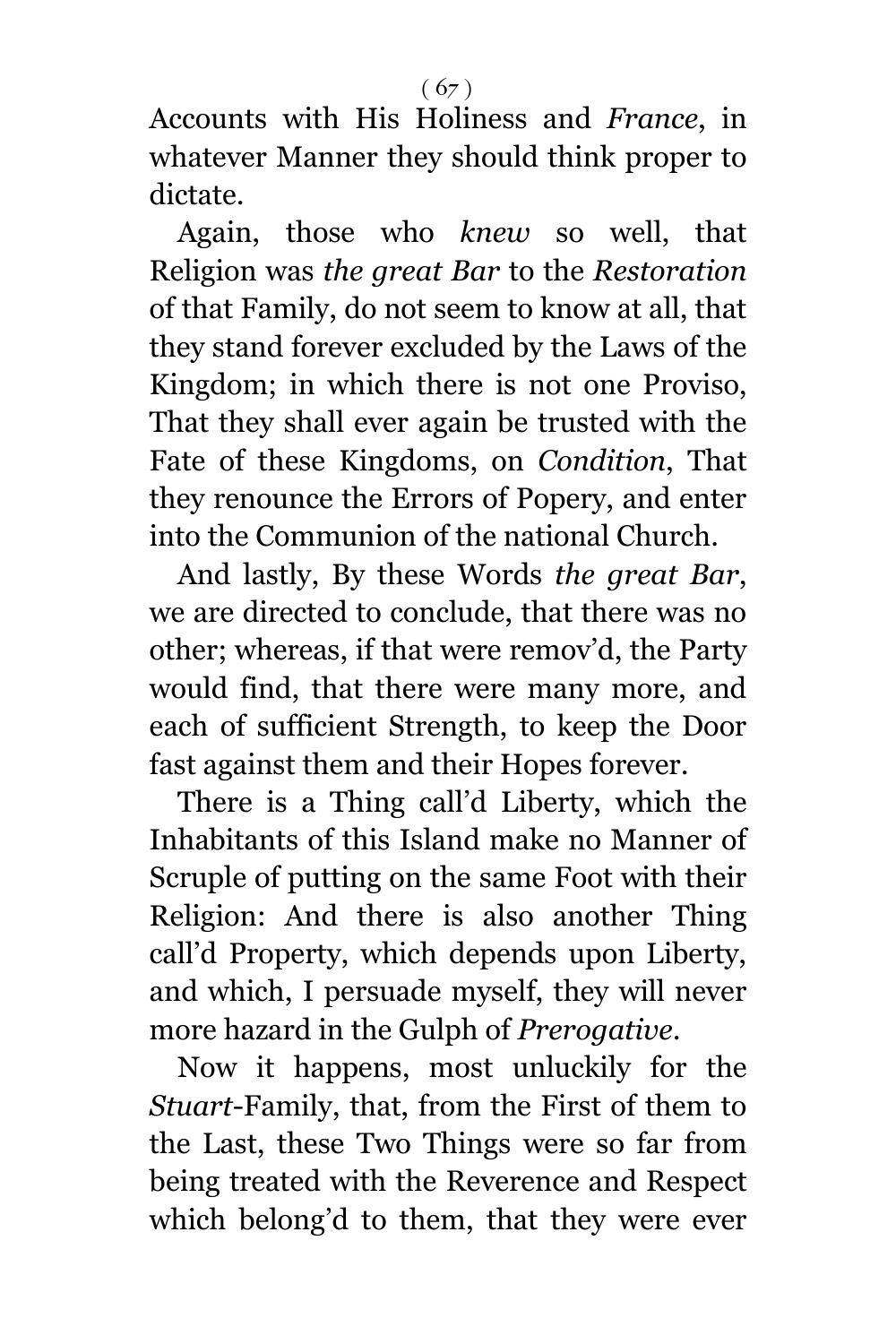consider'd as the Slaves of the *Prerogative*; and that they were not also treated as such, was more owing to the Tenaceousness of the People than the justice of their Kings. To prove this by Facts would be to write their History, which is already done to my Hands; and to which I refer you for your own Satisfaction, and for abundant Proofs to silence all Gain-sayers.

If it should be urg'd, that the Iniquities of the Fathers ought not to be imputed to the Children; I answer, that if they are not answerable for their Guilt, they have imbib'd their Principles: And without any Breach of Charity, one may venture to pronounce, that if they had the same Power, they would make the same Use of it.

When the Project of stirring up the late Rebellion was forming at *Rome* and *Paris*, it was, above all Things, necessary, First, That the Undertakers should have prepar'd their Way, by a solemn Renunciation of all those prerogative Maxims, which had render'd the Reigns, and even the very Memories of their Ancestors, odious to the Nation: Secondly, by an explicit Condemnation of all the arbitrary Practices founded upon them: And Thirdly, by a chearful Adoption of the noble System, which was the Basis of the Revolution: For it is notorious, That the People of England dread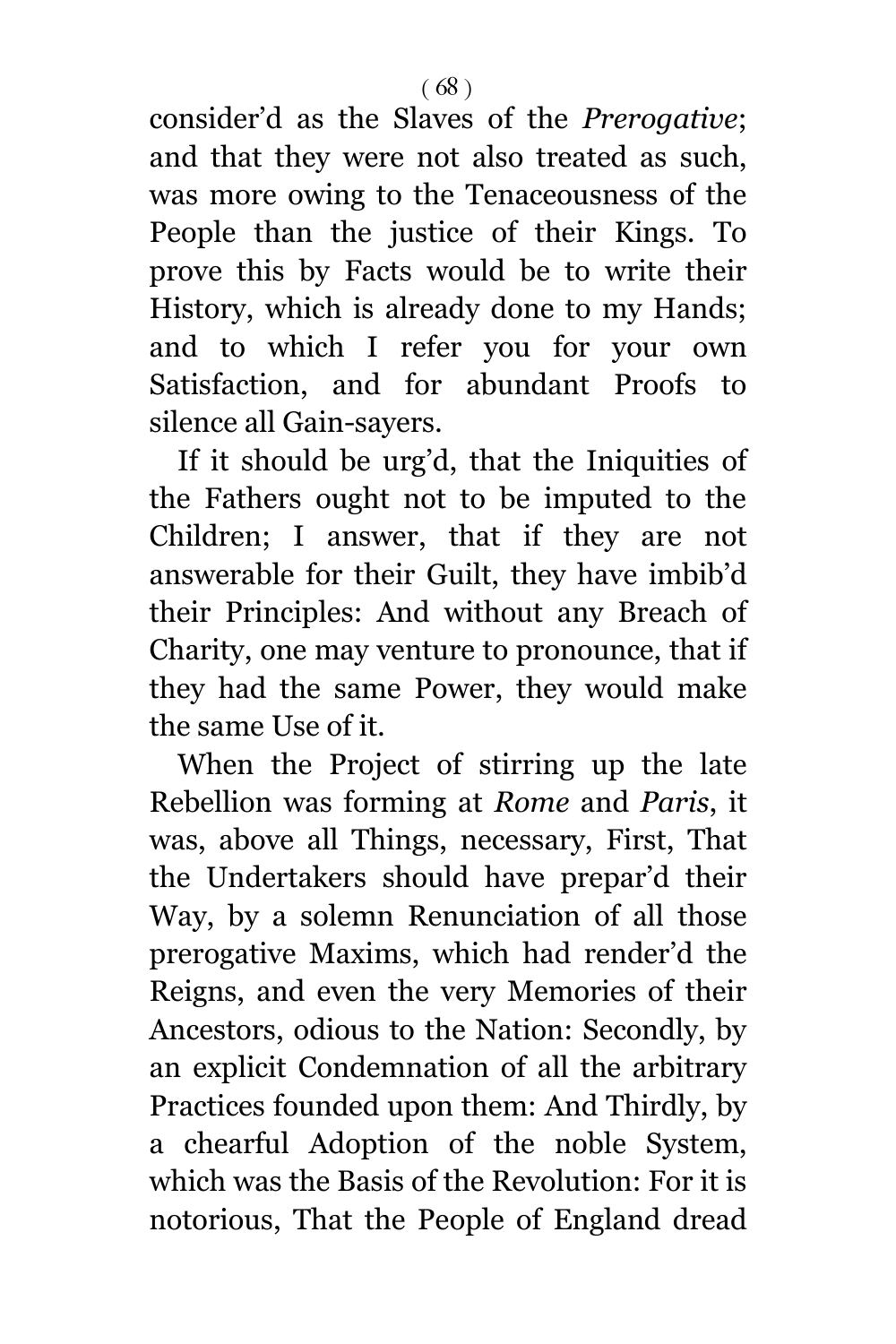the Return of *Will* and *Pleasure* above all Things; and thence it is reasonable to suppose, that they will never quit the *Vine* to fit under the Shadow of the *Bramble*. But of whatever Importance these Considerations were, they neglected them entirely: The Commission of Regency from the *Pretender* to his Son, dated at *Rome* the 23d of *December* 1743, and the Two subsequent Declarations set-forth by the *pretended Regent* (the one dated at *Paris*, *May* 10th, 1745; the other at "*Holyrood* House, *October* 10th the same Year), very clearly indicate, That they propos'd rather to amuse and deceive, than to convince and satisfy the People they were address'd to: These Papers are all in the old dictatoreal, absolute Stile, of granting, resuming, and dispensing, accompanied with Menaces against all those who should not accept the Grace offer'd them, and such a Mixture of Ambiguities, Equivocations, and mental Reservations, as left sufficient Room to his mock Majesty, when Time should serve, to do as King Charles had done before him; that is to say, to explain all the promising Part away: All which had an Effect so contrary to the Expectations of his Pen-Men, that those who before were inclin'd to think, that such a Series of Afflictions had brought these unhappy Exiles to a better Sense of the Duty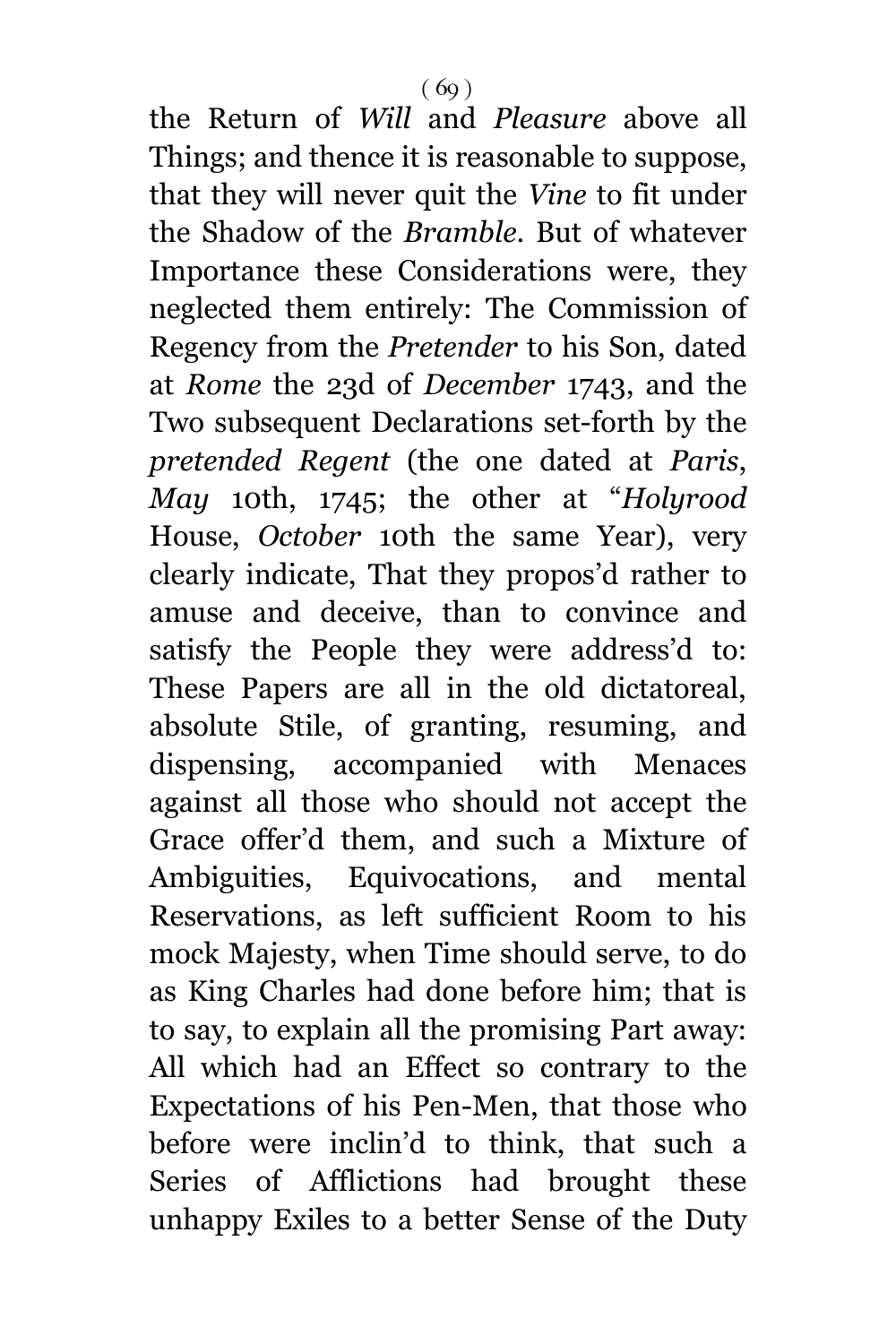of Sovereigns, and the Rights of Subjects, all at once retracted these favourable Sentiments, held the whole Family to be alike incorrigible, and spoke of the Living in the same Terms as are usually applied to the Worst of the Dead.

Having, perhaps, expatiated over-largely on this Topick, I shall scarce stay to mention the quaint Incident of the *Thistle* and *Rose*, and their tumbling into the young *Pretender's* Lap; much less to expose the Vanity of inferring what the Event hath so effectually disgrac'd: Nor shall I shew much greater Regard to the confident Assertion of the Father's Legitimacy: Having acknowledged, that the Line is to be trac'd by their Vices, it may be suppos'd I have already given up the Question; and if I have, it matters not; For if the Nation had a Right to exclude King *James* for Mal-Administration, they had also a Right to preserve themselves from the Resentment of his Offspring: And as to the Notion of hereditary Sight, it is almost impertinent to enlarge on what has been so often and so effectually exploded: Yet, for the Sake of removing the very Grounds of Cavil, I will make use of an Historical Deduction, which will fully demonstrate, that in *England* no Pretence whatever has been less regarded.

*William* the First (called the *Conqueror*) tho' he took Possession by force, had no Right,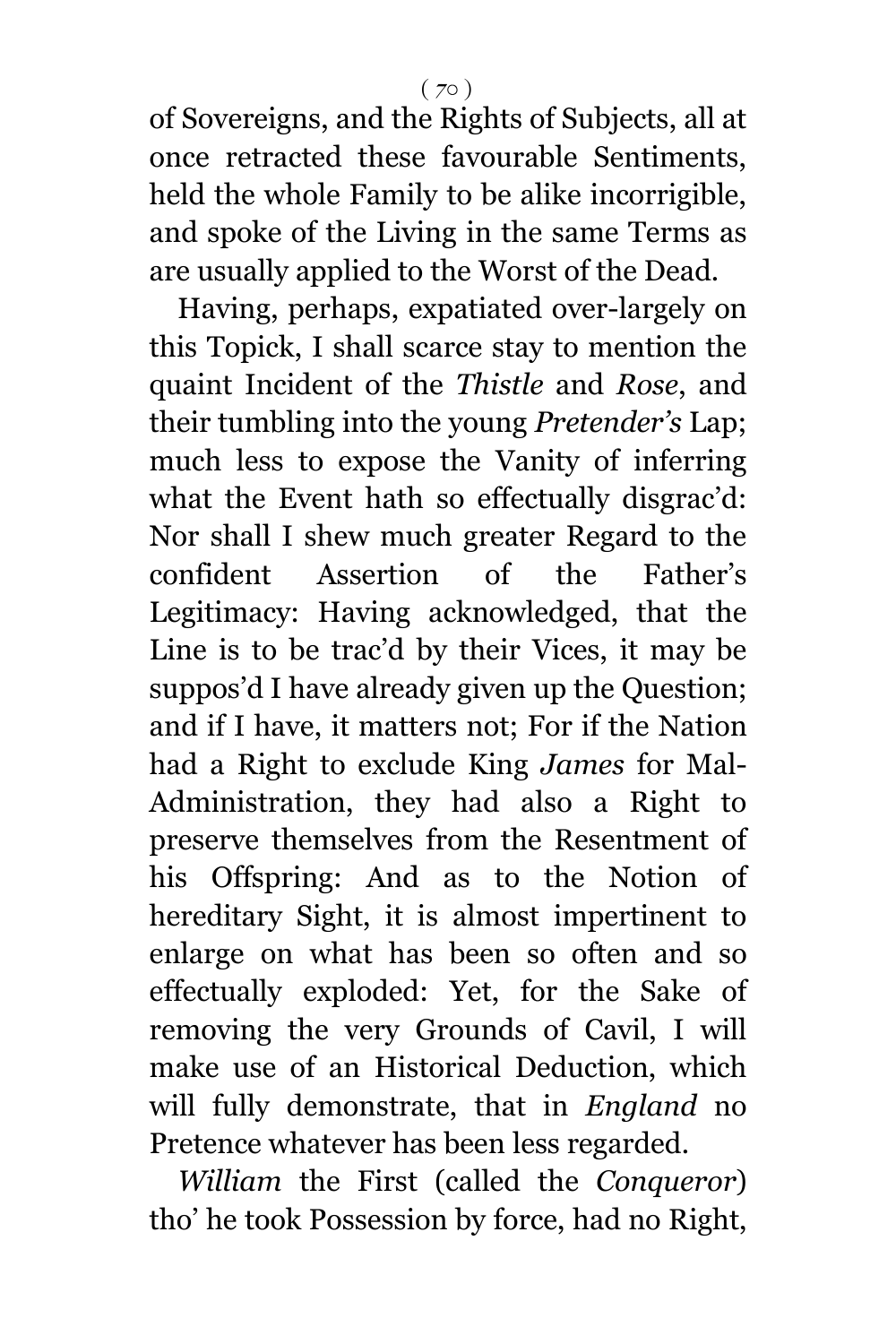$(71)$ 

but from the People's Election.

*William Rufus* was elected against the Right of his elder Brother.

*Henry* the First came in by the same Way.

King *Stephen* was elected *a Clero & Populo*, and confirmed by the Pope.

*Henry* the Second came in by Consent; but had no Hereditary Right, for his Mother was living.

*Richard* the First was charged before *God* and Men, by the Archbishop upon his Coronation, that he should not presume to take the Crown, unless he resolved faithfully to observe the Laws.

King *John*, his Brother, because his elder Brother's Son was a Foreigner, was elected *a Clero & Populo*, and being Divorced from his Wife, by his new Queen he had *Henry* the Third.

*Henry* the Third was confirmed and Settled in the Kingdom, by the General Election of the People; and in his Life-time, the Nation was sworn to the Succession of *Edward* the First, before he went to the *Holy Land*.

*Edward* the First being out of *England*, by the Consent of Lords and Commons was Declared King.

*Edward* the Second being misled, and relying too much upon his Favourites, was Deposed, and his Son was Declared King in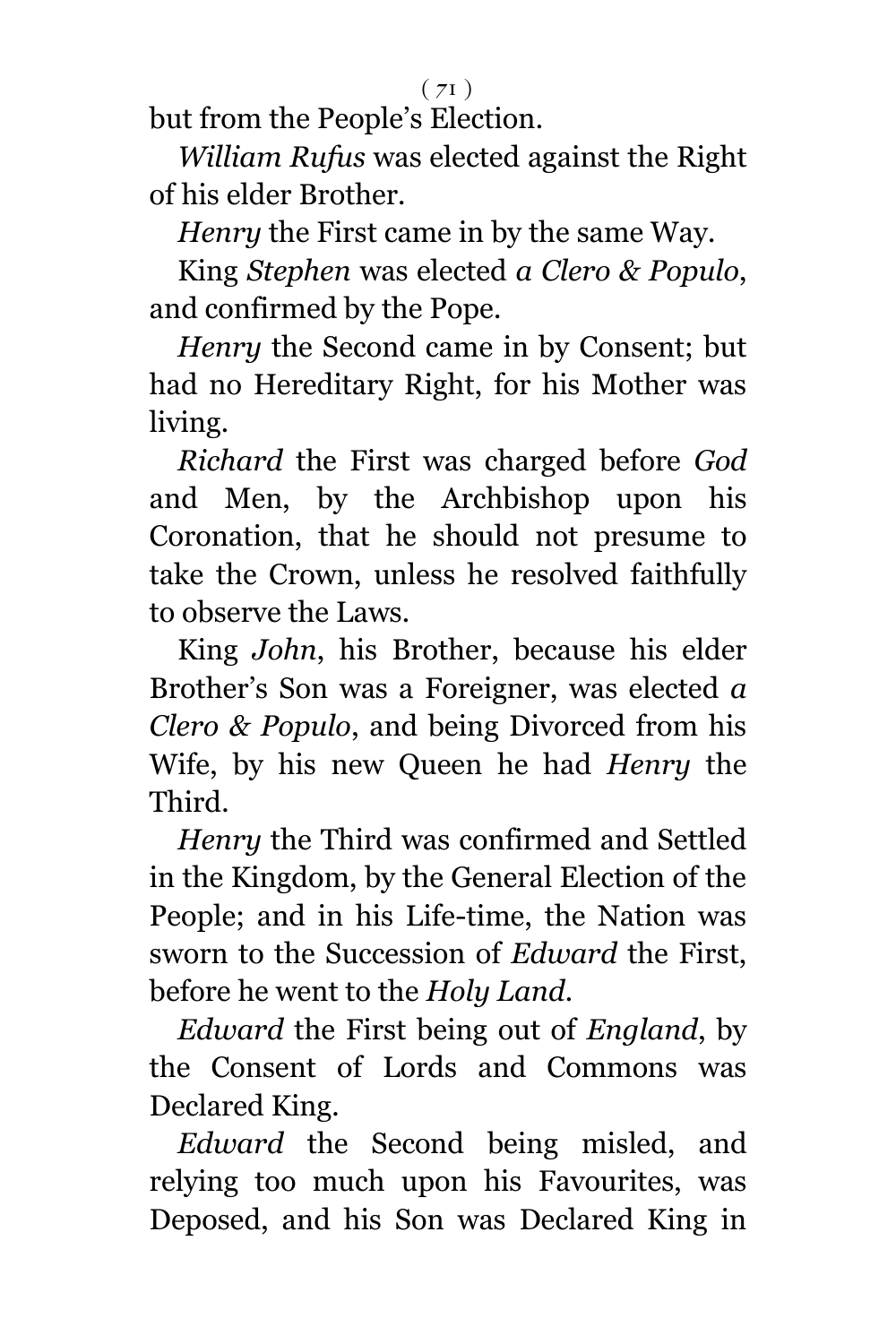his Life-time.

*Richard* the Second, for his evil Government- , had the Fate of the Second *Edward*.

*Henry* the Fourth came in by Election of the People, to whom succeeded *Henry* the Fifth, and *Henry* the Sixth, in whose time *Richard*, Duke of *York* claimed the Crown; and an Act of Parliament was made, that *Henry* the Sixth should enjoy the Crown for his Life, and the said Duke after him; after which, King *Henry* raises an Army, by the Assistance of Queen and Prince; and at *Wakefield*, in Battle, kills the Duke; for which, I *Ed*. IV. they were all, by Act of Parliament, attainted of Treason; and one principal Reason thereof, was, for that the Duke being Declared Heir to the Crown, after *Henry*, by Act of Parliament, they had killed him.

*Edward* the Fourth enters the Stage, and leaves *Edward* the Fifth to succeed, to whom succeeds *Richard* the Third, who was Confirmed King by Act of Parliament, upon Two Considerations: *First*, That by reason of a Precontract of *Edward* the Fourth, *Edward* the Fifth, his eldest Son, and all his other Children were Bastards. *Secondly*, For that the Son of the Duke of *Clarence*, Second Brother to *Edward* the Fourth, had no Right, because the Duke was attainted of Treason, by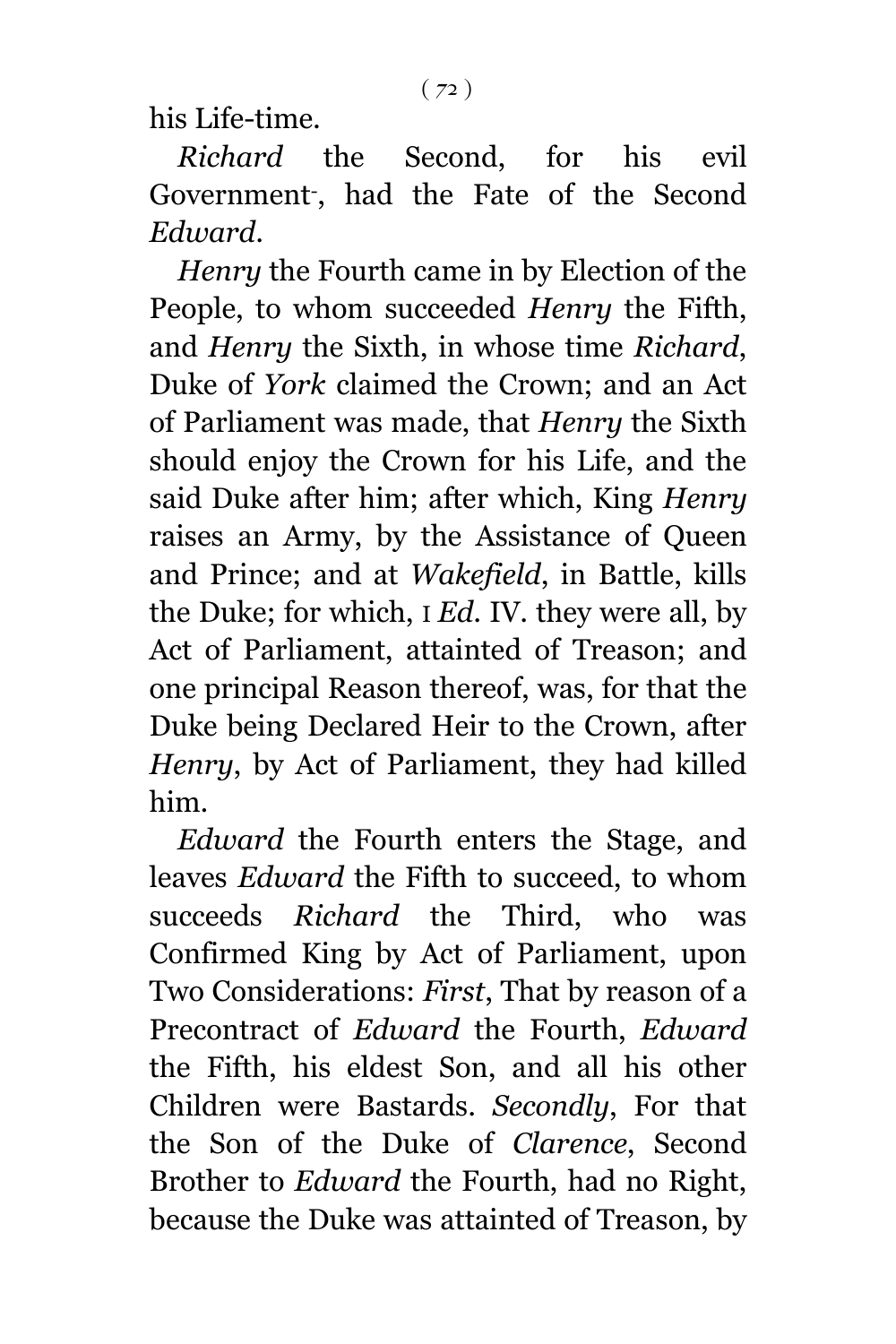a Parliament of *Edward* the Fourth.

*Henry* the Seventh comes in, but had no Title; *First*, Because *Edward* the Fourth's Daughter was then living: *Secondly*, His own Mother, the Countess of *Richmond*, was then living.

After him, *Henry* the Eighth wore the Crown, who could have no Title by the Father; in his time the Succession of the Crown was limited several times, and the whole Nation sworn to the Observance.

Sir *Thomas Moor* then also Declared, That the Parliament had a Power to bind the Succession, which was Declared to be Law by 13 *El. cap*. 1. and made a *Præmunire* to hold the contrary.

*Edward* the Sixth succeeded; but his Mother was married to King *Henry*, while *Ann* of *Cleve*, his Wife, was living.

Queen *Mary* was declared a *Bastard*; and by Virtue of an Act of Parliament of *Henry* the Eighth, she succeeded; which Act being repealed in the First of her Reign, and the Crown being limited otherwise by Parliament, all the Limitations of the Crown in King *Henry* the Eighth's Reign were avoided; so that

Queen *Elizabeth*, who was declared a Bastard, by Act of Parliament in *Henry* the Eighth's time, and limited to succeed in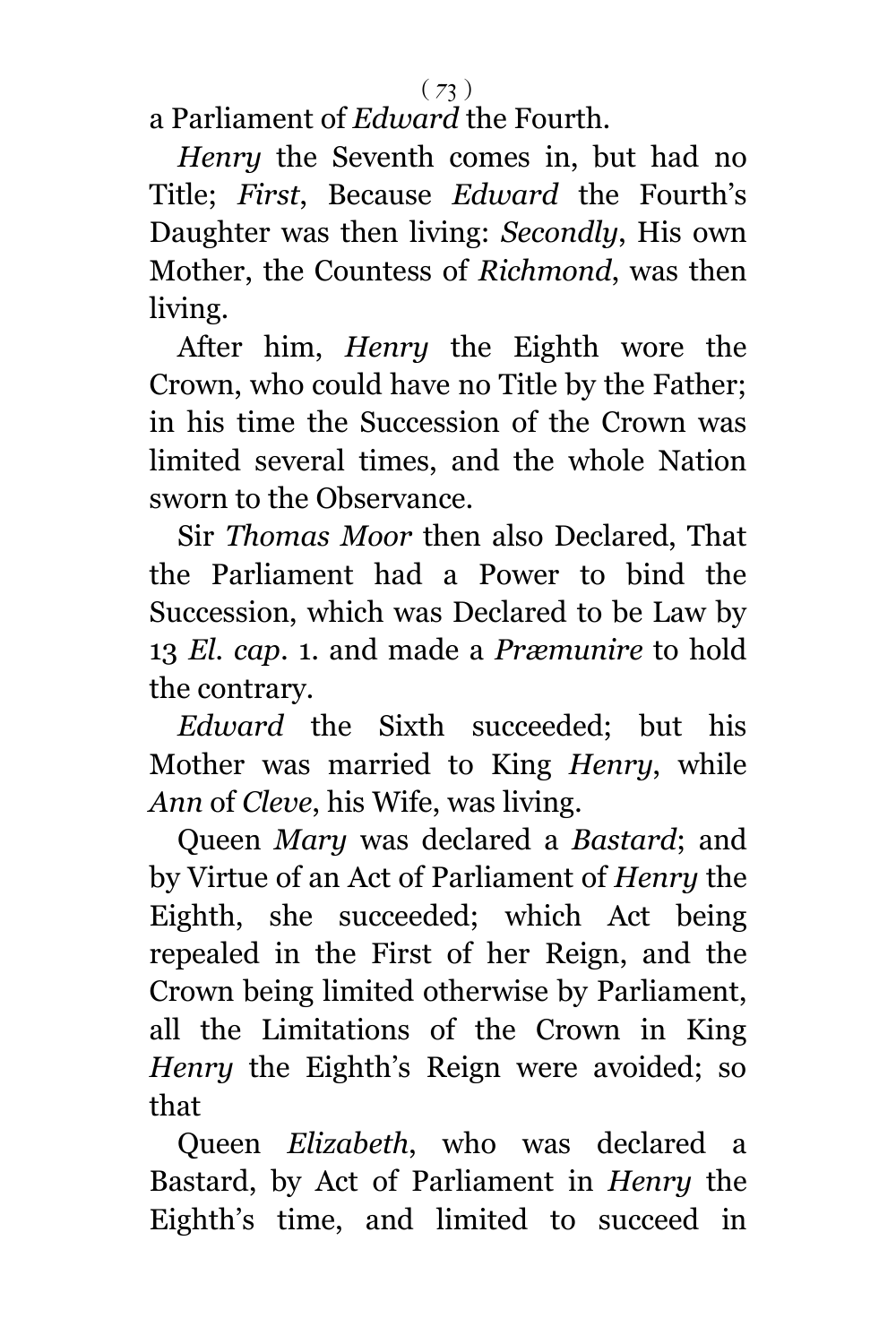another Act in his time, and that Act having been repealed by Queen *Mary*, became Queen by the force of her own Act of Parliament, which declares her lawful Queen.

The Crown was entail'd in *Richard* the Second's time; again, in the time of *Henry* the Fourth; again, in the time of *Henry* the Sixth; again, in the time of *Edward* the Fourth; again, in the time of *Richard* the Third; again, in the time of *Henry* the Seventh; thrice in the time of *Henry* the Eighth:

And upon the Marriage of Queen *Mary* to King *Philip* of *Spain*, both the Crowns of *England* and *Spain* were entailed; whereby it was provided, that of the several Children to be begotten upon rhe Queen, one was to have the Crown of *England*, another *Spain*, another the *Low Countries*: And the Articles of Marriage to this Purpose were confirmed by Act of Parliament, and the Pope's Bull.

So that it was agreed by the States of both Kingdoms, and the *Low Countries*, and therefore, probably, it was the Universal Opinion of the great Men of that Age; That Kings and Sovereign Princes, with the Consent of their States, had a Power to alter and bind the Succession of the Crown; which was never denied to be Law, till the Reign of King *Charles* the Second.

To return: As to the Pictures of the Two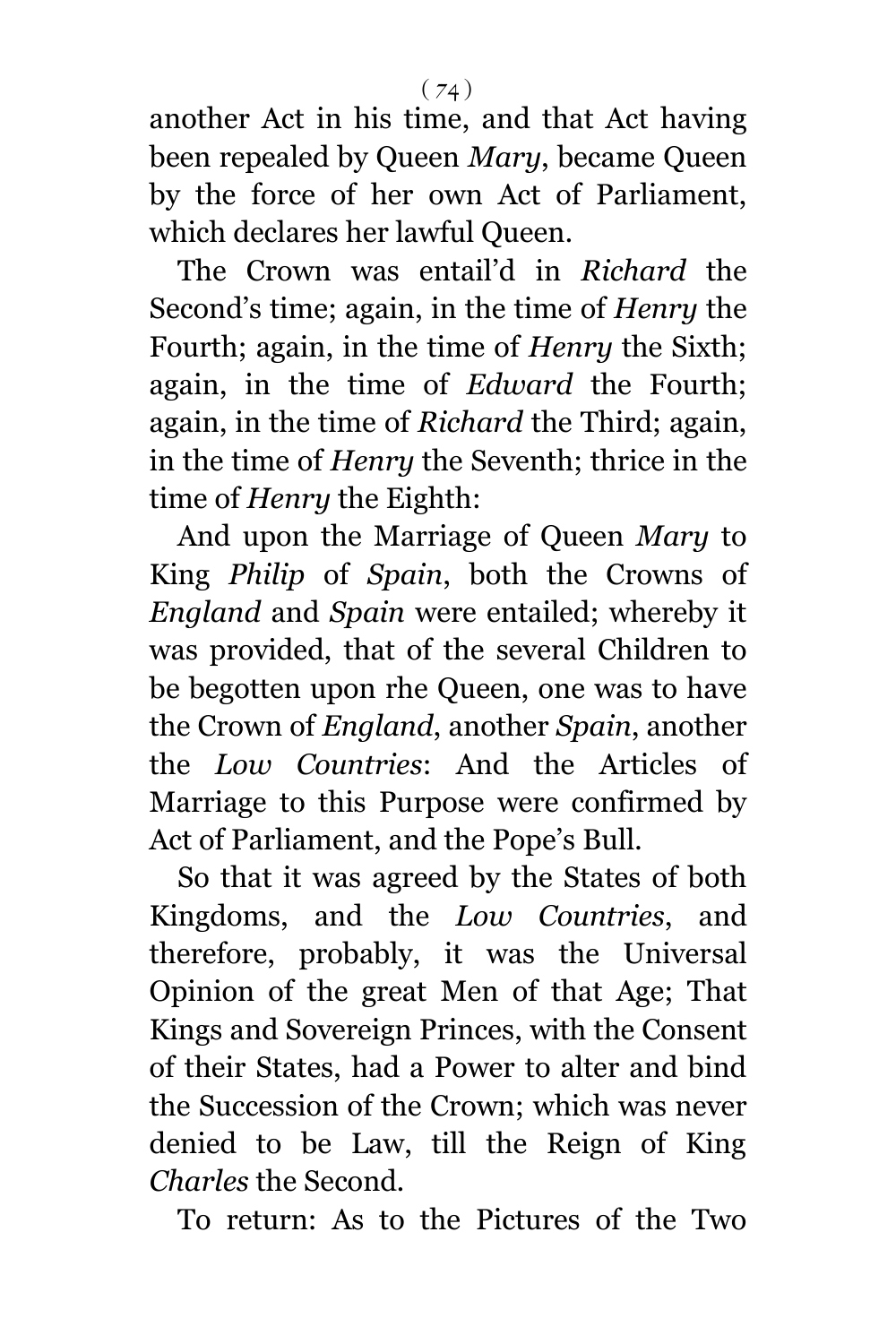*Steuarts*, as drawn by our *Apologist,* it is out of all Question, that they are set forth in such glaring Colours, and plac'd in such a dazzling Light, either to feed the Vanity, or keep up the Spirits of the Party: For, granting that they are possess'd of all the Gifts and Graces so liberally bestow'd on them, what are those Gifts and Graces to us? Unless it is expected, that while we admire the Idol, we should also acknowledge the Divinity?

But we have already Princes of our own; and if I do not take upon me to emblazon their Characters in Opposition to These, it is because I would not be suspected of Flattery on one Hand, or Detraction on the other.

And as to the Pains that our *Apologist* takes, to shew, that Mr. *Murray* was not *lukewarm* in the Cause he espous'd, I am sorry, when I consider the Condition of the Man, that I am oblig'd to touch on so tender a Subject: For whatever has a Tendency to recommend him to one Party, must have an equal Tendency to make his Case desperate with the other; and, unless he is ambitious of sharing in the false Glory which *Ratcliff* and *Balmerino* acquired, he has little Reason to thank a Person who has taken so bold a Step to put him out of the Reach of Mercy. And if we are to understand that Courage, Zeal, and Resolution, in what Cause soever exerted, are Virtues, let it be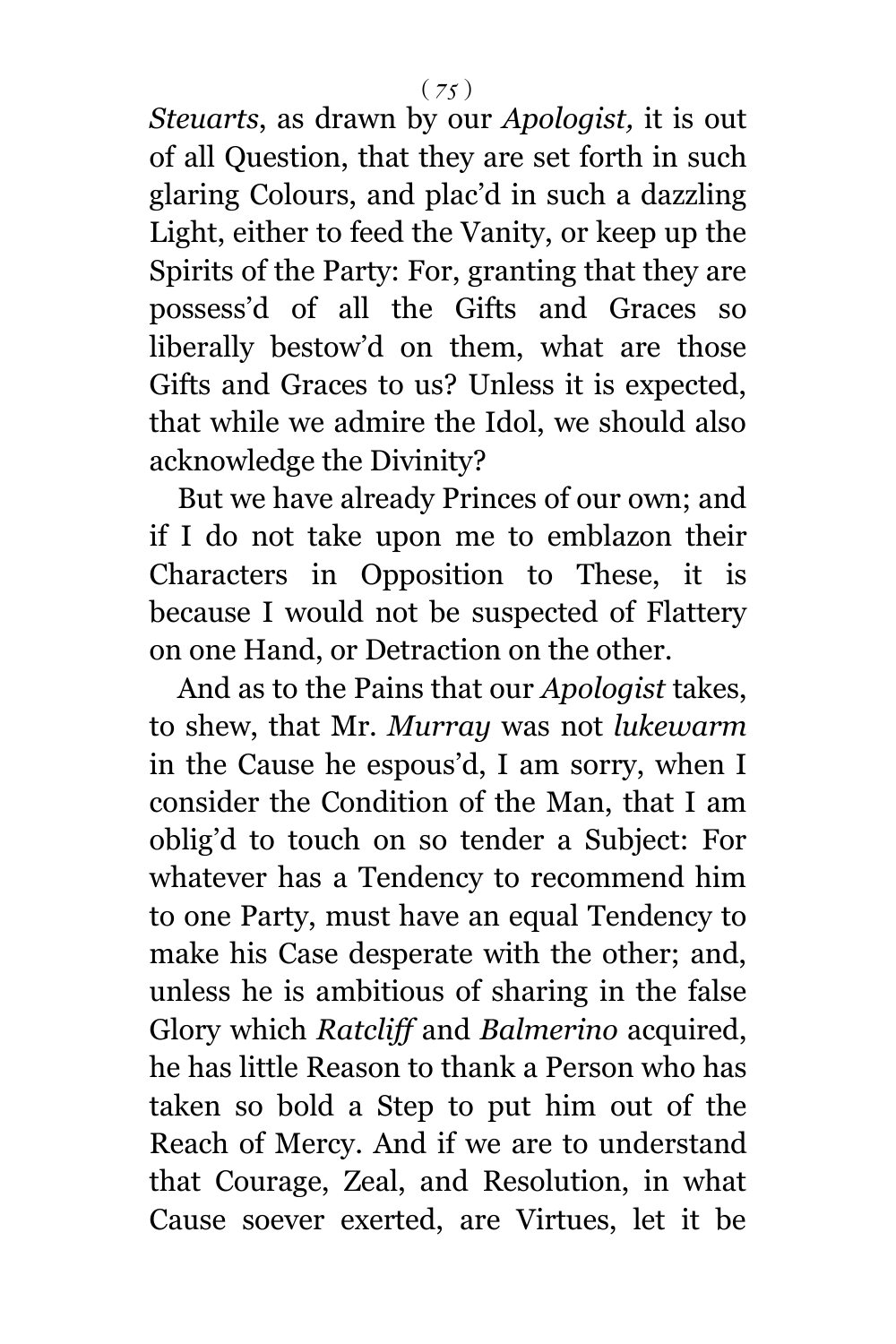withal consider'd, that *Cataline* had them all in as eminent a Degree, and made as desperate an Use of them as any Conspirator amongst the Moderns.

I come now to a Passage or two which I chuse to transcribe, that I may be the better understood. Speaking of the Embrio of the Rebellion at *Rome*, he says, "I am *afraid* that some Encouragement was given from the discontented Party in *England*, but whether it went farther than a meer *verbal* one, I will not pretend to determine."

And again afterwards, when he, Mr. *Murray*, was sent on the same Business to London, "As to what great Matters Mr. *Murray* was able to bring about in *England* for the Service of his Cause, we are yet in the Dark—I can only judge by Conjecture, form'd from the Knowledge, how much some Persons, and those not of an interior Rank, had been difgusted on the Account of *Hanover*, and the Partiality, which, it was said, was shewn at the Battle of *Dettingcn*, to those of that Electorate: And thence, I say, a *Guess*, not altogether romantic, may be made, that in the Heat of Resentment, some Things might be promis'd, which cooler Reafon disavow'd."

Now, Sir, give me Leave to say, that for Impertinence and Scandal, thefe and other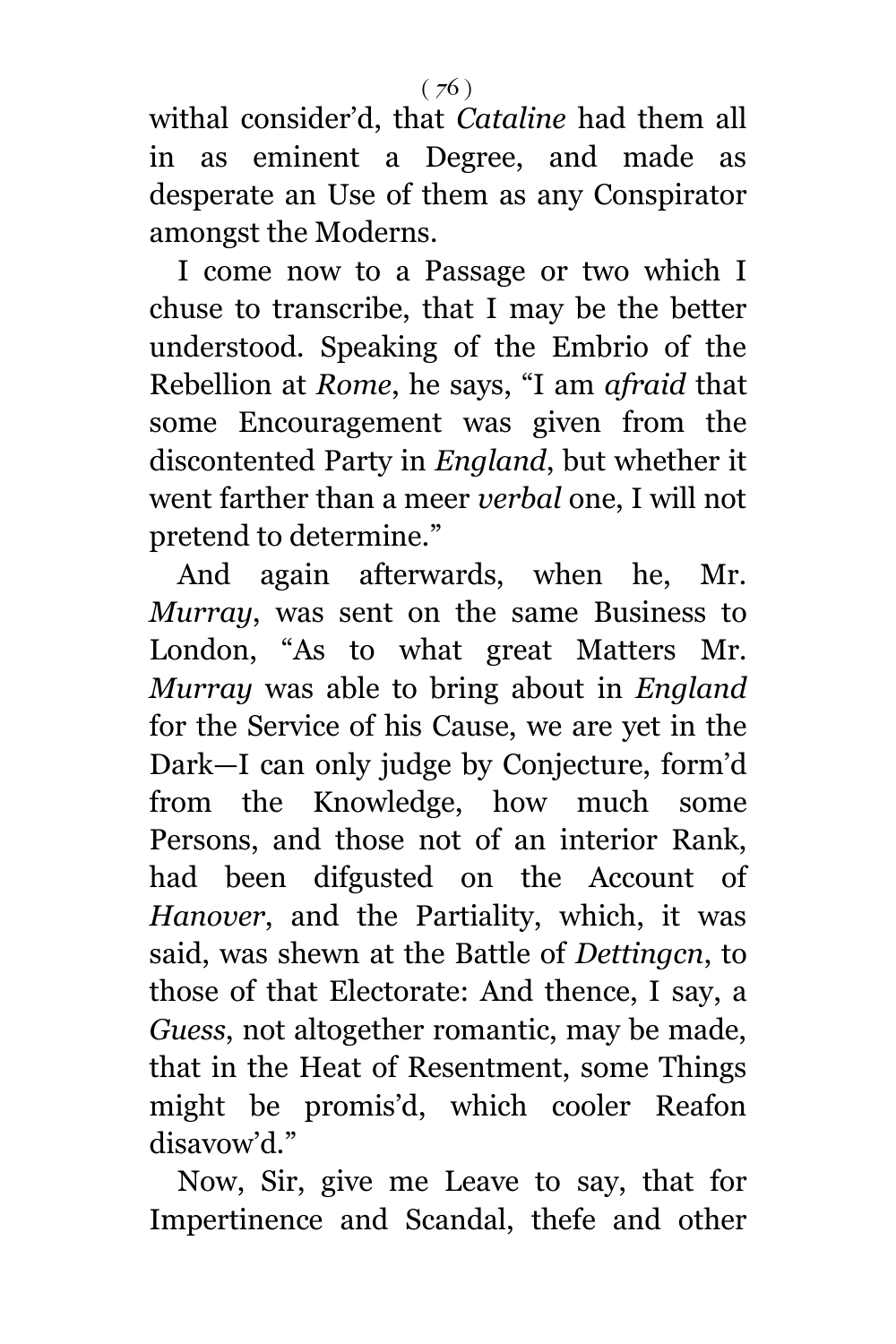fimilar Passages which our *Apologist* has scatter'd up and down his Performance, are scarce to be match'd by any Libel extant. The great Drift of them all is apparently to countenance the Cause, by exciting a Belief, that the Train was laid in *England* as well as *Scotland*; and this Belief we are to ground on his *Guesses*, *May-be's* and *Conjectures*. For as to what he is pleas'd to mention, of the *Hanover*-Controversy, it had not the least Connection with any *Jacobite* Confederation, and was conducted by such Persons as are above all Suspicion of Disloyalty. It is undeniable, that even when the Invader was in the Heart of the Kingdom, and when it was manifest that any Diversion in his Favour would have been of the utmost Advantage to his Designs, not one Person of any Figure went over to him; but on the contrary, the whole Nation, as with one Voice, declar'd against him, and with one Heart prepar'd to drive both him and his Savage Followers back to their native Mountains. If therefore, he had indeed a Party here, with whom he had any Connection, and on whom he had Reason to place any Dependance, it follows, that they were the meanest and most despicable of Mankind, that they had neither Conscience nor Courage, that they deserve the Vengeance of both Families alike, and that not a Man of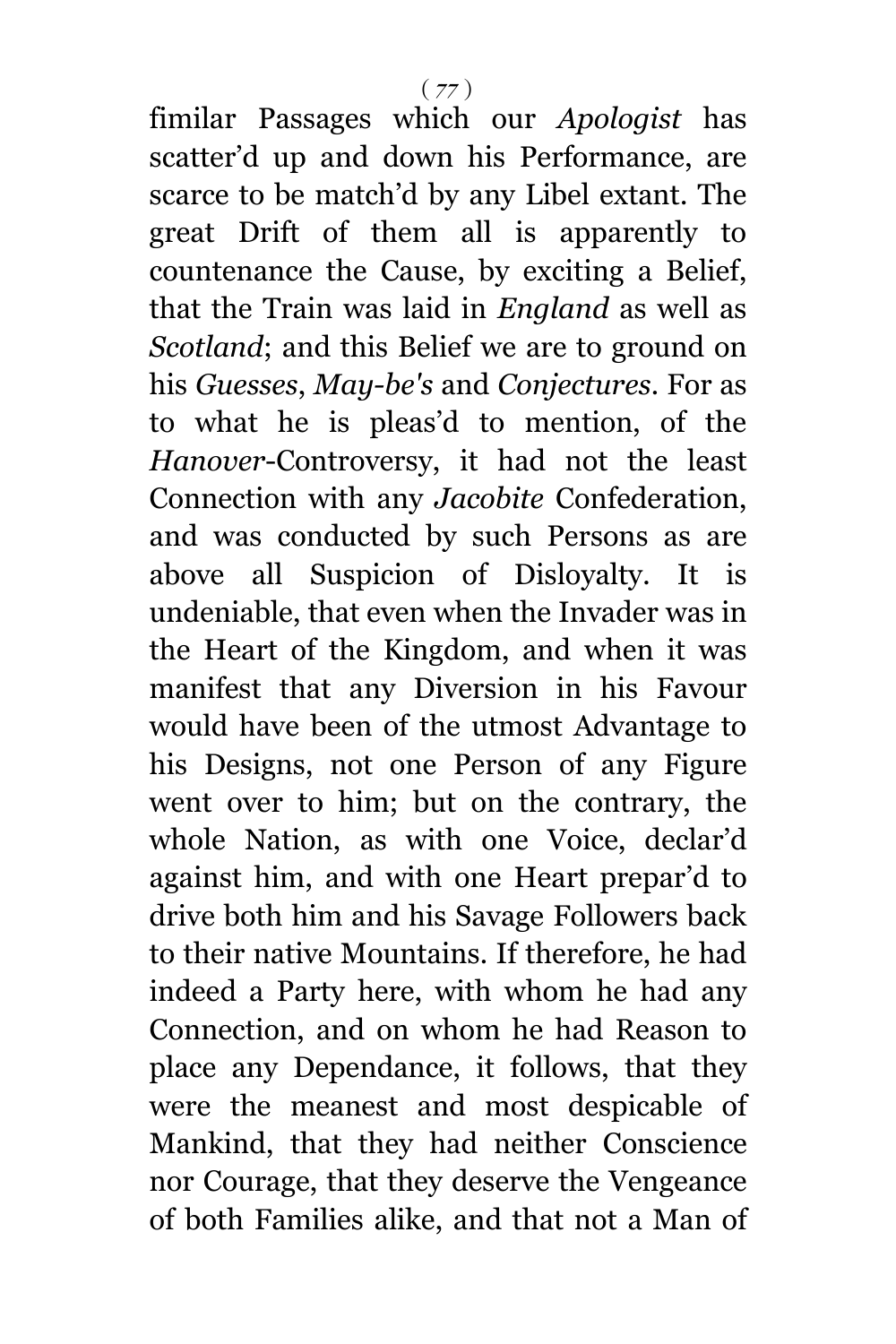them can, hereafter, avow his Principles, without avowing also, that he was too much a Coward to maintain them.

It is true the *Apologist* in another Place makes a slight Attempt to excuse their Conduct, by laying in effect, "That their Engagements (if they had ever enter'd into any) were only conditional, That whenever they saw a *French* Army on the Coast they would favour their Descent; and that nothing was more publicly laid by the most violent of them, than, That they never could be satisfy'd with having a King impos'd upon them by the *Scots.*" But what Regard is due to this flimsy Pretence, when it is consider'd, That we receiv'd the whole Family from *Scotland*; that the *Apologist* himself has before specify'd, that Mr. *Murray*, a *Scotchman*, was the Solicitor in the Cause, as well at *London* as in the *Highlands*: And how utterly improbable it is, that those who refus'd a King from *Scotland* should accept one from *France?*

As to the virulent Speech put into the Mouth of the *French* Ministers, it deserves no other Notice than Contempt and Ridicule; For, if it should be allow'd to be genuine, it either serves to shew, how egregiously they bubble the Wretches who depend on their Countenance and Protection, or how falsely they reason on our Party-Divisions. The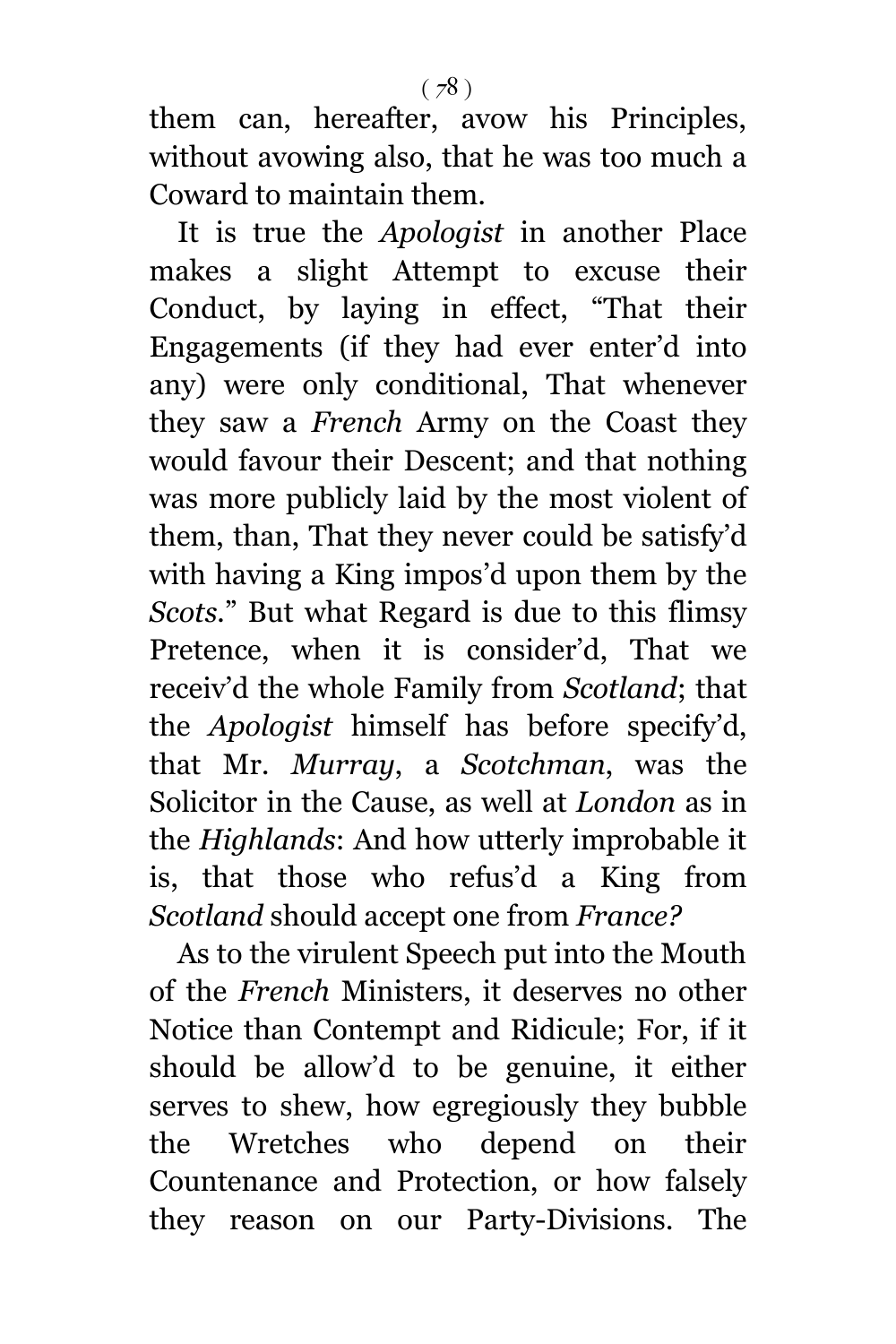People of *England* may be senlible of many Abuses, and while they are, I hope they will never want Spirit to remonstrate against them: But there is nothing they can suffer under the present Establishment, that a Parliament cannot rectify, and till repeated Experiments shall have shewn, that Parliaments are both useless and burdensome, they will never think of seeking Protection from an Exile, who stands in need of it himself.

That other strange Position, That it is inconsistent with the Policy of *France* to have the *Stuart* Family set on the *English* Throne, becaule such an Event would put a Stop to all her Schemes, deserves also nothing but Derision: Since it is notorious, that the sudden Growth of the *French* Power was principally owing to the unnatural Alliance between the Two Crowns, during the Reigns of *Charles* and *James*; and that if the Revolution had not thrown the Weight of *England* into the opposite Scale, the Balance of *Europe* had been lost irrecoverably, long ago.

But then I join heartily with him in all he says, or can say, of the perfidious Behaviour of that Court towards the *Adventurer* in their Service. It is out of all Doubt, that they promis'd him all the Succour in their Power, and the Event shew'd that they left him in a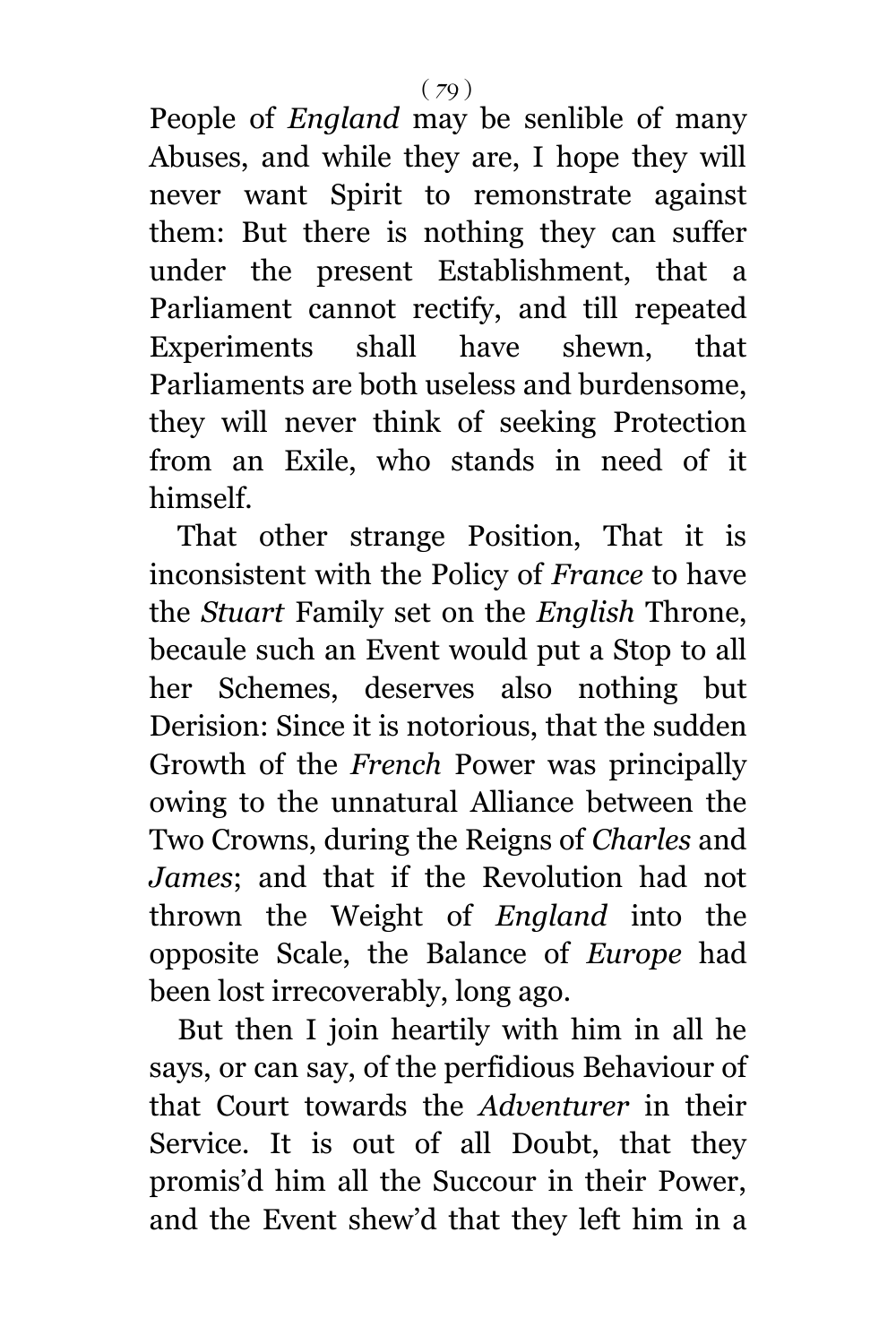manner to be sacrificed; not however for want of good Will to his Person or Cause, but in Despair of Success. They soon saw that the Tide of the Nation was against him, that he must of Necessity be borne down with it in the End; and that the Cost and Hazard of the Experiment would be greater than the Value of it. According, therefore, to their usual Politics, having found their Account in the Diversion it occafsion'd on the Continent, they made their Obligations subservient to their Interest, and gave over the Pursuit.

And now, all that remains is, to consider, how the raising a new Rebellion was confident with the many Virtues ascrib'd to the Person, who was the Leader in that Enterprize, by his Admirers.

The Nation was then, as it still continues, engag'd in Two several Wars, with Two of the greatest Powers of the Continent; and, however disgusted the Majority had shewn themselves with those in Power, and the Measures they had pursued, so little did those in Power apprehend that their Disgust arose from their Disaffection, that they empty'd the Kingdom of almost all its regular Troops, and in a manner rely'd on the People themselves for the Defence of the Government.

I do not say this was over-prudent, with respect of the Situation of our Affairs abroad;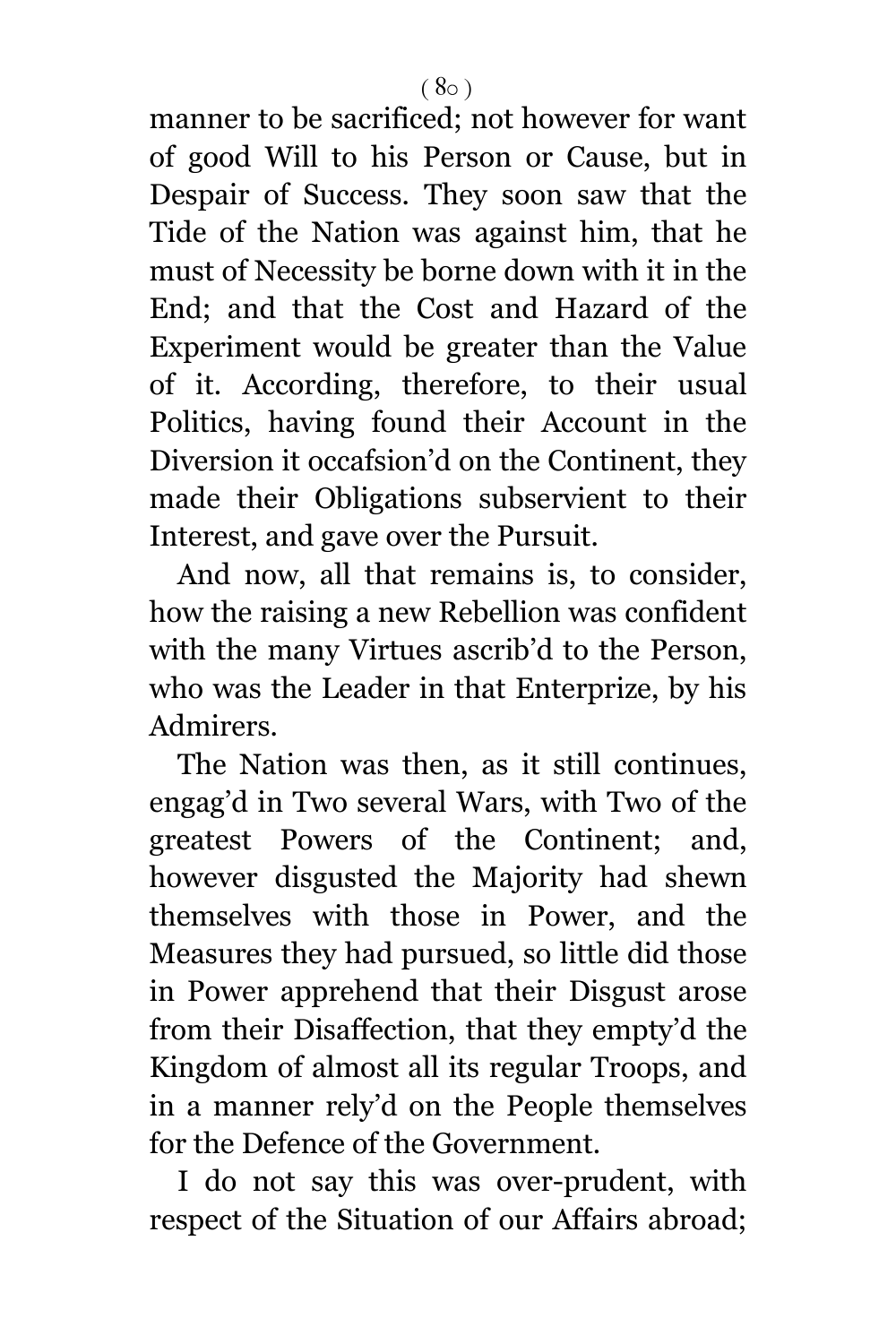the Opportunity invited the Insult; and, as the Militia had been shamefully suffer'd to rust by Disuse, and to grow contemptible by being useless, it was a capital Offence against the Commonwealth, that any such Opportunity was allow'd.

The People, on the other Hand, neither complain'd of the Hazard they were expos'd to, nor so much as dreamt of taking the Advantage, to bring about any Alteration, tho' wickedly prompted to it by anonymous Writers, who in such Cafes would have been the first to shrink from the Danger.

All was Peace, Security and Happiness, from one End of the Land to the other, and yet in the midst of this blessed Composure, did this Hero, as we find him ostentatiously stil'd, enter into a Confederacy with our open and avow'd Enemies, to let loose Deftruction amongst us, by employing our own Swords to butcher one another; under the insolent Pretence of having a Right Divine to be our Sovereign Lord and Master, and to take Possession of his *own*, by any Means how wicked and ruinous soever.

We learn from our very *Apologist*, That his Enterprize was the Result of the concurring Councils of *France*, *Spain*, and *Rome*, all, as before observed, the inveterate and implacable Enemies of *England*, and that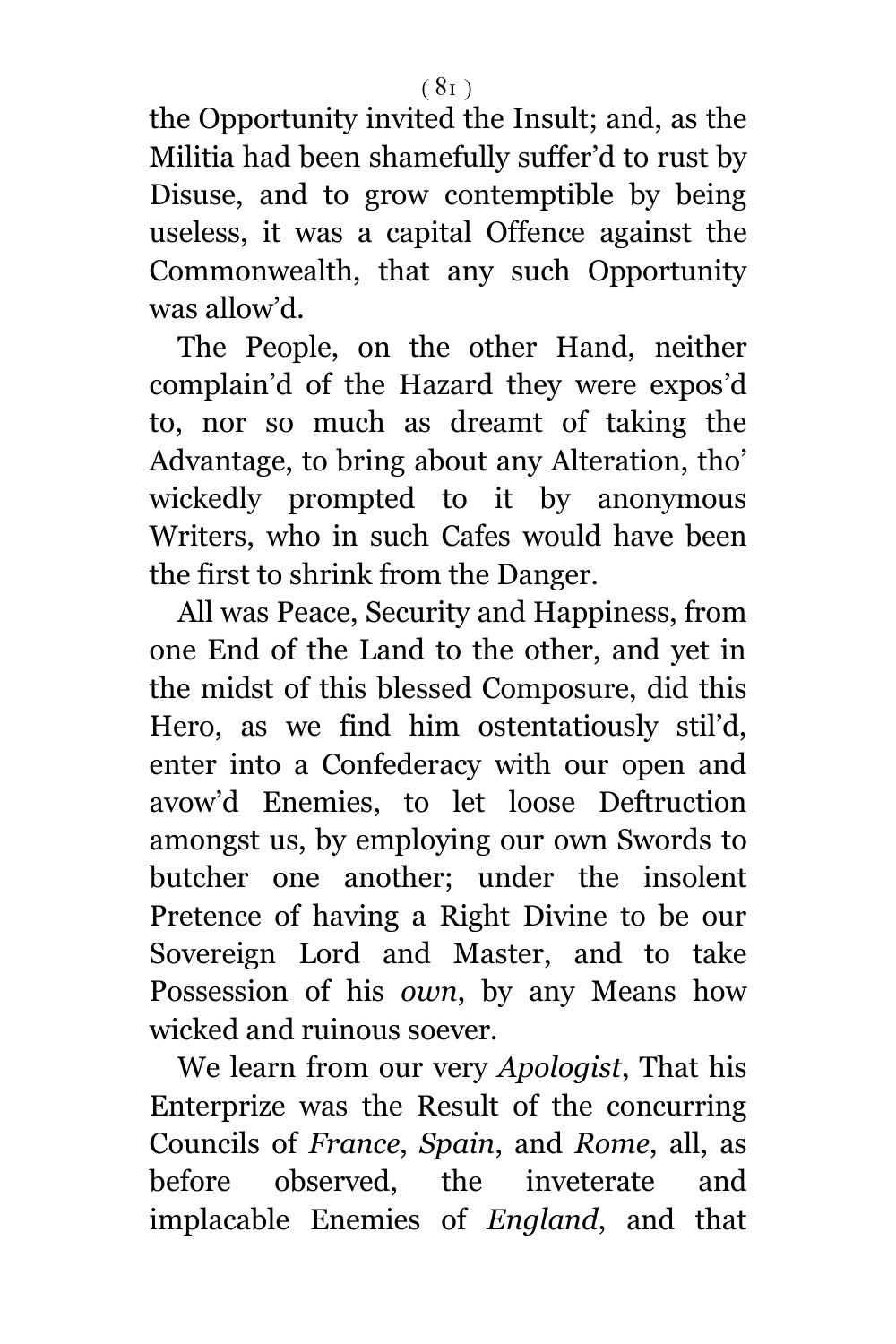whatever Encouragement it receiv'd from hence, was the Result of Mr. *Murray's* Negotiations: Of Remonstrances and Invitations, setting forth Oppressions, and requiring Deliverance from his Hand, which alone could justify such an Attempt, we hear not a Single Word; What was still worse, he could not be ignorant, that the Nobility, Gentry, and Clergy, both the Trading and Money'd Interest, and even the very Mob, were inseparably attach'd to that Family, which had been put in Possession of the Throne by the free and general voice of all: That, consequently, he would meet with insuperable Opposition, which could not but be fatal to Thousands: And that, in case he had succeeded, he would have been under a Necessity to divide the Spoils of the Commonwealth amongfst the Freebooters who had help'd him to the Possession, and to have made his *Lord-Scots* as absolute Matters of the Constitution, as the *Lord-Danes* were formerly. And yet this Man, whose Ambition was so immoderate, that, rather than not grasp at a Crown, he chose to do it by the Hands of those that were not only a Disgrace to their Country, but even to Human Nature itself, and in his Way to Sovereign Power, to trample over the dead Bodies of those he pretended to take into his Protection, This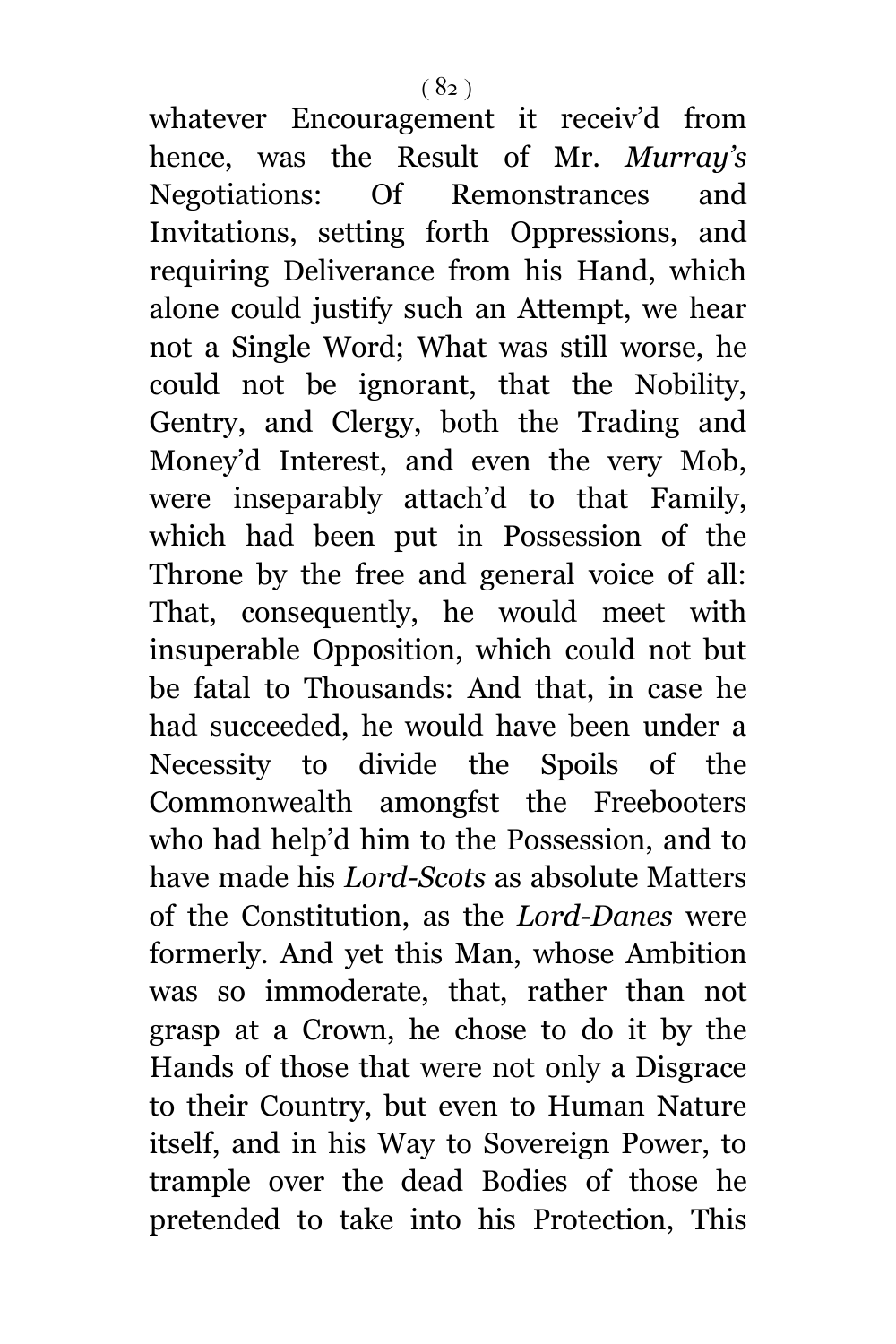Man, this Hero, I say, we find both represented and representing himself, as coming to save, not destroy; and like *Solomon's* true Mother, chusing to yield his Right in the Child, rather than suffer it to be mangled before his Face.

You may remember, Sir, that our *Apologist* makes Use of this pompous Image, when he speaks of the Blockade *o*f *Edinburgh* Castle, and the *gracious* Concession of the young *Adventurer* to the Inhabitants of that City, to save their Houses from being beat down about their Ears: But then he either does n*o*t know, or does not chuse to remember, that, when the Duke of *Gordon* held the same Fortress for King *James* II. the Lords *Belcarres, Dundee,* and the Rest of the *Jacobite* Faction, had so little, of this boasted Mercy in them, that they would have induc'd his Grace to lay the whole City in Ruins with his Cannon, only for the Sake of dislodging the Convention-Parliament, then sitting at *Holy Rood* House, and employ'd in making a Transfer of the Crown to King *William.*

And now Sir, I hope, I have not only made it appear, that our *Apologist* is a *Jacobite,* And that his Performance is calculated to serve the *Jacobite* Cause; but that the Cause itself is a rotten one, and that every Man stands selfcondemn'd, either as Coward or Traitor, who